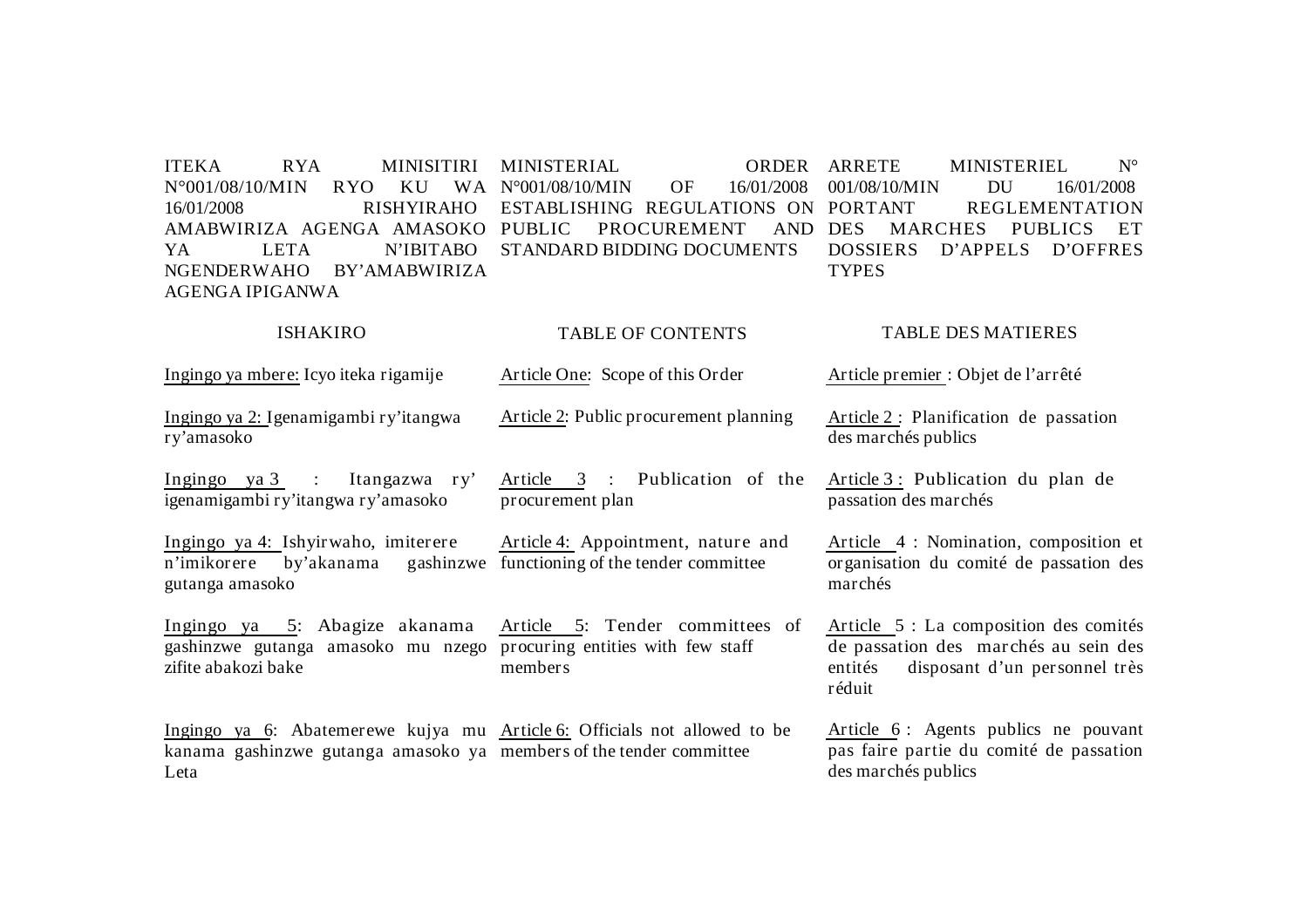| Ingingo ya 7: Inshingano z'akanama<br>gashinzwe gutanga amasoko                                     | Article 7: Responsibilities of the tender<br>committee                      | Article 7: Attributions du comité de<br>passation des marchés                        |
|-----------------------------------------------------------------------------------------------------|-----------------------------------------------------------------------------|--------------------------------------------------------------------------------------|
| Ingingo ya 8: Ifatwa ry'ibyemezo                                                                    | Article 8: Decision making                                                  | Article $8$ : Prise de décision                                                      |
| Ingingo $9$ : Itangazwa ry'ibyavuye mu Article 9: Publishing the result<br>ipiganwa                 |                                                                             | Article 9: Publication des résultats                                                 |
| Ingingo ya $10$ : Raporo                                                                            | Article $10$ : Report                                                       | Article 10: Rapport                                                                  |
| Ingingo ya 11 : Ibigenerwa abagize<br>akanama gashinzwe gutanga amasoko                             | : Allowances for the<br>Article<br>$-11$<br>members of the tender committee | Article 11 : Jetons de présence aux<br>membres du comité de passation des<br>marchés |
| Ingingo ya 12: Ikiguzi cy'igitabo<br>cy'amabwiriza agenga ipiganwa                                  | Article 12: Cost of the tender document                                     | Article 12: Coût du dossier d'appel<br>d'offres                                      |
| Ingingo ya 13: Gutangaza isoko                                                                      | Article 13: Advertisement of tender                                         | Article 13 : Publication du marché                                                   |
| Ingingo ya 14: Amahirwe yisumbuyeho<br>ku bo mu gihugu n'abo mu karere                              | Article 14: Domestic and regional<br>preference                             | Article 14: Préférence locale et<br>régionale                                        |
| Ingingo ya 15: Gushyira mu byiciro<br>kubera amahirwe yisumbuye<br>Ingingo ya 16: Umubare ntarengwa | Article 15:<br>Categorization<br>for<br>preference                          | Article 15 : Catégorisation pour la<br>préférence                                    |
| utuma hakoreshwa ipiganwa rigenewe<br>abantu bake                                                   | Article 16: Threshold for use of<br>restricted tendering                    | Article 16 : Seuil pour l'utilisation de<br>l'appel d'offres restreint               |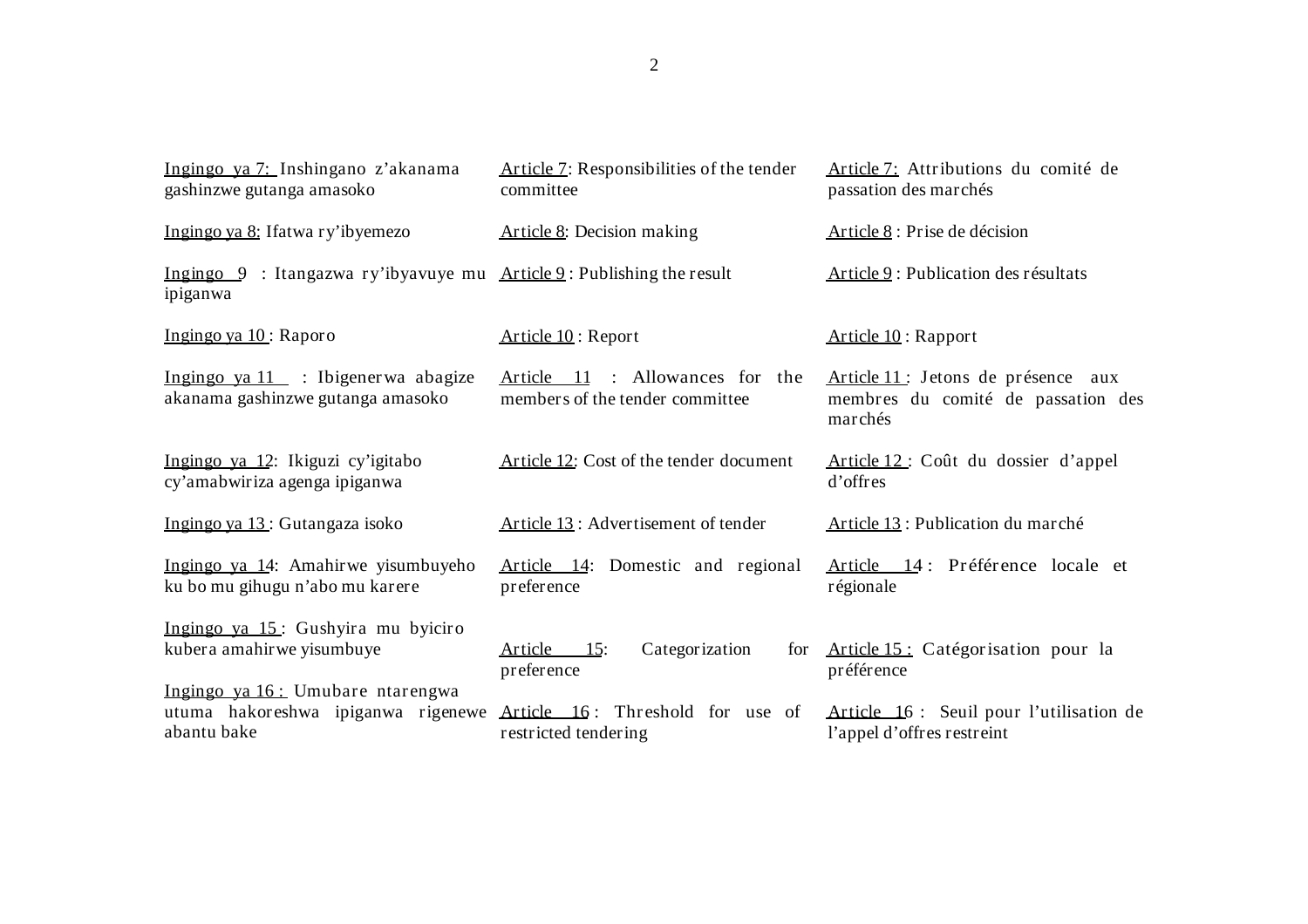| Ingingo ya 17: Umubare ntarengwa                          | Article 17: Threshold for use of | Article 17: Seuil pour l'utilisation de la |
|-----------------------------------------------------------|----------------------------------|--------------------------------------------|
| utuma hakoreshwa uburyo bwo gusaba request for quotations |                                  | méthode de sollicitation des prix          |
| ibiciro                                                   |                                  |                                            |

Ingingo ya 18: Umubare ntarengwa utuma isoko ritangwa nta piganwa ribayeho Article 18: Threshold for not tendering Article 18 : Seuil admis pour ne pas lancer l'appel d'offres

Ingingo ya 19 : Uruhare rw'abaturage Article 19: Community participation Article 19: Participation communautaire

Ingingo ya 20: Imitunganyirize yo gukoresha abaturage Article 20: Organization of community Article 20 participation : Organisation de la participation communautaire

Ingingo ya 21 : Umubare w'amafaranga ntarengwa mu gukoresha abaturage Article  $21$  : Ceiling for community participation Article 21 : Seuil maximal pour user de la participation communautaire

Ingingo ya 22: Gusesengura inyandiko Article 22 : Evaluation of bids for goods Article 22 : Evaluation des offres de z'ipiganwa ku masoko y'imirimo n'ayo and works kugemura. marchés de fournitures et de travaux

Ingingo 23 : Uwegurirwa isoko iyo abapiganwa banganyije Article 23 : Winner when bidders are at Article 23 : Choix de l'attributaire du par marché en cas d'égalité des offres

Ingingo ya 24 : Gusesengura inyandiko Article 24: z'ipiganwa za tekiniki ku masoko ya proposals for consultancy Services serivisi Evaluation of technical Article 24 : Evaluation des propositions techniques pour les services de consultance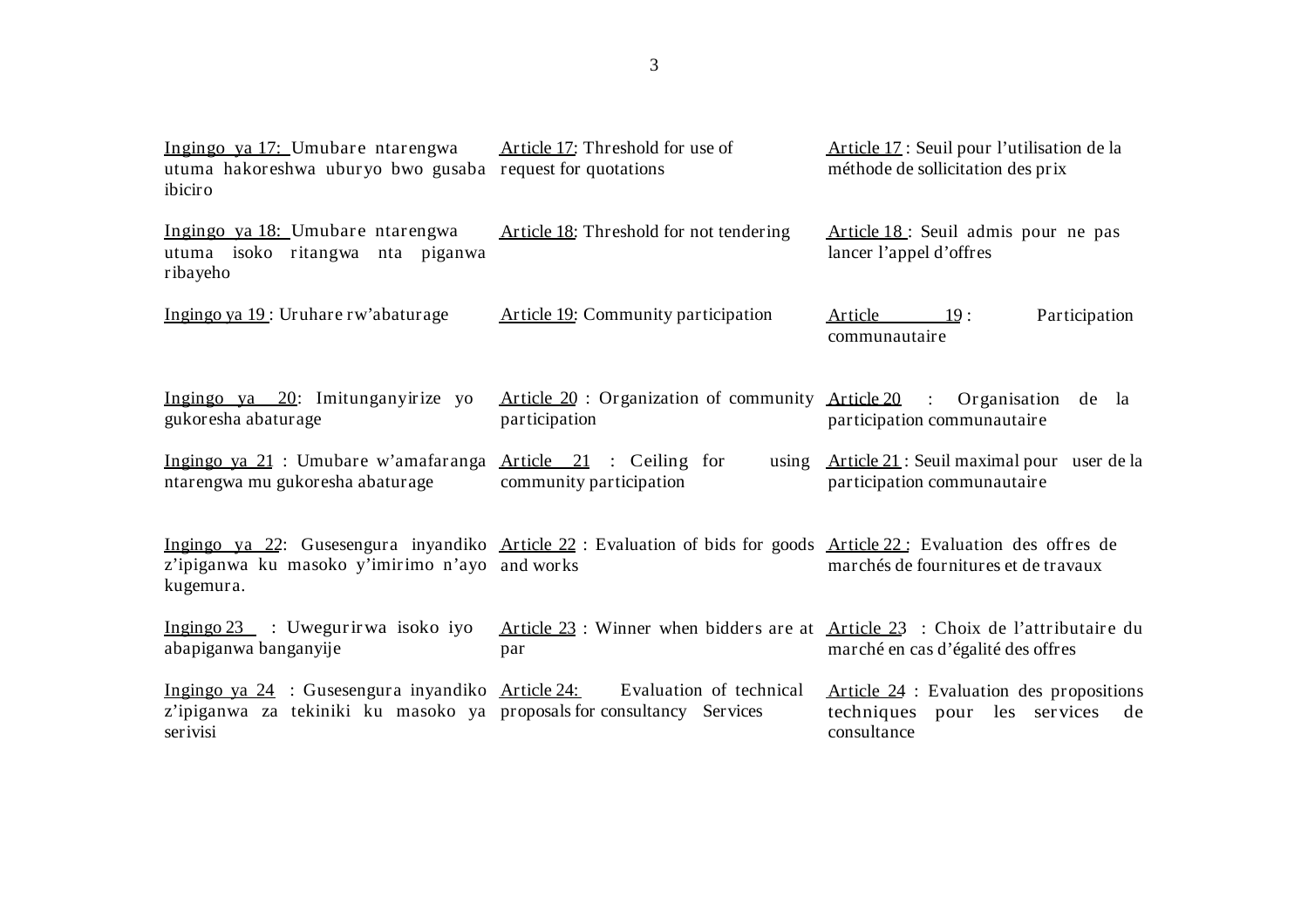Ingingo ya 25 : Ubur yo bw'itangwa ry'amasoko ya serivisi hakoreshejwe amanota ya tekiniki n'ay'ibiciro Article 25 : Selection of Consultants Article 25: Sélection de consultants sur the quality cost selection method based base de la méthode qualité - coût

Ingingo ya 26: Kumenyesha by'agateganyo ibyavuye mu isesengura the evaluation results for consultant résultats de l'évaluation des ry'isoko rya serivisi Article 26 : Provisional notification of Article 26 : Notification provisoire des services marchés de services de consultants

Ingingo ya 27 : Ingano n'igihe cyo gutanga ingwate yo kurangiza isoko neza Article 27: Amount and period of submission of performance security Article 27 : Montant et délai du dépôt de la garantie de bonne fin d'exécution

Ingingo ya 28: Gusubiza amafaranga y'ingwate n'ay'igihano Article 28 : Refunding the deducted amount and penalty Article 28 : Remboursement des retenue et pénalité

Ingingo ya 29: Ingwate ku masoko ya servisi z'impuguke Article 29 : Guarantee for tenders of Article 29: Garantie pour les marchés de consultancy services services

Ingingo ya 30: Igihe amasezerano aberaho Article 30: Existence of the contract Article 30 : Existence du contrat

Ingingo ya 31: Ihame n' ihinategeko byo Article 31: Principle and formula of gusubiramo ibiciro price Adjustment

Ingingo ya 32: Ibisabwa mu gusubiramo Article 32: Conditions for price ibiciro Adjustment

Ingingo ya  $33$  : n'ibisabwa mu birebana no kureba accessibility of tender documents inyandiko zerekeye isoko Uburenganzira Article 33: Rights and conditions of Article 33 : Droits et conditions d'accès aux archives des marchés publics

Article 31 : Principe et formule de la

Article 32 : Conditions de la révision

révision des prix

des prix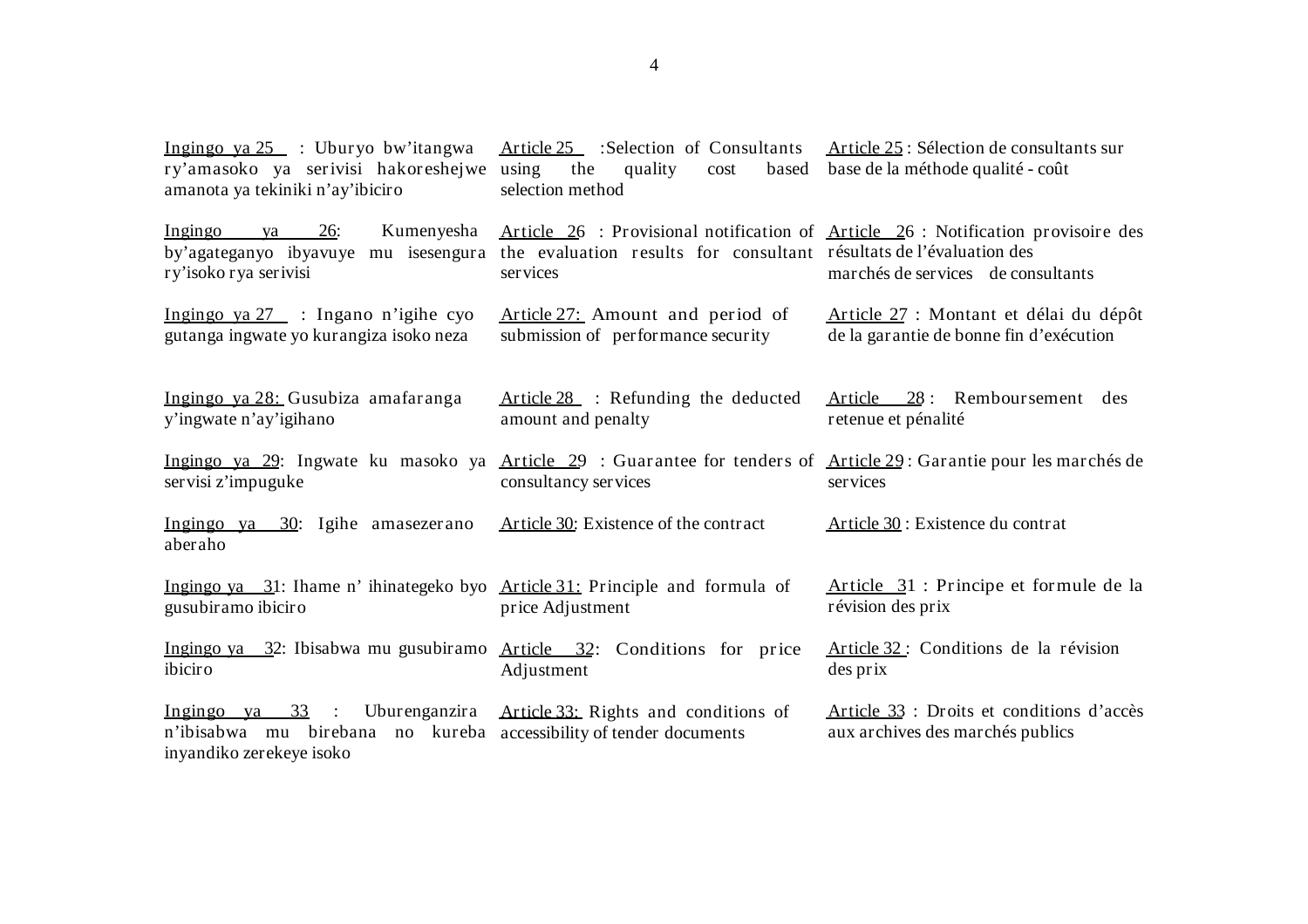| Ingingo ya 34: Amafaranga yo gutanga<br>ikirego                                                                                    | Article 34: Appeal fee                                                                                                                                    | Article 34 : Des frais de recours                                        |
|------------------------------------------------------------------------------------------------------------------------------------|-----------------------------------------------------------------------------------------------------------------------------------------------------------|--------------------------------------------------------------------------|
| Ingingo ya 35: Abagize utunama<br>twigenga tw'ubujurire                                                                            | Article 35: Composition of Independent Article 35: Composition des Comités<br><b>Review Panels</b>                                                        | Indépendants de Recours                                                  |
| Ingingo ya 36: Kwakira ubujurire                                                                                                   | Article 36: Acceptance of the request<br>for review                                                                                                       | Article 36 : Recevabilité de recours                                     |
| Ingingo 37: Ibyo inyandiko y'ubujurire Article 37: Contents of the request for Article 37: Contenu du recours<br>ikwiye kugaragaza | review                                                                                                                                                    |                                                                          |
| Ingingo 38 : Inshingano z'umukozi<br>uhoraho<br>w'akanama<br>kigenga<br>k'ubujurire ku rwego rw'igihugu                            | Article 38: Duties of the full time officer of Article 38: Tâches de l'agent<br>the Independent Review Panel at the permanent du Comité<br>national level | Indépendant de<br>Recours au niveau national                             |
| Ingingo ya 39 : Kugena no kumenyesha<br>umunsi wo gusuzuma ubujurire                                                               | $Article 39$ : Fixing the date and the<br>invitation for review                                                                                           | Article 39 : Fixation et communication de<br>la date d'examen du recours |
| Ingingo ya 40 : Itangwa ry'inyandiko Article 40 : Providing documents<br>zerekeye isoko                                            | related to the tender                                                                                                                                     | Article 40 : Remise des dossiers en<br>rapport avec le marché            |
| Ingingo 41: Ifatwa ry'ibyemezo<br>by'akanama k'ubujurire                                                                           | Article 41: Decision taking                                                                                                                               | Article 41 : Prise de décisions                                          |
| Ingingo 42: Igongana ry'inyungu mu<br>bujurire                                                                                     | Article 42: Conflict of interests                                                                                                                         | Article 42 : Conflit d'intérêts                                          |
| Ingingo ya 43: Gutangaza ibyemezo<br>by' Akanama k'Ubujurire                                                                       | Article $43$ : Publication of the decisions Article $43$ : Publication des décisions<br>of the Independent Review<br>Panel                                | des Comités Indépendants de Recours                                      |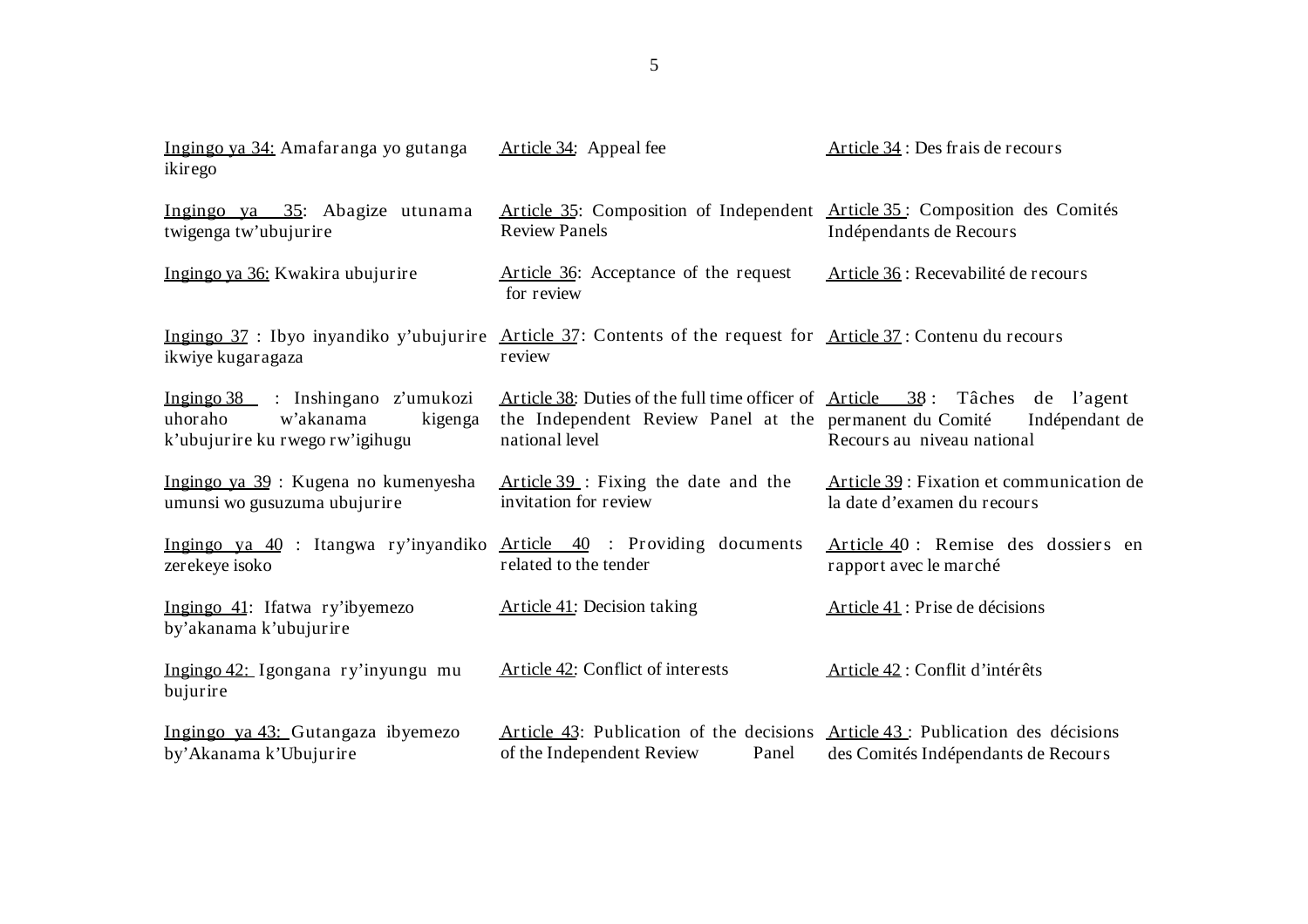| Ingingo ya 44: Raporo y'Akanama<br>Kigenga k'Ubujurire                                            | Article 44: Independent Review Panel's<br>Report    | Article 44: Rapport du Comité<br>Indépendant de Recours   |
|---------------------------------------------------------------------------------------------------|-----------------------------------------------------|-----------------------------------------------------------|
| Ingingo ya 45: Igenzurwa ry'utunama Article 45: Audit of the Independent<br>tw'ubujurire twigenga | <b>Review Panels</b>                                | Article 45 : Audit des Comités<br>Indépendants de Recours |
| Ingingo ya 46: Imigereka                                                                          | Article 46: Annexes                                 | Article 46 : Annexes                                      |
| Ingingo ya $47$ : Ivanwaho ry'ingingo<br>zinyuranyije n'iteka                                     | Article 47: Repealing of inconsistent<br>provisions | Article $47$ : Disposition abrogatoire                    |
| Ingingo ya 48 : Igihe iteka ritangira<br>gukurikizwa                                              | Article 48: Commencement                            | Article 48: Entrée en vigueur                             |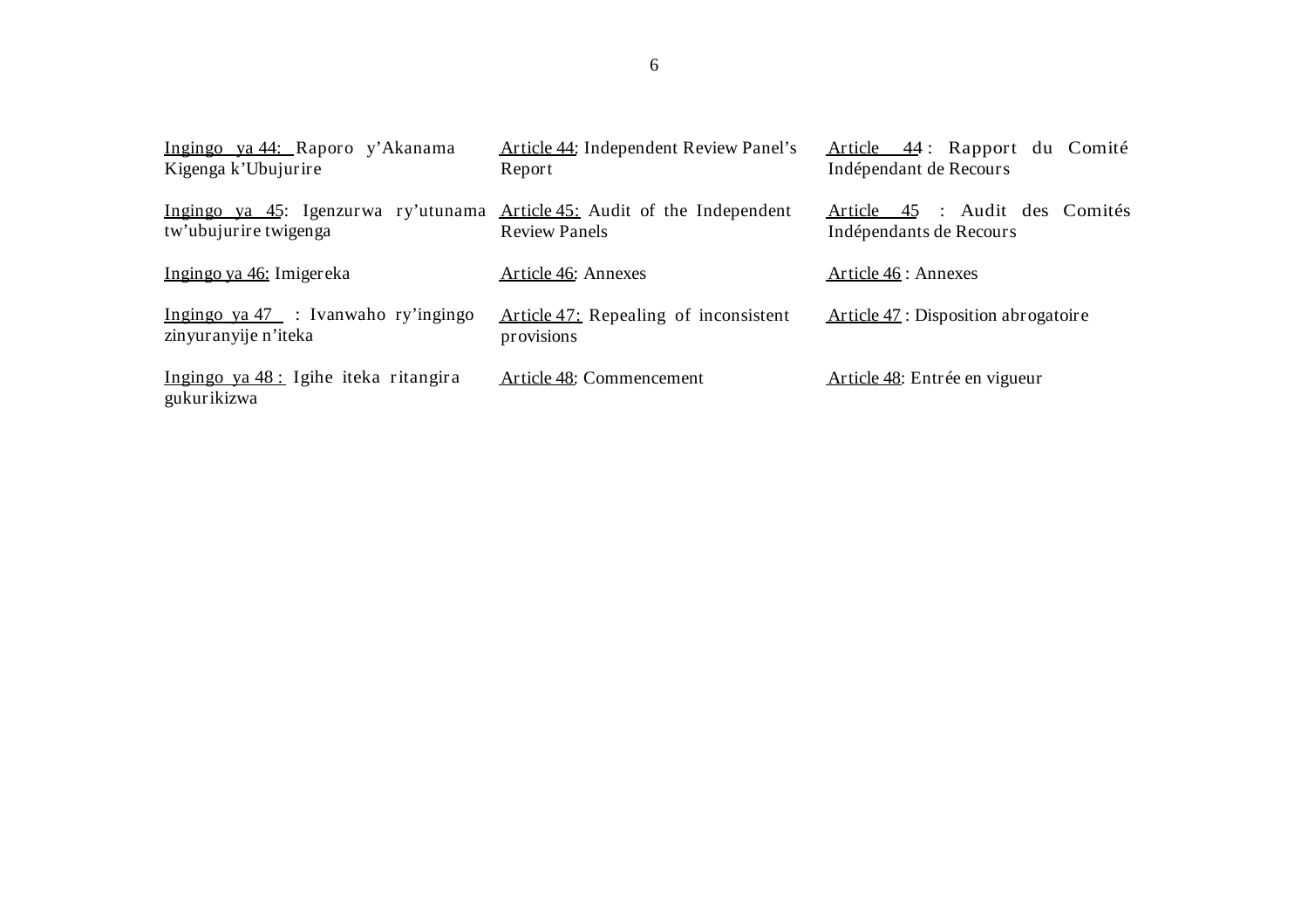| <b>MINISITIRI</b><br><b>ITEKA</b><br><b>RYA</b><br>WARISHYIRAHO<br>AMABWIRIZA AGENGA AMASOKO                                                                                                                                                                                                                                              | <b>MINISTERIAL</b><br>ORDER<br>$N^{\circ}$ OF<br><b>ESTABLISHING</b><br>REGULATIONS TANT<br><b>PUBLIC</b><br>PROCUREMENT<br><b>AND</b>                            | <b>MINISTERIEL</b><br>$N^{\circ}$<br><b>ARRETE</b><br><b>REGLEMENTATION</b><br><b>DES</b><br>MARCHES PUBLICS ET DOSSIERS                                                                 |
|-------------------------------------------------------------------------------------------------------------------------------------------------------------------------------------------------------------------------------------------------------------------------------------------------------------------------------------------|-------------------------------------------------------------------------------------------------------------------------------------------------------------------|------------------------------------------------------------------------------------------------------------------------------------------------------------------------------------------|
| <b>LETA</b><br>N'IBITABO<br>YA<br><b>NGENDERWAHO</b><br>BY'AMABWIRIZA<br><b>AGENGA IPIGANWA</b>                                                                                                                                                                                                                                           | STANDARD BIDDING DOCUMENTS                                                                                                                                        | D'APPELS D'OFFRES TYPES                                                                                                                                                                  |
| Minisitiri w'Imari n'Igenamigambi;                                                                                                                                                                                                                                                                                                        | Planning:                                                                                                                                                         | The Minister of Finance and Economic Le Ministre des Finances et de la<br>Planification Economique :                                                                                     |
| Ashingiye ku Itegeko Nshinga ryo ku wa 04<br>Kamena 2003, nk'uko ryavuguruwe<br>kugeza ubu, cyane cyane mu ngingo zaryo<br>iya 120 n'iya 201;                                                                                                                                                                                             | Pursuant to the Constitution of Republic Vu la Constitution du 04 juin 2003, telle<br>up to date, especially in Articles 120 and ses articles 120 et 201;<br>201; | of Rwanda of 04 June 2003, as amended que révisée jusqu'à ce jour, spécialement en                                                                                                       |
| Ashingiye ku Itegeko Ngenga n° 37/2006 Pursuant to Organic Law n° 37/2006 of Vu la loi organique n° 37/2006 du<br>ryo kuwa 12/09/2006 ryerekeye imari<br>n'umutungo wa Leta cyane cyane mu<br>ngingo zaryo iya 2 n'iya 20;                                                                                                                | Property, especially in Articles 2 and 20;                                                                                                                        | $12/09/2007$ on State Finances and $12/09/2006$ relative aux finances et au<br>patrimoine de l'Etat, particulièrement en ses<br>articles 2 et 20;                                        |
| Ashingiye ku Itegeko n°12/2007 ryo ku wa Pursuant to Law n° 12/2007 of<br>$27/03/2007$ rigenga Amasoko ya Leta $27/03/2007$ on Public<br>cyane cyane mu ngingo yaryo ya 5, 6, 22, especially in Articles 6, 22, 30, 41, 44, 52,<br>30, 41, 44, 52, 54, 58, 60, 61, 63, 64, 65, 70, 54, 58, 60, 61, 63, 64, 65, 70 and 75;<br>$n$ 'iya 75; | Procurement,                                                                                                                                                      | Vu la loi nº 12/2007 du 27/03/2007<br>relative à la Passation des Marchés<br>Publics particulièrement en ses articles 6,<br>22, 30, 41, 44, 52, 54, 58, 60, 61, 63, 64, 65,<br>70 et 75; |
| Inama y'Abaminisitiri yateranye ku wa After consideration and approval by the Après examen et adoption par le Conseil<br>13/12/2007<br>kubisuzuma no<br>imaze<br>kubyemeza;                                                                                                                                                               | Cabinet in its session of 13/12/2007;                                                                                                                             | des Ministres en sa séance du 13/12/2007                                                                                                                                                 |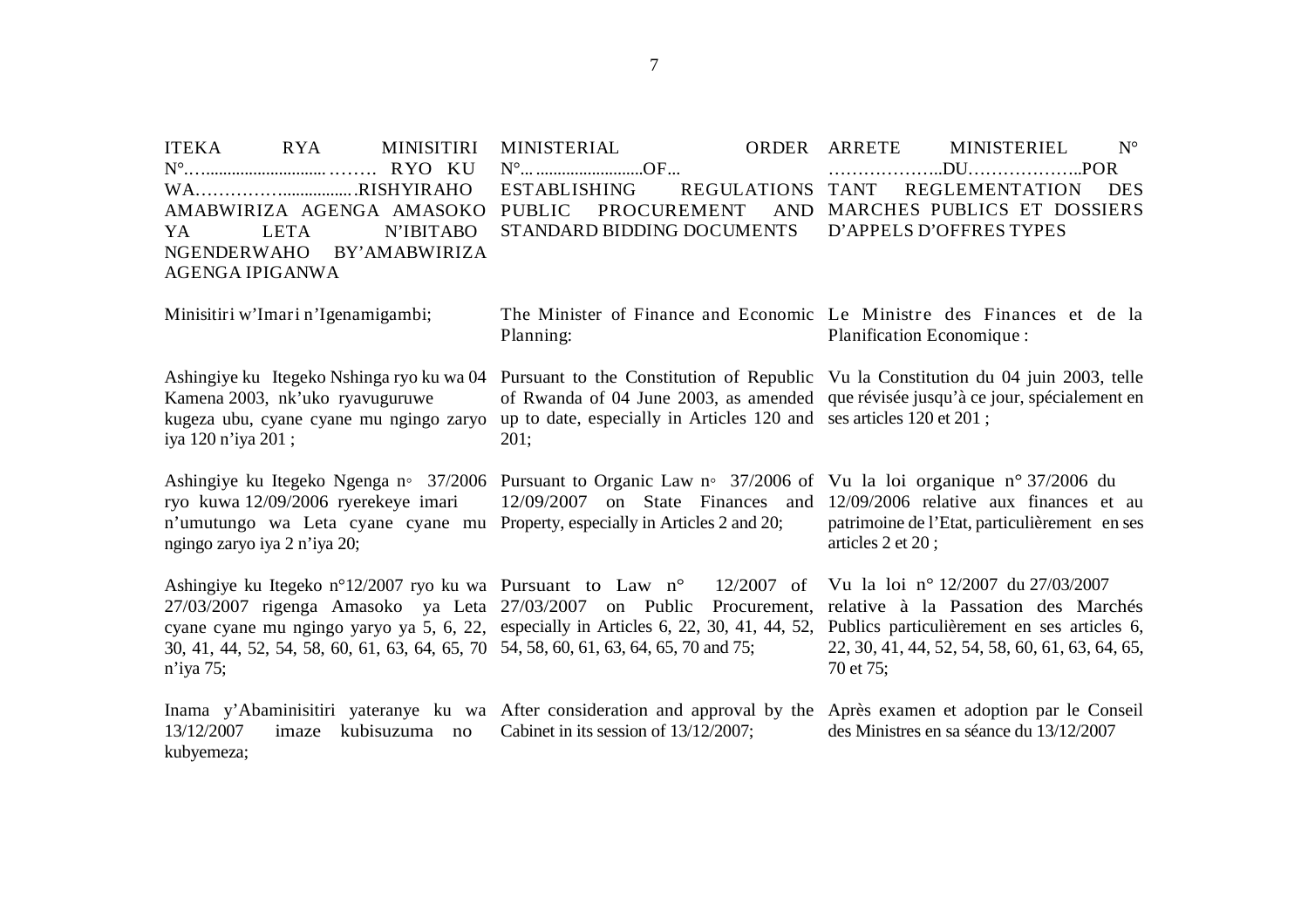| <b>ATEGETSE</b>                                                                                                                                                                                                                                                   | <b>HEREBY ORDERS:</b>                                                                                                                                                                                                      | ARRETE:                                                                                                                                                                                            |
|-------------------------------------------------------------------------------------------------------------------------------------------------------------------------------------------------------------------------------------------------------------------|----------------------------------------------------------------------------------------------------------------------------------------------------------------------------------------------------------------------------|----------------------------------------------------------------------------------------------------------------------------------------------------------------------------------------------------|
| Ingingo ya mbere: Icyo iteka rigamije                                                                                                                                                                                                                             | Article One: Scope of this Order                                                                                                                                                                                           | Article premier : Objet de l'arrêté                                                                                                                                                                |
| Iri teka rishyiraho amabwiriza agenga<br>amasoko ya Leta n'ibitabo ngenderwaho regulations<br>by'amabwiriza agenga ipiganwa.                                                                                                                                      | This Order establishes procurement Le présent arrêté a pour objet la mise en<br>standard<br>bidding<br>and<br>documents.                                                                                                   | place de la réglementation et des dossiers<br>d'appels d'offres types.                                                                                                                             |
| Ingingo ya 2: Igenamigambi ry'itangwa<br>ry'amasoko                                                                                                                                                                                                               | Article 2: Public procurement planning                                                                                                                                                                                     | Article 2 : Planification de passation<br>des marchés publics                                                                                                                                      |
| amasoko<br>Urwego<br>rutanga<br>rutegura<br>umushinga w'igenamigambi ry'itangwa<br>ry'amasoko igihe rutegura ingengo y'imari.                                                                                                                                     | provisional procurement plan during<br>the period it is preparing the budget.                                                                                                                                              | A procuring entity shall prepare a L'entité de passation des marchés doit<br>prévisionnel de<br>préparer un plan<br>passation des marchés au moment de la<br>préparation du budget.                |
| Buri rwego rutanga amasoko rugomba<br>koherereza Ikigo cy'Igihugu Gishinzwe<br>Amasoko ya Leta (RPPA) igenamigambi<br>ry'itangwa<br>ry'amasoko<br>ry'umwaka<br>rigaragaza ibyo rizageraho, bitarenze ku wa 31<br>Mutarama<br>buri mwaka hagamijwe<br>ibikurikira: | Every procuring entity shall transmit,<br>not later than the $31st$ January of each<br>Rwanda Public<br>the<br>to<br>year,<br>Procurement Authority (RPPA) an<br>annual procurement plan with the<br>following intentions: | Chaque entité de passation des marchés<br>transmet, au plus tard le 31 janvier de<br>chaque année, à l'Office National des<br>Marchés Publics, un plan annuel aux fins<br>des objectifs suivants : |
| 1° kumenya ibikenewe;                                                                                                                                                                                                                                             | 1° identification of needs;                                                                                                                                                                                                | $1^\circ$ identification des besoins;                                                                                                                                                              |
| 2 <sup>°</sup> kumenya ibikenewe cyane kurusha<br>ibindi;                                                                                                                                                                                                         | $2^{\circ}$ identification of priorities;                                                                                                                                                                                  | $2^{\circ}$ identification des priorités;                                                                                                                                                          |
| 3 <sup>°</sup> kumenya niba ari ngombwa<br>kubanza gukora inyigo ku masoko<br>y'imirimo;                                                                                                                                                                          | $3^\circ$ indication if it is necessary to carry<br>out a prior study for tenders of<br>Works;                                                                                                                             | 3° indication sur la nécessité d'effectuer<br>une étude préalable pour les marchés de<br>Travaux ;                                                                                                 |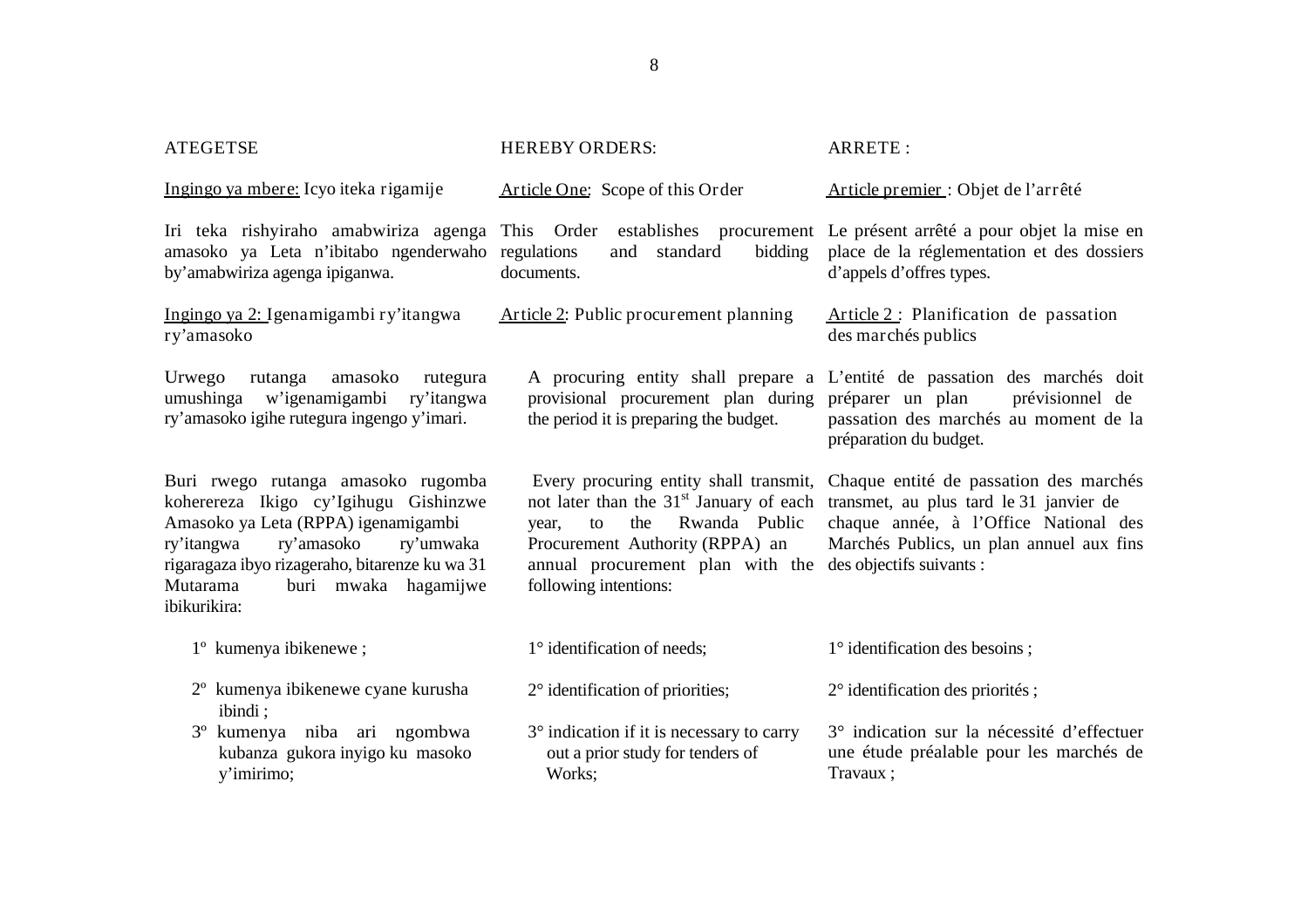| $4^{\circ}$                | uburyo<br>kumenya<br>bukwiriye<br>gukoreshwa mu gutanga isoko<br>riteganyijwe;                                        | $4^\circ$ identification of the method of<br>tendering for<br>the<br>procurement<br>planned; | 4° indication de la méthode d'appel<br>d'offres relative au marché planifié;                                                                                                                                      |
|----------------------------|-----------------------------------------------------------------------------------------------------------------------|----------------------------------------------------------------------------------------------|-------------------------------------------------------------------------------------------------------------------------------------------------------------------------------------------------------------------|
|                            | 5 <sup>°</sup> kumenya ikigereranyo cy'agaciro<br>k'isoko rigomba gutangwa;                                           | be awarded;                                                                                  | $5^{\circ}$ estimation of the value of the tender to $5^{\circ}$ estimation de la valeur des marchés à<br>attribuer;                                                                                              |
| $6^{\circ}$                | kumenya inkomoko y'amafaranga<br>azakoreshwa kuri iryo soko;                                                          | financing;                                                                                   | $6^{\circ}$ specification of the source of $6^{\circ}$ spécification de la source de<br>financement;                                                                                                              |
|                            | 7° kumenya niba ari ngombwa ko<br>hatangwa amahirwe yisumbuyeho<br>ku bo mu karere turimo ku masoko<br>mpuzamahanga;  | for international tenders if it will be est requise pour les marchés<br>required;            | $7^{\circ}$ determination of local preference $7^{\circ}$ determination de la préférence locale<br>internationaux si elle sera requise;                                                                           |
| $8^{\circ}$<br>$9^{\circ}$ | kumenya niba hari icyemezo<br>kizakenerwa<br>ntakemwa<br>mu<br>mitangire y'isoko;<br>kugena igihe ibyiciro binyuranye | contract;                                                                                    | 8° specification of requirement of the 8° spécification de l'exigence éventuelle de<br>non objection for the award of la non objection pour l'attribution du<br>marché;                                           |
|                            | byo gutanga isoko bizakorerwa;<br>10° guteganya uko ishyirwa mu<br>bikorwa ry'amasezerano rizakorwa.                  | carried out;                                                                                 | $9^{\circ}$ planning for the schedules in which $9^{\circ}$ planification des périodes dans<br>different processes of tendering shall be lesquelles doivent se faire différents<br>d'appel d'offres;<br>processus |
|                            |                                                                                                                       | schedules of the contract.                                                                   | $10^{\circ}$ planning for the execution $10^{\circ}$ planification des échéances<br>d'exécution de contrats.                                                                                                      |
|                            | Leta gitanga inyandiko ngenderwaho documents<br>z'igenamigambi ry'itangwa ry'amasoko ya planning.                     | for Public                                                                                   | Ikigo cy'Igihugu Gishinzwe Amasoko ya The RPPA shall provide standard L'Office National des Marchés Publics<br>Procurement doit fournir le<br>format standard de<br>planification des marchés publics.            |

Leta.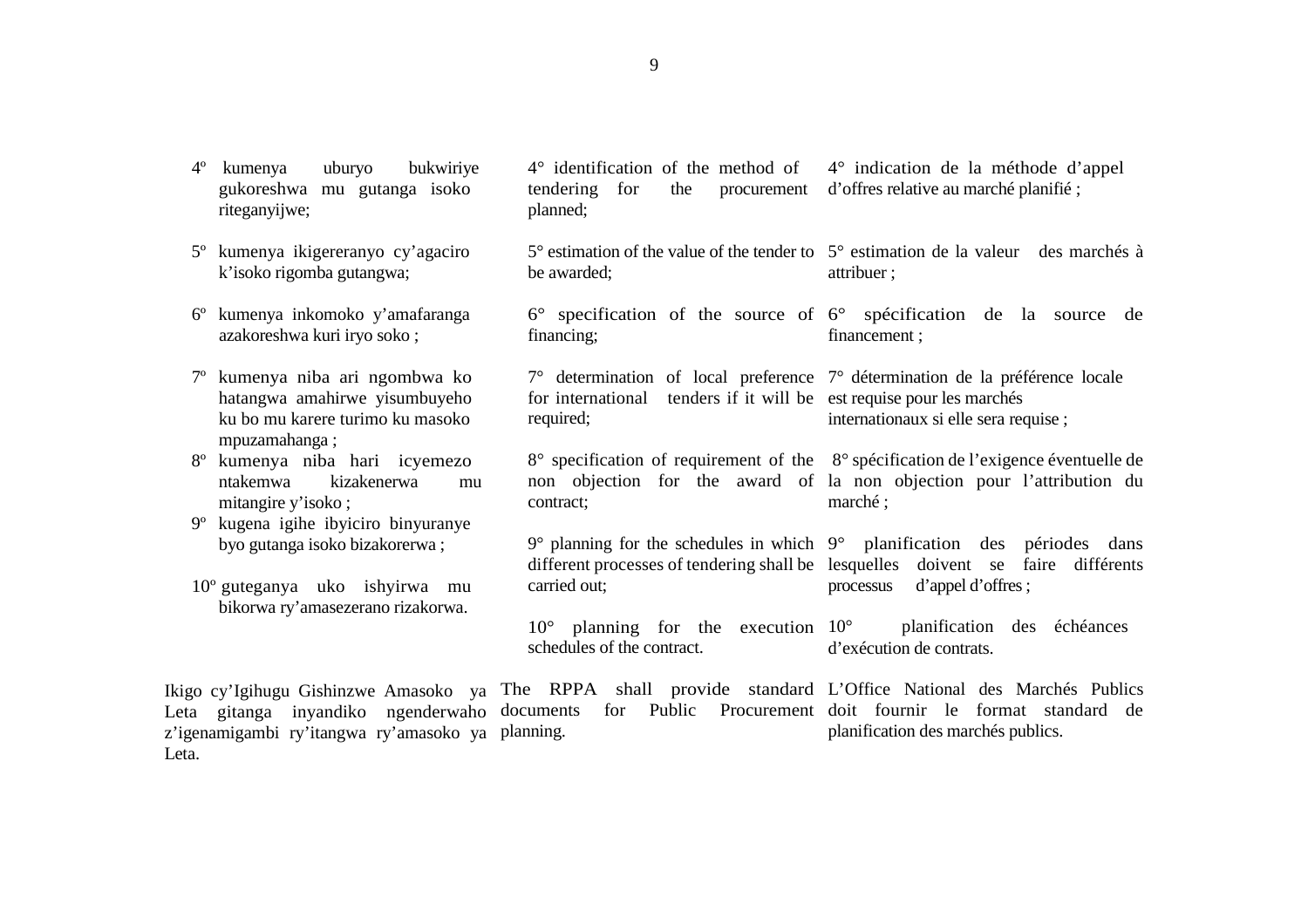## Ingingo ya 3 : Itangazwa ry' igenamigambi ry'itangwa ry'amasoko Article 3 : Publication of the Article 3: Publication du plan de procurement plan

ry'itangwa ry'amasoko birimo izina plan namely title and quantity of the des marchés dont le titre, la taille du n'ingano by'isoko, uburyo bwo gutangaza tender, method of tendering, source of marché, la méthode d'appel d'offres, la isoko, ahazava amafaranga yo kurishyira funding, expected publication and source de financement, les dates prévues mu bikorwa n'igihe rizatangarizwa execution dates, shall be published. bigomba kumenyeshwa rubanda.

rwego rutanga isoko.

Ingingo ya 4: Ishyirwaho, imiterere n'imikorere by'akanama gutanga amasoko

rutanga isoko ashyiraho akanama cy'imyaka itatu (3) ishobora kongerwa kuba muri manda ebyiri zikurikiranye.

rw'urwego rutanga isoko, ku rubuga rwa internet of the procuring entity, posted on le site Internet de l'entité de passation de Interineti rwa RPPA no mu kinyamakuru the RPPA internet, advertised in at least marchés ainsi que sur celui de RPPA. Elles nibura kimwe gisomwa n'abantu benshi one newspaper of wide readership and doivent également être publiées au moins ndetse bikamanikwa no ku biro by'urwo displayed on the procuring entity's notice dans un journal de grande diffusion et board.

> Article 4: Appointment, nature and gashinzwe functioning of the tender committee

gashinzwe gutanga amasoko mu gihe committee for three years renewable only un comité de passation des marchés pour inshuro imwe. Abarenze kimwe cya kabiri shall not be allowed to be on the seule fois. Plus de la moitié (1/2) du (1/2) cy'abagize akanama ntibemerewe committee for two consecutive terms of nombre des membres ne peuvent faire procurement entity shall appoint a tender l'entité de passation des marchés nomme once. More than half (1/2) of the members un mandat de trois ans renouvelable une office.

passation des marchés

Bimwe mu bikubiye mu igenamigambi Some of the elements of the procurement Certains éléments du plan de passation pour la publication et l'exécution doivent être publiés.

Bishyirwa ku rubuga rwa Interineti This information shall be posted on the Ces informations doivent être affichées sur affichées sur le tableau d'affichage de l'entité de passation des marchés.

> Article 4 : Nomination, composition et organisation du comité de passation des marchés

Umugenga w'igengo y'imari y'urwego The chief budget manager of the public Le gestionnaire principal du budget de partie du même comité pendant deux mandats consécutifs.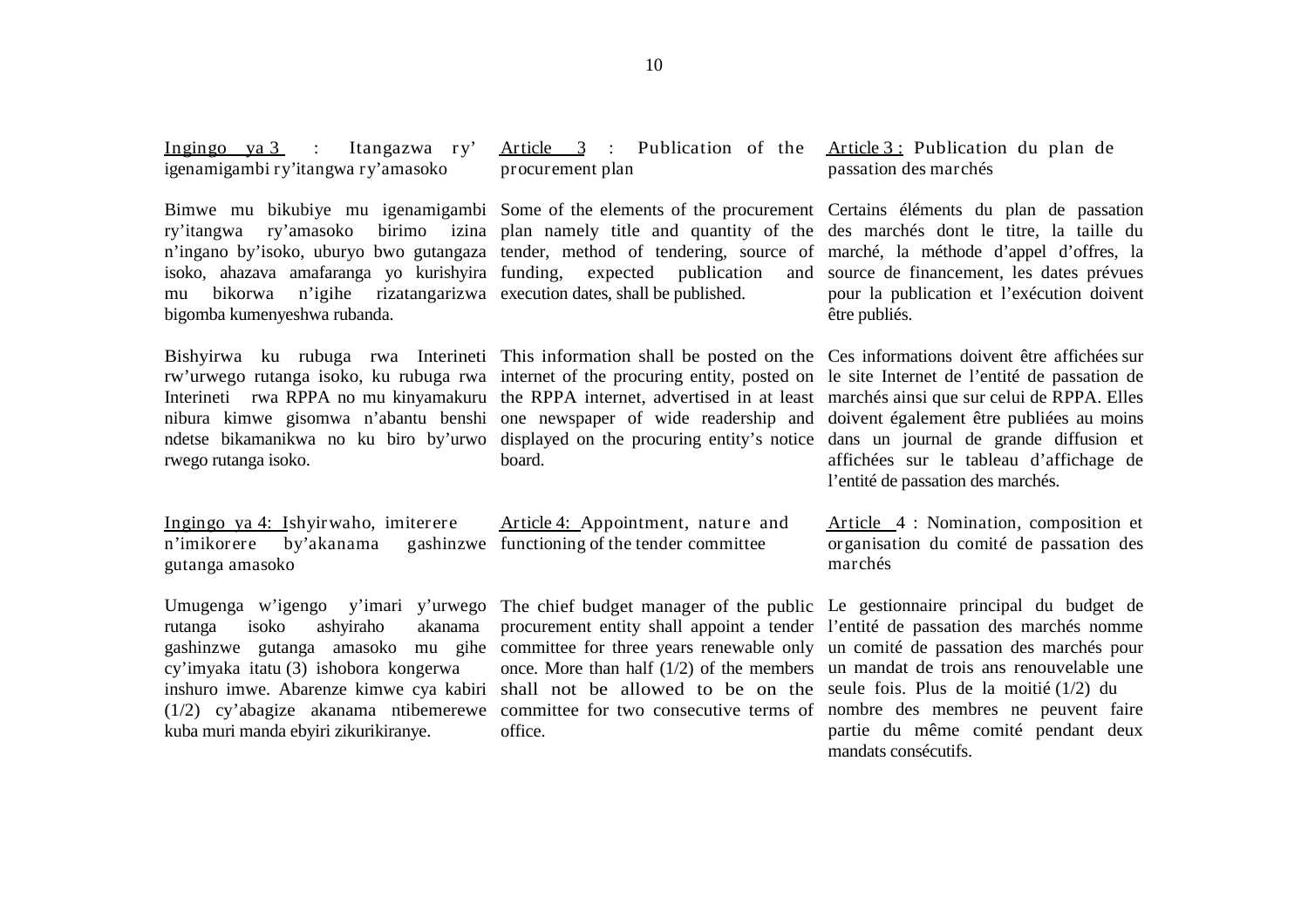Umuntu umaze igihe kingana na manda amasoko ashobora kongera kugashyirwamo.

cyangwa abakagize bose hari impamvu there are relevant reasons to do so. zumvikana.

muri manda zinyuranye.

Akanama gashinzwe gutanga amasoko The tender committee shall be composed Selon la nature de l'entité de passation kagizwe n'abantu batanu (5) cyangwa rutanga isoko, habariwemo Perezida, Visi-Perezida n'Umwanditsi.

imwe atari mu kanama gashinzwe gutanga member of the tender committee, a peut être de nouveau désigné comme After an interval of one term of office as a Dans l'intervalle d'un mandat, un agent member may again be appointed on the membre comité de passation des marchés. committee.

guhindura umwe mu bagize akanama one member or the entire committe if procéder au remplacement d'un ou de tout le

ahora mu kanama gashinzwe gutanga member of the tender committee and acts d'office membre permanent du comité de amasoko kandi akakabera umwanditsi. Iyo as its secretary. When a procuring entity passation des marchés et en assure le urwego rutanga isoko rufite abakozi has a unit responsible for procurement secrétariat. Lorsque l'entité de passation bashinzwe amasoko barenze umwe, composed of more than one procurement des marchés a une unité de passation des basimburana ku murimo w'ubwanditsi officers, they shall hold the post of a marchés ayant plus d'un agent de secretary in turns.

Umugenga w'Ingengo y'Imari ashobora The Chief Budget Manager may change Le gestionnaire principal du budget peut comité s'il y des motifs suffisants.

Umukozi ushinzwe gutegura amasoko A procurement officer is a permanent L'agent chargé des marchés publics est passation des marchés, ces agents alternent à la fonction de secrétaire du comité à la fin de chaque mandat

barindwi (7) bitewe n'imiterere y'Urwego on the nature of the procurement entity marchés doit être composé de cinq (5) ou of five (5) or seven (7) persons depending des marchés, le comité de passation des the Chairperson, chairperson and the Secretary.

Vice- sept (7) personnes dont le président, le vice-président et le secrétaire.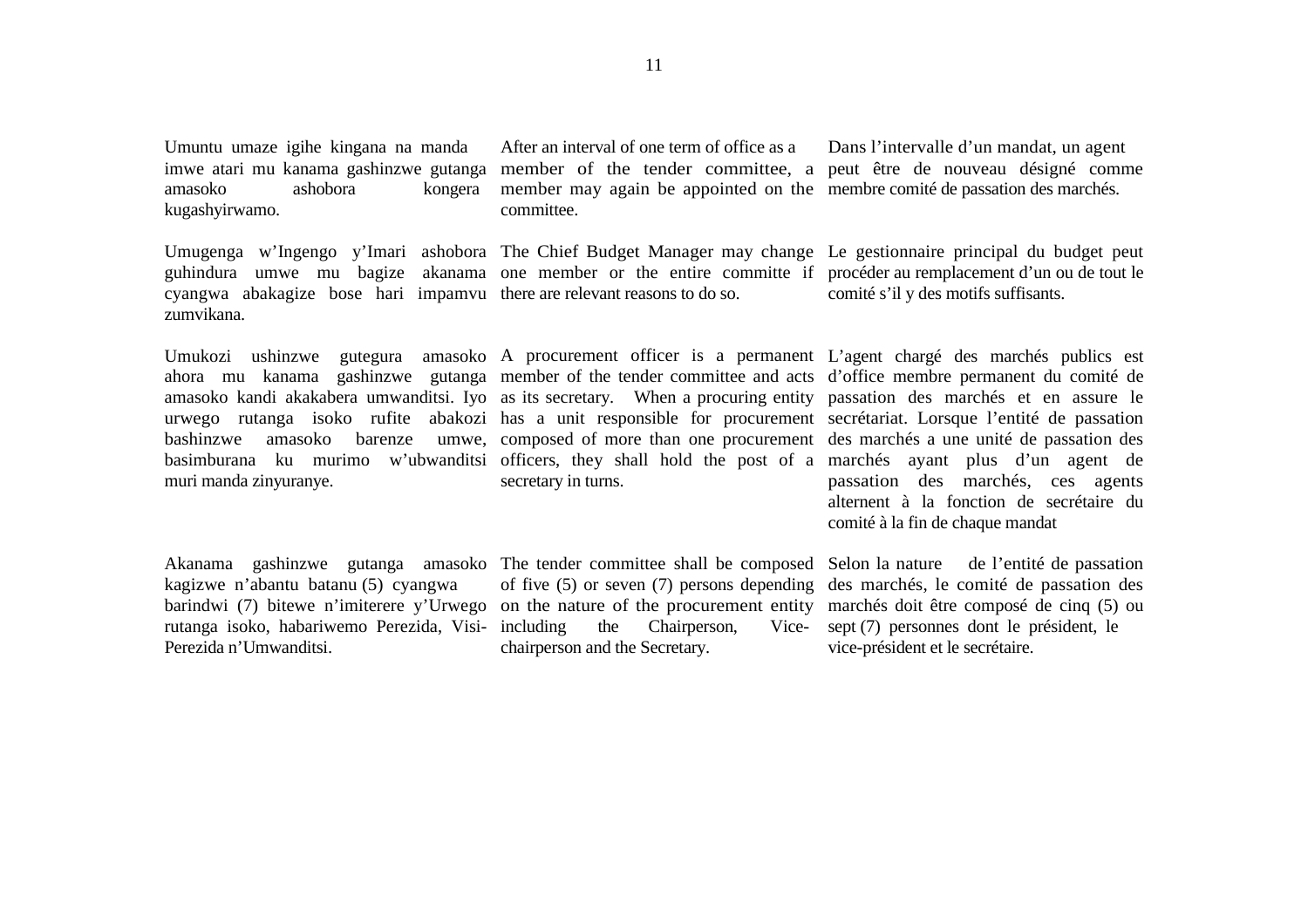|                      |  | Ingingo ya $5$ : Abagize akanama Article 5: Tender committees of Article $5$ : La composition des comités |                                          |
|----------------------|--|-----------------------------------------------------------------------------------------------------------|------------------------------------------|
|                      |  | gashinzwe gutanga amasoko mu nzego procuring entities with few staff                                      | de passation des marchés au sein des     |
| zifite abakozi bake. |  | members                                                                                                   | disposant d'un personnel très<br>entités |
|                      |  |                                                                                                           | rádnit                                   |

batageze ku icumi (10), umubare w'abagize less than ten (10) number of tender akanama gashinzwe gutanga amasoko committee members may be reduced but (dix) personnes le nombre des membres ushobora kugabanuka ariko ntujye munsi not to less than three (3) and all members du comité de passation des marchés peut ya batatu (3) kandi abakozi bose of staff shall be allowed on the tender être réduit mais pas en dessous de trois (3) bakemererwa kujya mu kanama gashinzwe committee except the head of procuring personnes et les membres de l'effectif du gutanga amasoko uretse Umuyobozi entity. w'urwego rutanga isoko.

mu kanama gashinzwe gutanga amasoko.

gashinzwe amasoko ariko ntibagiremo majority. ubwiganze.

Iyo urwego rutanga isoko rugizwe When the procuring entity is comprised of Lorsque l'entité de passation des marchés n'abakozi batatu cyangwa batageze kuri three or less than three persons, even the a un effectif du personnel inférieur ou égal batatu, umuyobozi nawe yemerewe kujya head shall be authorized to be a member of à trois, même le chef est autorisé d'être the tender committee.

rishinzwe gutanga amasoko rigizwe responsible for procurement composed of a une unité chargée de la passation des n'abakozi barenze umwe, bamwe muri abo more than one person, some of them may marchés composée de plus d'un agent, , bakozi bashobora gushyirwa mu kanama be on the committee but should not form a

Iyo urwego rutanga isoko rufite abakozi When the procurement entity has a staff of Lorsque l'entité de passation de marchés a réduit un personnel dont l'effectif inférieur à dix personnel sont tous admis au comité de passation des marchés sauf le chef responsable de l'entité de passation des

> membre du comité de passation des marchés.

marchés.

Iyo urwego rutanga isoko rufite ishami When a procuring entity has a unit Lorsque l'entité de passation des marchés d'entre eux peuvent être membres du comité de passation des marchés, mais ils elles ne doivent pas en constituer la majorité.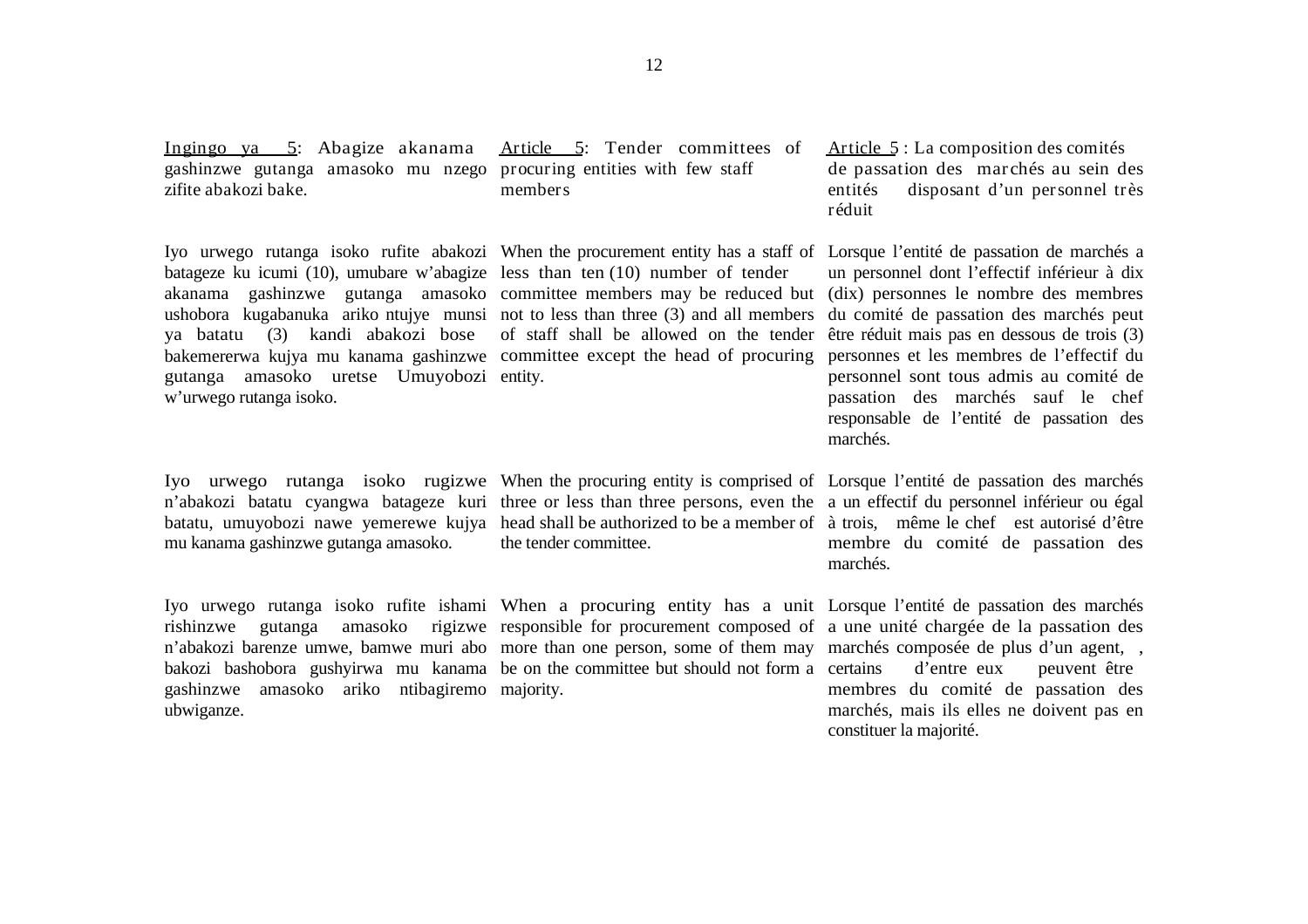| Ingingo ya 6: Abatemerewe kujya mu<br>kanama gashinzwe gutanga amasoko ya<br>Leta                                          | Article 6: Officials not allowed to be<br>members of the tender committee<br>The following officials shall not be<br>allowed to be members of the tender<br>committee: | Article 6: Agents publics ne pouvant<br>pas faire partie du comité de passation<br>des marchés publics<br>Les agents publics ci-après ne sont pas<br>admis comme membres du comité de<br>passation des marchés : |
|----------------------------------------------------------------------------------------------------------------------------|------------------------------------------------------------------------------------------------------------------------------------------------------------------------|------------------------------------------------------------------------------------------------------------------------------------------------------------------------------------------------------------------|
| Aba bakurikira ntibemerewe kujya mu<br>kanama gashinzwe gutanga amasoko ya<br>Leta :                                       |                                                                                                                                                                        |                                                                                                                                                                                                                  |
| 1º Umuyobozi mukuru ushinzwe<br>gufata ibyemezo mu rwego rutanga<br>isoko;                                                 | $1^\circ$ The head of a public body;                                                                                                                                   | $1^\circ$ Le chef responsable d'une institution<br>publique;                                                                                                                                                     |
| 2º Abagize komite nyobozi z'uturere<br>n'Umujyi wa Kigali;                                                                 | $2^{\circ}$ The members of the Districts and<br>Kigali City Councils;                                                                                                  | 2° Les membres des comités exécutifs au<br>niveau des districts et de la Ville de<br>Kigali;                                                                                                                     |
| Umugenga w'ingengo y'imari mu 3° The chief budget manager;<br>$3^{\circ}$<br>rwego rutanga isoko;                          |                                                                                                                                                                        | 3° Le Gestionnaire principal du budget;                                                                                                                                                                          |
| Umuyobozi w'Ishami rishinzwe $4^{\circ}$ The head of finance Unit;<br>$4^{\circ}$<br>imari;                                |                                                                                                                                                                        | 4° Le Directeur de l'unité chargé des<br>finances;                                                                                                                                                               |
| 5° Umugenzuzi w'imari;                                                                                                     | $5^\circ$ The internal auditor;                                                                                                                                        | 5° L'Auditeur interne;                                                                                                                                                                                           |
| $6^{\circ}$<br>Umukozi ufite inshingano zo<br>kunganira no kugira inama urwego<br>rutanga isoko mu byerekeye<br>amategeko; | 6°The legal advisor;                                                                                                                                                   | $6^{\circ}$ Le Conseiller juridique;                                                                                                                                                                             |
| 7º Umukozi<br>ushinzwe gucunga<br>ibikoresho.                                                                              | $7^\circ$ The officer in charge of logistics.                                                                                                                          | 7° L'Agent chargé de la logistique ;                                                                                                                                                                             |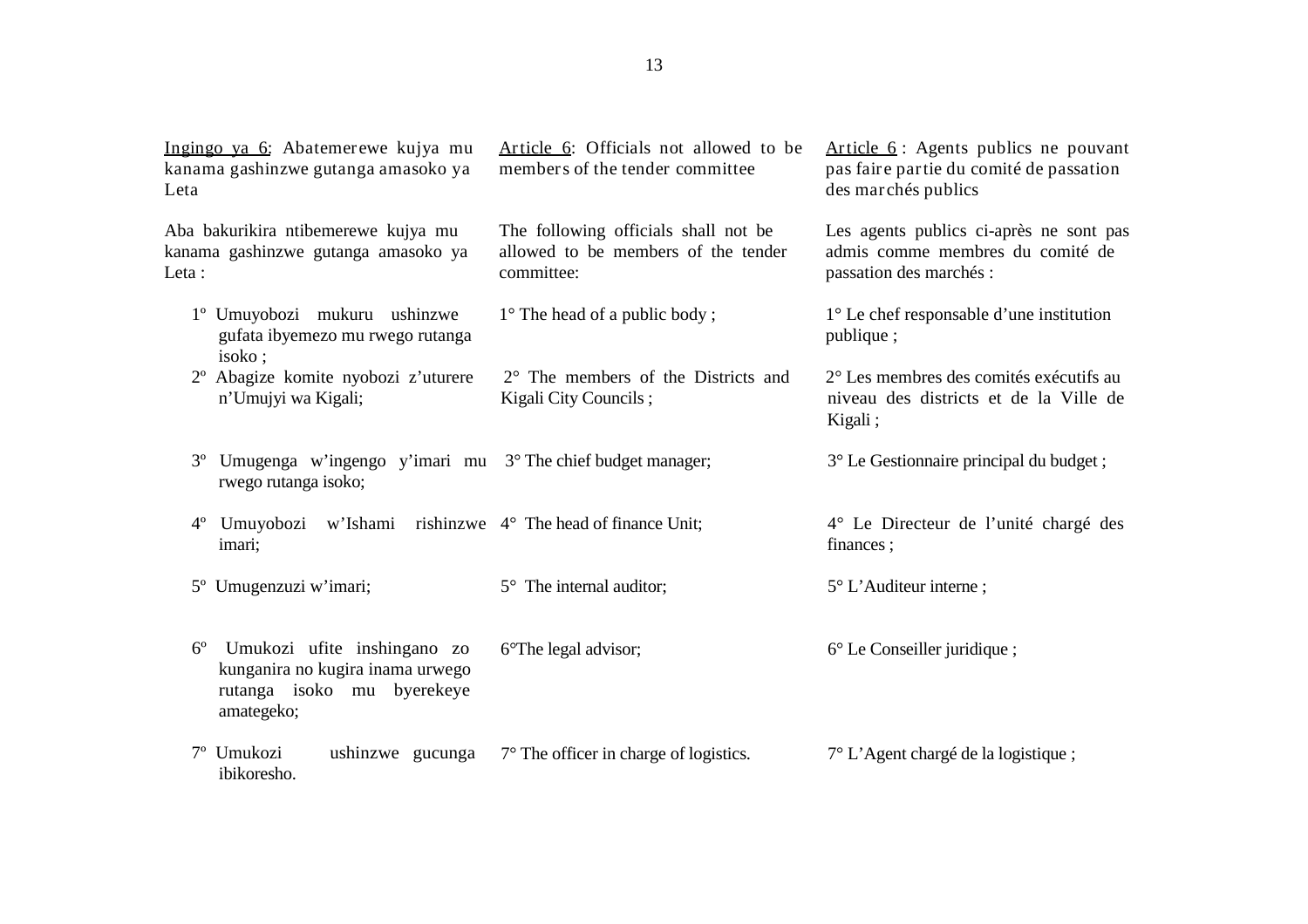Ingingo ya 7: Inshingano z'akanama gashinzwe gutanga amasoko

Akanama gashinzwe gutanga amasoko gashinzwe gufungura, gusesengura inyandiko z'ipiganwa no gutanga umwanzuro w'itangwa ry'isoko.

kuba ifite inyungu iyo ariyo yose haba mu directly or indirectly in the tender n'abapiganywe mu gihe yiyambajwe after the bids had been opened. inyandiko z'ipiganwa zaramaze gufungurwa.

Ingingo ya 8: Ifatwa ry'ibyemezo

Imyanzuro y'abagize akanama gashinzwe The resolutions of the tender committee Les résolutions du comité ne peuvent être gutanga masoko ifatwa ari uko byibubuze shall be valid when at least three fifths valides que si les trois cinquième (3/5) des hari bitatu bya gatanu (3/5) by'abakagize. (3/5) members of the committee are membres du comité sont présents. Le Impuguke yatumijwe ntigira uruhare mu present for the purpose. The consultant consultant invité ne participe pas à la prise ifatwa ry'ibyemezo.

kagomba gukora raporo y'ifungurwa

Article 7: Responsibilities of the tender committee

the opening and evaluation of bids as well chargé de l'ouverture et de l'évaluation as making the recommendation for the des offres, ainsi que de la formulation des award of a procurement contracts.

gashobora kwiyambaza impuguke. Uko assistance from consultants. However, the demander assistance des consultants. byagenda kose iyo mpuguke ntigomba consultant shall not have any interest Néanmoins, le consultant ne doit avoir buryo butaziguye cyangwa buziguye muri concerned or have any relationship with indirectement au marché concerné ou iryo soko, cyangwa kuba ifitanye isano bidders if his/her services were sought avoir une relation quelconque avec les

Article 7: Attributions du comité de passation des marchés

The tender committee shall be in charge of Le comité de passation des marchés est recommandations d'attribution de marchés.

Akanama gashinzwe gutanga amasoko The tender committee may seek the Le comité de passation des marchés peut intérêt directement ou soumissionnaires si ses services étaient demandés après l'ouverture des offres.

## Article 8: Decision making

## Article 8 : Prise de décision

invited shall not participate in taking de décisions. decisions.

Akanama gashinzwe gutanga amasoko The tender committee shall make a bids Immédiatement après l'ouverture des opening report immediately after their offres, le comité de passation des marchés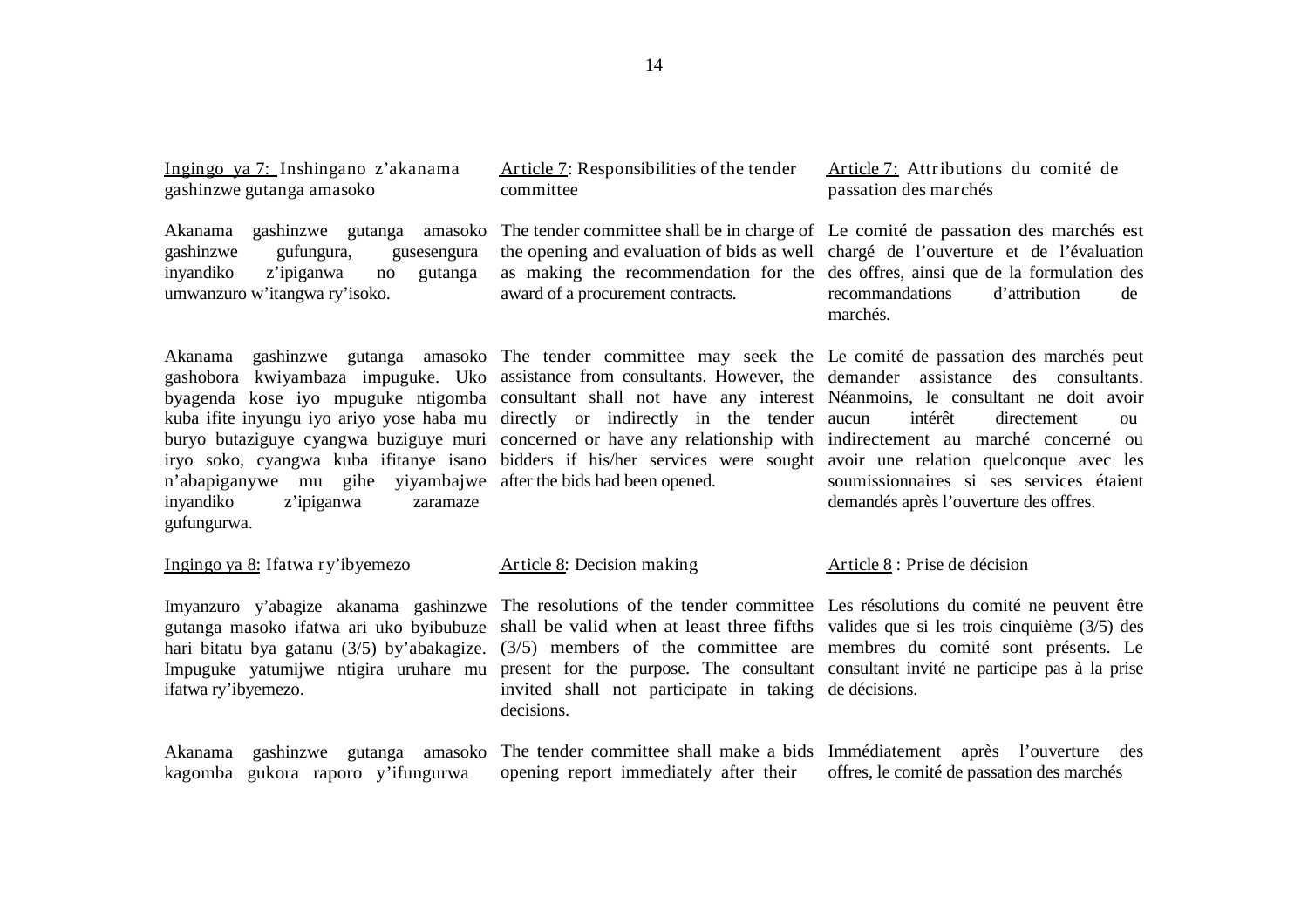ry'amabahasha y'abapiganwe akimara gufungurwa. Kagomba kandi gukora on the bid evaluation comprising the devra en outre dresser un bref rapport raporo y'isesengura ikubiyemo ibyabonywe mu isesengura n'igereranya and it shall be signed by all the evalaution d'évaluation et la comparaison des offres. ry'inyandiko z'ipiganwa, igashyirwaho committee members present. umukono n'abitabiriye isesengura bose.

opening. It shall also make a brief report

niwe uhuza ibikorwa bijyanye n'isesengura stipulated in this Order shall coordinate marchés prévu par cet arrêté assure la ry'inyandiko z'ipiganwa mu buryo the whole process of the evaluation of coordination de tout le processus de butabogamye kandi mu mucyo. Abagize bids and shall be required to act in an l'évaluation des offres dans l'impartialité akanama gashinzwe gutanga masoko bagize uruhare mu ifatwa ry'ibyemezo mu Members of the tender committee taking qui participent à la prise des décisions isesengura ni bo birengera muri rusange decisions in relation to the evaluation of relatives à l'évaluation des offres sont en ingaruka z'ibyemezo byafashwe n'ako bids shall be generally responsible for the général responsables des conséquences kanama.

Isesengura ry'inyandiko z'ipiganwa rigomba kuba ryarangiye mu gihe kitarenze within a period not exceeding twenty one une période ne dépassant pas vingt et un iminsi makumyabiri n'umwe (21) ikurikirana uhereye igihe z'ipiganwa zifunguriwe uretse mu gihe hari clear reasons indicated by the procuring de passation des marchés a des raisons impamvu zumvikana zigaragazwa n'Urwego rutanga isoko kandi abapiganwe bakabimenyeshwa.

and transparent manner. consequences that may arise from the qui peuvent résulter des décisions prises decisions taken by the committee.

(21) calendar days from the date of the jours calendrier à compter de la date de opening of bids except when there are l'ouverture des offres sauf lorsque l'entité entity and the bidders must be notified.

evaluation process and comparison of bids d'évaluation comprenant le processus doit dresser un rapport d'ouverture. Il Le rapport doit être signé par tous les membres de la commission ayant pris part à l'évaluation.

Perezida w'akanama kavugwa muri iri teka The chairperson of the tender committee Le président du comité de passation des et la transparence. Les membres du comité par le comité.

> The evaluation of bids shall be done L'évaluation des offres est effectuée dans justifiées. Ces dernières doivent être notifiées à tous les soumissionnaires.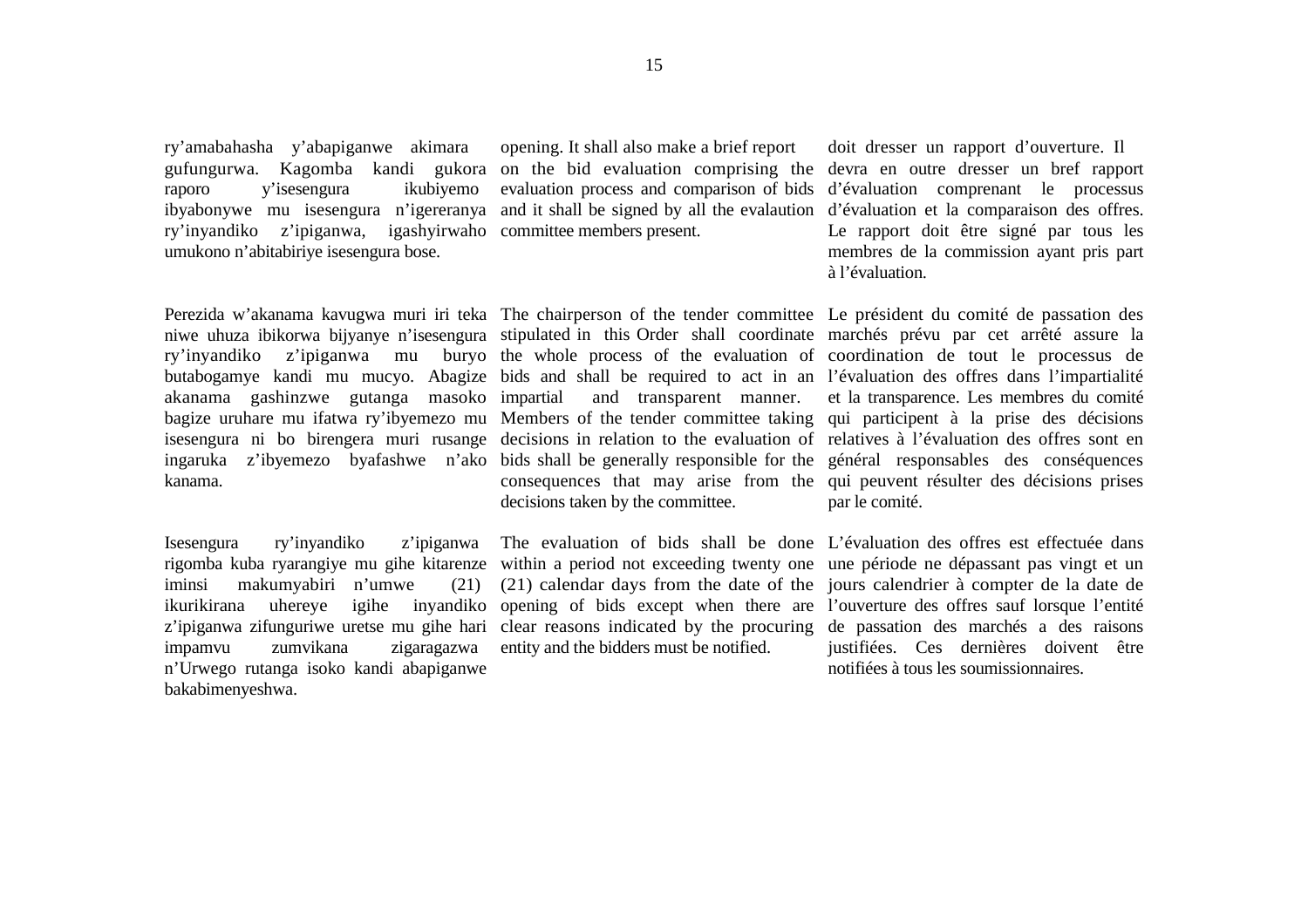| Ingingo 9: Itangazwa ry'ibyavuye mu<br>ipiganwa                                                                                                                                                                                                                                                                                                                                                                                                                                                                                                                                                                                                                                                                                                                                                                                                                                                                                                                                                                                                                                                                                                    | Article $9$ : Publishing the result                                | Article 9 : Publication des résultats                                                                                                                 |
|----------------------------------------------------------------------------------------------------------------------------------------------------------------------------------------------------------------------------------------------------------------------------------------------------------------------------------------------------------------------------------------------------------------------------------------------------------------------------------------------------------------------------------------------------------------------------------------------------------------------------------------------------------------------------------------------------------------------------------------------------------------------------------------------------------------------------------------------------------------------------------------------------------------------------------------------------------------------------------------------------------------------------------------------------------------------------------------------------------------------------------------------------|--------------------------------------------------------------------|-------------------------------------------------------------------------------------------------------------------------------------------------------|
| Urwego rutanga isoko rumenyesha rubanda The procuring entity shall publish the L'entité de passation des marchés publie les<br>ibyavuye mu ipiganwa, amasezerano results of the tender as soon as the résultats de l'attribution du marché,<br>akimara gushyirwaho umukono n'impande contract is signed. The results so directement après la signature du contrat<br>zombi. Rutangaza nibura ibi bikurikira: published shall include at least the par les deux parties. Elle publie au moins<br>uwatsindiye isoko, igiciro yaritsindiyeho following: winner of the tender, amount of l'attributaire, le montant et le délai<br>n'igihe azakoramo iryo soko. Bishyirwa ku the tender awarded and duration of the d'exécution du marché.<br>rubuga rwa Interineti rw'urwego rutanga contract. The results shall be posted on the Ces informations doivent être affichées sur<br>isoko, ku rubuga rwa Interineti rwa RPPA internet of the procuring entity, posted on le site Internet de l'entité de passation de<br>ndetse bikamanikwa no ku biro by'urwo the RPPA internet, and displayed on the marchés ainsi que sur celui de l'Office<br>rwego. | procuring entity's notice board.                                   | National des Marchés Publics. Elles<br>doivent également être affichées sur le<br>tableau d'affichage de l'entité de<br>passation des marchés.        |
| Ingingo ya $10:$ Raporo                                                                                                                                                                                                                                                                                                                                                                                                                                                                                                                                                                                                                                                                                                                                                                                                                                                                                                                                                                                                                                                                                                                            | Article $10$ : Report                                              | Article 10: Rapport                                                                                                                                   |
|                                                                                                                                                                                                                                                                                                                                                                                                                                                                                                                                                                                                                                                                                                                                                                                                                                                                                                                                                                                                                                                                                                                                                    |                                                                    |                                                                                                                                                       |
| Buri rwego rwa Leta rutanga amasoko Every procuring entity shall give a Chaque entité de passation des marchés<br>ruha raporo "RPPA" buri kwezi. Iyo raporo monthly report to the RPPA showing how<br>uburyo<br>igenamigambi<br>igaragaza<br>ry'amasoko ririmo gushyirwa mu bikorwa.                                                                                                                                                                                                                                                                                                                                                                                                                                                                                                                                                                                                                                                                                                                                                                                                                                                               | procurement plan is being<br>the<br>implemented.                   | donne un rapport détaillé mensuel au «<br>RPPA ». Ce rapport doit indiquer l'état<br>d'avancement de l'exécution du plan de<br>passation des marchés. |
| Ingingo ya 11 : Ibigener wa abagize<br>akanama gashinzwe gutanga amasoko                                                                                                                                                                                                                                                                                                                                                                                                                                                                                                                                                                                                                                                                                                                                                                                                                                                                                                                                                                                                                                                                           | Article 11 : Allowances for the<br>members of the tender committee | Article 11 : Jetons de présence alloués<br>aux membres du comité de passation<br>des marchés                                                          |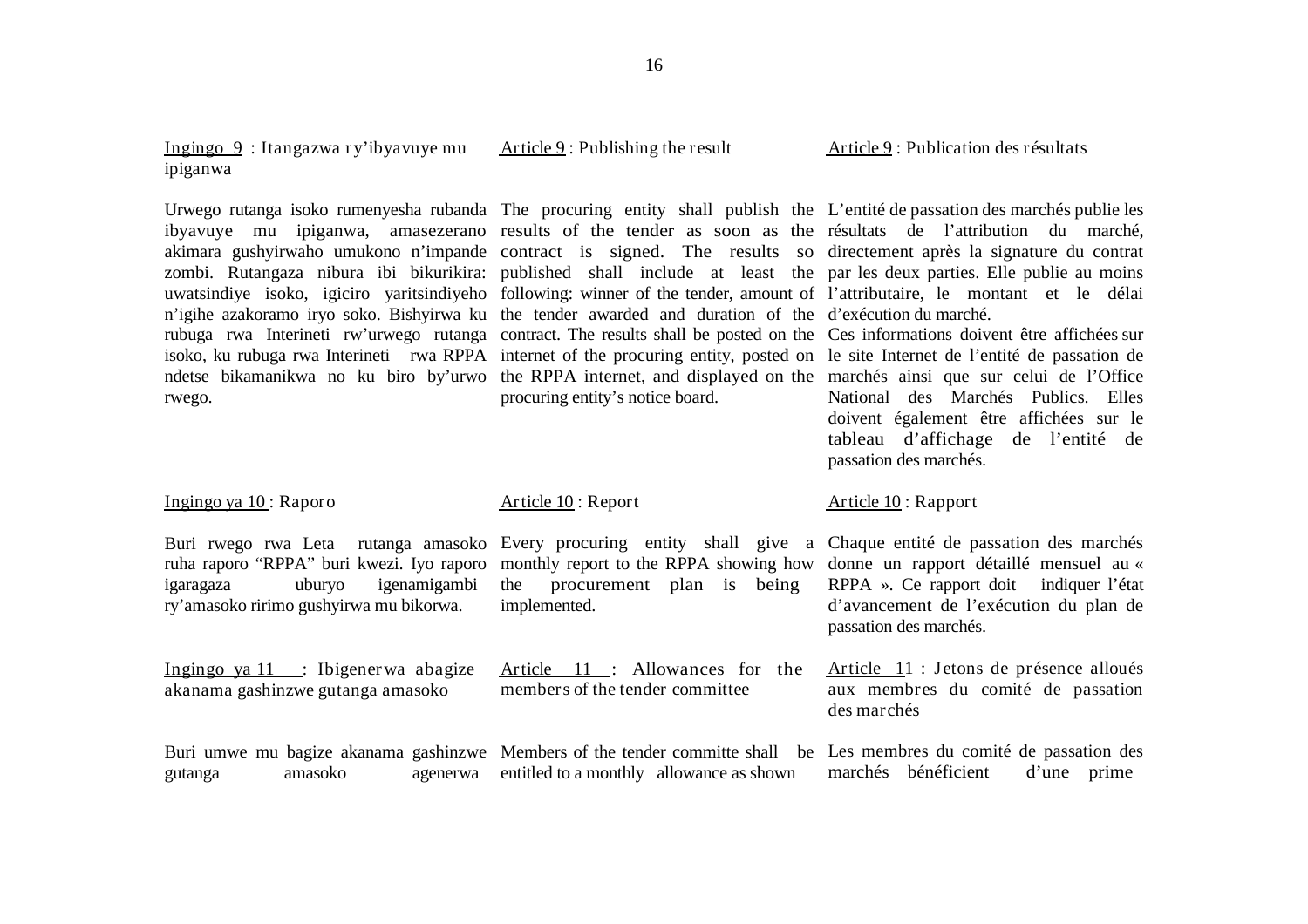agahimbazamusyi buri kwezi ku buryo bukurikira: below:

mirongo itanu (50) mu mu mwaka, agenerwa ibihumbi makumyabiri na bitanu member shall be entitled to twenty five comité bénéficie d'une prime de vingt (25 000FRW);

2º ku nzego zitanga amasoko mirongo 2º for procuring entitities which award 2º pour les entités qui passent de 51 à 80 itanu na rimwe (51) kugeza kuri mirongo from fifty one (51) to eighty (80) tenders, marchés par an, le membre du comité inani (80) mu mwaka, agenerwa amafaranga ibihumbi mirongo itatu na five thousand francs (Rwf 35 000); bitanu (35 000FRW);

ijana (100) mu mwaka agenerwa (45 000FRW);

4º ku nzego zitanga amasoko ari hejuru y'ijana (100) mu mwaka bakagenrwa ibihumbi mirongo itanu (50 000FRW)

Umubare uherwaho ni yatanzwe mu mwaka ukurikirwa n'utangwamo amasoko ayasesenguwe agatangirwa umwanzuro abapiganwa bake cyangwa ipiganwa stage tendering. rikozwe mu byiciro bibiri.

below fifty (50) tenders a year, each thousand francs (Rwf 25 000);

eighty one (81) to one hundred (100) forty five thousand francs (Rwf 45 000); mille francs (45 000 FRW) ; 4º for procuring entities which award over 4º pour les entités qui passent au-delà de one hundred (100) tenders each member 100 marchés par an, le membre du comité shall be entitled to fifty thousand francs bénéficie une prime de cinquante mille (Rwf 50 000).

agahimbazamusyi kandi amasoko abarwa ni the one for which the tenders awarded are ouvert, l'appel d'offres restreint ou l'appel kandi yatangajwe hakorehejwe uburyo method of tendering was open competitive d'évaluation ont été effectivement bw'ipiganwa risesuye, ipiganwa rigenewe tendering, restricted tendering or two accomplies au cours de l'année précédant purposes of this Article is that for the compte à cet effet est celui des marchés tenders awarded in the year precceding passés par la méthode d'appel d'offres the subject of the allowances and whose d'offres en deux étapes et dont les tâches

mensuelle fixée de la manière suivante :

1º ku nzego zitanga amasoko atarenze 1º for procuring entities which award 1º pour les entités qui ne passent pas plus de each member shall be entitled to thirty bénéficie d'une prime de trente cinq mille 50 marchés par an, le membre du cinq mille francs (25 000 FRW) ; francs (35 000 FRW) ;

3º ku nzego zitanga amasoko 81 kugeza ku 3º for procuring entities which award from 3º pour les entités qui passent de 81 à 100 amafaranga ibihumi mirongo ine na bitanu tenders, each member shall be entitled to bénéficie d'une prime de quarante cinq marchés par an, le membre du comité

francs (50 000 FRW).

The number of tenders used for the Le nombre des marchés à prendre en l'exercice pour lequel la primée est due.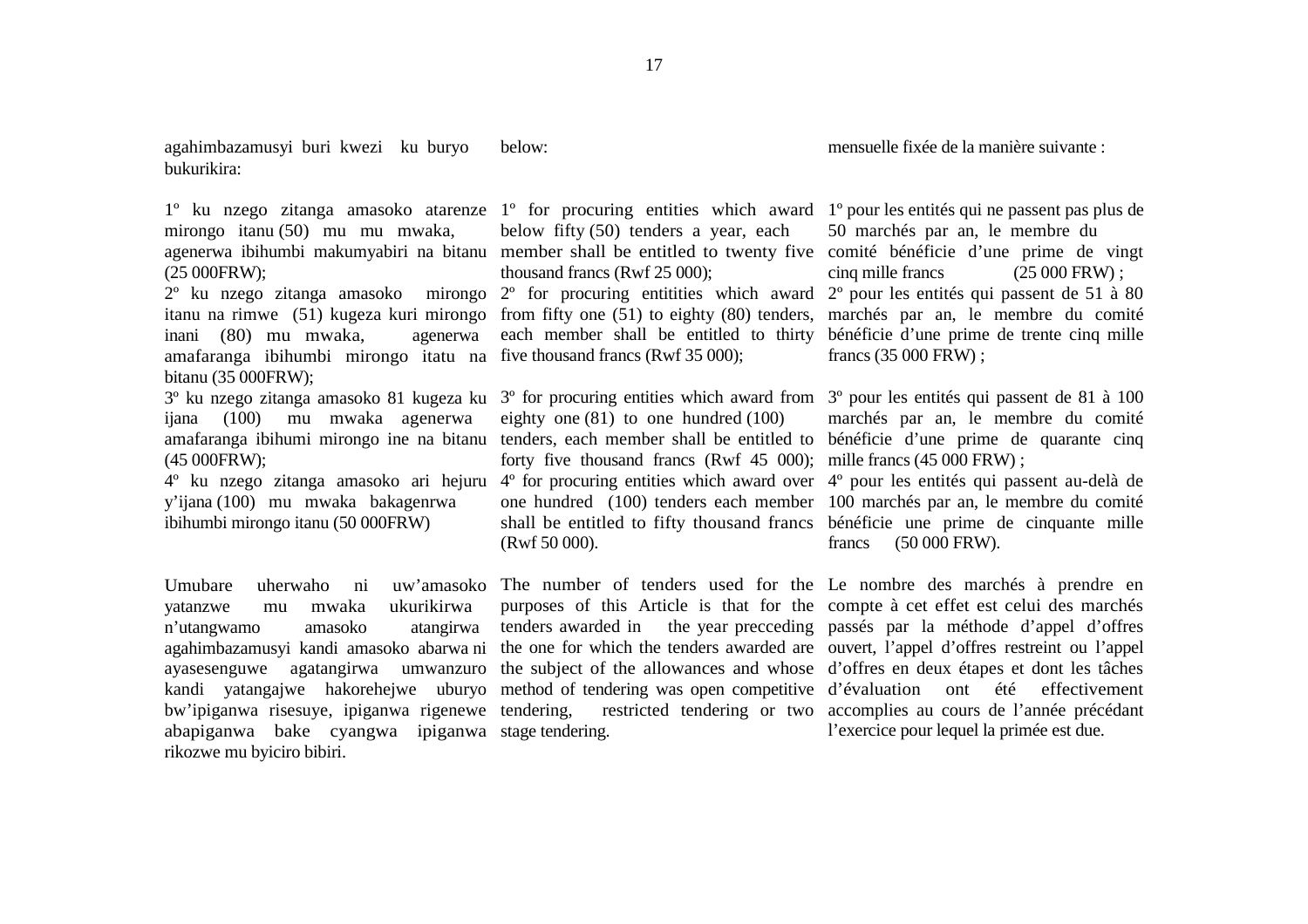| Ingingo ya 12: Ikiguzi cy'igitabo<br>cy'amabwiriza agenga ipiganwa                                                                                                                                                                                                                                                                                                                                                                                                                                                                                                                                                                                   | Article 12: Cost of the tender document                                                                      | Article 12 : Coût du dossier d'appel<br>d'offres                                                                                                                                        |
|------------------------------------------------------------------------------------------------------------------------------------------------------------------------------------------------------------------------------------------------------------------------------------------------------------------------------------------------------------------------------------------------------------------------------------------------------------------------------------------------------------------------------------------------------------------------------------------------------------------------------------------------------|--------------------------------------------------------------------------------------------------------------|-----------------------------------------------------------------------------------------------------------------------------------------------------------------------------------------|
| Urwego rutanga isoko rushobora kugurisha The procuring entity may charge a fee for L'entité de passation des marchés peut<br>ibitabo by'amabwiriza agenga ipiganwa. the tender document. The fee of the tender exiger l'achat du dossier d'appel d'offres.<br>Ikiguzi cy'igitabo cy'amabwiriza agenga document shall only be equivalent to the Les frais y relatifs doivent correspondre<br>ipiganwa kigomba kuba kingana gusa cost for preparing, photocopying and aux dépenses faites pour les photocopies,<br>n'amafaranga yatanzwe cyangwa agomba binding it.<br>gutangwa mu kugitunganya, kugikoramo<br>kopi nyinshi no kucyoherereza upiganwa. |                                                                                                              | la reliure et l'expédition<br>du dossier<br>d'appel d'offres.                                                                                                                           |
| Igitabo cy'amabwiriza agenga ipiganwa The fee for a tender document shall be an Le coût du dossier d'appel d'offres ne<br>kigurishwa amafaranga y'u Rwanda amoumt not exceeding one hundred devra pas être supérieur à cent francs<br>atarenze ijana (100 FRW) kuri buri paji.                                                                                                                                                                                                                                                                                                                                                                       | Rwandan francs (Rwf 100) per page                                                                            | rwandais (100 FRW) par page.                                                                                                                                                            |
| Kuri icyo giciro, hiyongeraho amafaranga yo There will be an additional fee for A ce coût s'ajoutent les frais de<br>gufotoza ibishushanyo (plans) iyo ari isoko photocopying drawings and sending it the reproduction des plans, en cas<br>ry'imirimo n'ayo kucyoherereza upiganwa tender document to the bidder if it is marchés de travaux ainsi que les frais<br>iyo ari ngombwa.                                                                                                                                                                                                                                                                | necessary.                                                                                                   | des<br>d'expédition du Dossier d'appel d'offres<br>si nécessaire.                                                                                                                       |
| Ingingo ya 13: Gutangaza isoko                                                                                                                                                                                                                                                                                                                                                                                                                                                                                                                                                                                                                       | Article 13 : Advertisement of tender                                                                         | Article 13 : Publication du marché                                                                                                                                                      |
| Iyo<br>imirimo cyangwa serivisi bipiganirwa works or services is above one million<br>karenze amafaranga miliyoni imwe y'u Rwanda francs, the procuring entity shall<br>Rwanda, Urwego rutanga isoko rutanga advertise the tender in at least one<br>itangazo rihamagarira ipiganwa nibura mu newspaper of wide circulation and on au moins un journal de grande diffusion et<br>kinyamakuru kimwe gisomwa n'abantu internet website, where it is available.<br>benshi no ku rubuga rwa enterineti iyo<br>ruhari.                                                                                                                                    | agaciro k'isoko ry'ibigemurwa, If the estimated bid price of supplies, Si la valeur estimée des fournitures, | travaux ou services dépasse un million de<br>francs rwandais, l'entité de passation des<br>marchés doit en faire la publication dans<br>sur le site web de l'Internet, là où il existe. |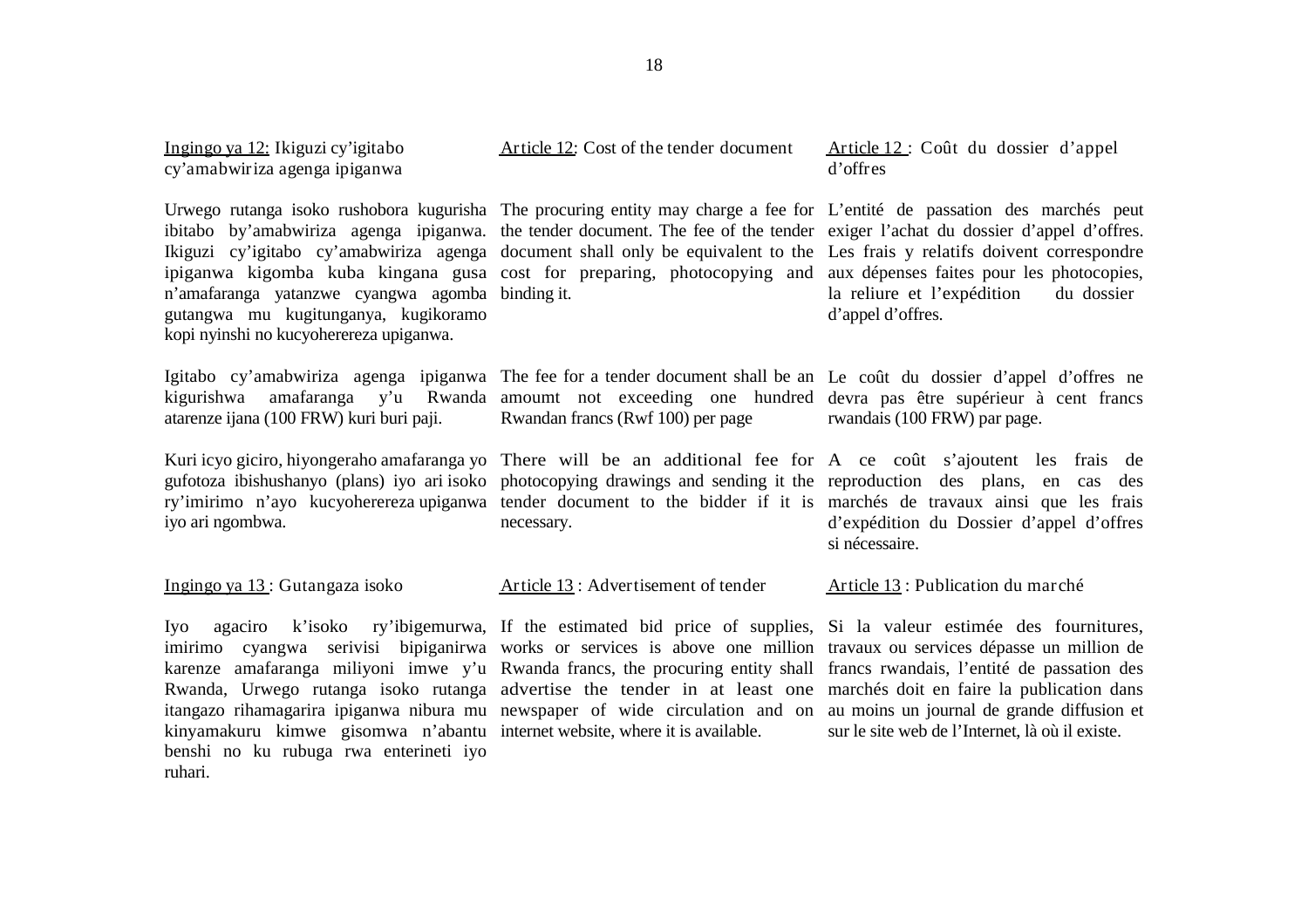| Isoko rigomba gutangazwa ku rwego Tenders shall be made international<br>mpuzamahanga iyo ari iry'imirimo<br>rirengeje amafaranga y'u Rwanda miliyari estimated value exceeds one billion two<br>abiri<br>na miliyoni magana<br>imwe<br>(1 200 000 000 FRW), ari iry'ibigemurwa<br>serivisi<br>rirengeje<br>cyangwa izindi<br>amafaranga y'u Rwanda miliyoni magana<br>atandatu (600 000 000 FRW) cyangwa ari<br>z'impuguke rirengeje<br>serivisi<br>irya<br>amafaranga y'u Rwanda miliyoni ijana<br>(100 000 000 FRW).                                                              | tenders if they are for works and their<br>hundred million<br>Rwandan francs<br>(Rwf 1 200 000 000), goods and other<br>services and their estimated value exceeds<br>six hundred million Rwandan francs<br>(Rwf 600 000 000) or consultant services<br>and their value exceeds one hundred<br>million<br>Rwandan<br>francs<br>(Rwf 100 000 000). | Les appels d'offres doivent être à<br>caractère international pour les marchés<br>travaux dont la valeur estimée dépasse un<br>milliard deux cent millions de francs<br>$(1.200.000.000$ FRW) de rwandais et six<br>cent millions (600.000.000 FRW) de<br>francs rwandais<br>pour les marchés<br>fournitures ainsi que cent millions<br>$(100.000.000$ FRW) de francs rwandais<br>pour les marchés de services de<br>consultance. |
|--------------------------------------------------------------------------------------------------------------------------------------------------------------------------------------------------------------------------------------------------------------------------------------------------------------------------------------------------------------------------------------------------------------------------------------------------------------------------------------------------------------------------------------------------------------------------------------|---------------------------------------------------------------------------------------------------------------------------------------------------------------------------------------------------------------------------------------------------------------------------------------------------------------------------------------------------|-----------------------------------------------------------------------------------------------------------------------------------------------------------------------------------------------------------------------------------------------------------------------------------------------------------------------------------------------------------------------------------------------------------------------------------|
| Bitewe n'imiterere yihariye y'isoko, Depending on its nature, any tender may be Toutefois, selon sa nature ou sa<br>rishobora<br>ku<br>gutangazwa<br>rwego<br>mpuzamahanga uko ryaba ringana kose.                                                                                                                                                                                                                                                                                                                                                                                   | size.                                                                                                                                                                                                                                                                                                                                             | made an international tender regardless of its complexité, tout marché peut être<br>international, peu importe sa taille.                                                                                                                                                                                                                                                                                                         |
| Ingingo ya 14: Amahirwe yisumbuyeho<br>ku bo mu gihugu no karere                                                                                                                                                                                                                                                                                                                                                                                                                                                                                                                     | Article 14: Domestic and regional<br>preference                                                                                                                                                                                                                                                                                                   | Article 14: Préférence locale et<br>régionale                                                                                                                                                                                                                                                                                                                                                                                     |
| Ku masoko mpuzamahanga igitabo For international tenders, the tender Pour un appel d'offres international, le<br>cy'amabwiriza agenga ipiganwa gishobora document may<br>guteganya amahirwe yisumbuyeho mu preference. The domestic and regional marge de préférence locale. Celle-ci ne<br>gihugu n'abo mu karere turimo. Ayo preference shall not exceed ten percent doit pas dépasser dix pourcent (10%) du<br>mahirwe ntarenga icumi ku ijana (10%)<br>kandi atangwa mu gihe hakorwa isesengura financial evaluation process.<br>ry'inyandiko z'ipiganwa ku rwego<br>rw'igiciro. |                                                                                                                                                                                                                                                                                                                                                   | provide for local dossier d'appel d'offres peut accorder une<br>$(10%)$ and shall be granted at the phase of coût total du marché et elle est accordée à<br>l'étape du processus de l'évaluation<br>financière.                                                                                                                                                                                                                   |

Iyo igitabo cy'amabwiririza agenga ipiganwa giteganya amahirwe avugwa mu If the tender document provides for domestic and regional preference Si le dossier d'appel d'offres prévoit la préférence locale et régionale au premier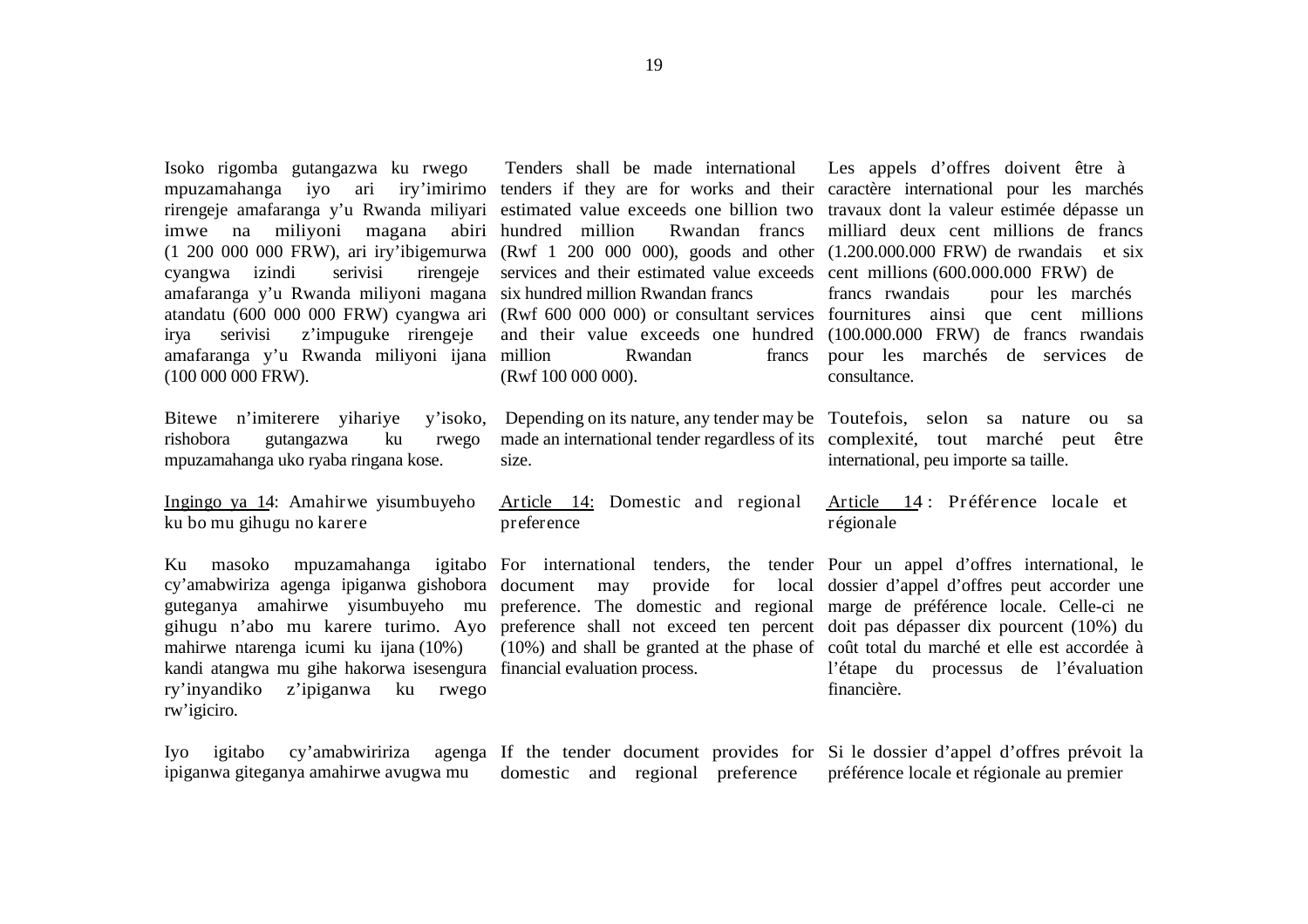| gika cya mbere cy'iyi ngingo, kandi<br>ko<br>isoko<br>rishobora<br>kigateganya<br>rwiyemezamirimo<br>gupatanishwa,<br>upatanisha isoko kuri ba rwiyemezamirimo bo<br>mu karere turimo niwe uhabwa ayo<br>mahirwe.                                                                                                                                                                                                                                                                                                                                                                                                                                           | stipulated in the first Paragraph of this<br>Article, and that the tender may be<br>the principal<br>bidder<br>subcontracted,<br>subcontracting to regional bidders shall be<br>the one to be granted the local preference. | alinéa du présent article, et que le marché<br>être<br>sous-traité,<br>peut<br>c'est<br>le<br>soumissionnaire principal qui soustraite<br>aux soumissionnaires régionaux qui doit<br>bénéficier de ladite préférence locale. |
|-------------------------------------------------------------------------------------------------------------------------------------------------------------------------------------------------------------------------------------------------------------------------------------------------------------------------------------------------------------------------------------------------------------------------------------------------------------------------------------------------------------------------------------------------------------------------------------------------------------------------------------------------------------|-----------------------------------------------------------------------------------------------------------------------------------------------------------------------------------------------------------------------------|------------------------------------------------------------------------------------------------------------------------------------------------------------------------------------------------------------------------------|
| Amahirwe yisumbuyeho ku bo mu gihugu Domestic and regional preference may La préférence locale et régionale peut<br>cyangwa mu karere ashobora gutangwa also be granted to local products during aussi être accordée aux produits régionaux<br>kandi ku bicuruzwa bikorerwa mu karere the process of bid evaluation of goods, durant le processus de l'évaluation des<br>turimo mu gihe cy'isesengura ry'inyandiko works or services that seem to have been offres de travaux, fournitures ou services<br>z'ipiganwa, ku mirimo, ibigemurwa the monopoly of foreign bidders.<br>cyangwa serivisi bigaragara ko bikunze<br>kwiharirwa n'abapiganwa bo hanze. |                                                                                                                                                                                                                             | prouvés qu'ils sont très souvent attribués<br>aux fournisseurs étrangers.                                                                                                                                                    |
| Ingingo ya 15: Gushyira mu byiciro<br>kubera amahirwe yisumbuye                                                                                                                                                                                                                                                                                                                                                                                                                                                                                                                                                                                             | Categorization for<br>Article 15<br>$\langle \cdot \rangle$<br>preference                                                                                                                                                   | Article 15 : Catégorisation pour la<br>préférence                                                                                                                                                                            |
| Nyuma yo kwakira no gusesengura After the reception and evaluation of bids, Après la réception et l'évaluation des<br>inyandiko<br>inyandiko<br>z'ipiganwa,<br>z'ipiganwa zujuje ibisabwa zishyirwa mu<br>byiciro mu buryo bukurikira:                                                                                                                                                                                                                                                                                                                                                                                                                      | the responsive bids shall be classified as offres, les offres conformes<br>follows:                                                                                                                                         | sont<br>classifiées de la manière suivante :                                                                                                                                                                                 |
| A: Inyandiko z'ipiganwa<br>Icyiciro<br>zigenewe amahirwe yisumbuyeho;<br>Icyiciro B : Inyandiko z'ipiganwa zindi.                                                                                                                                                                                                                                                                                                                                                                                                                                                                                                                                           | preference;<br>Category B: Other bids.                                                                                                                                                                                      | Category A: Bids to be granted local Catégorie A: Offres éligibles à une<br>préférence locale<br>Catégorie B : Autres offres                                                                                                 |
| Iyo isesengura ry'inyandiko z'ipiganwa When the evaluation process is Lorsque le processus d'évaluation est<br>rirangiye, agaciro k'inyandiko z'ipiganwa<br>zo mu cyiciro cya B zongererwaho icumi category B shall be increased by ten catégorie B est majoré de dix pourcent<br>ku ijana (10%) ku giciro gikubiye muri buri                                                                                                                                                                                                                                                                                                                               | percent $(10\%)$ of the price included in                                                                                                                                                                                   | completed, the bid price of the bids in terminé, le prix de chaque offre de la<br>(10%) et le marché doit être attribué en                                                                                                   |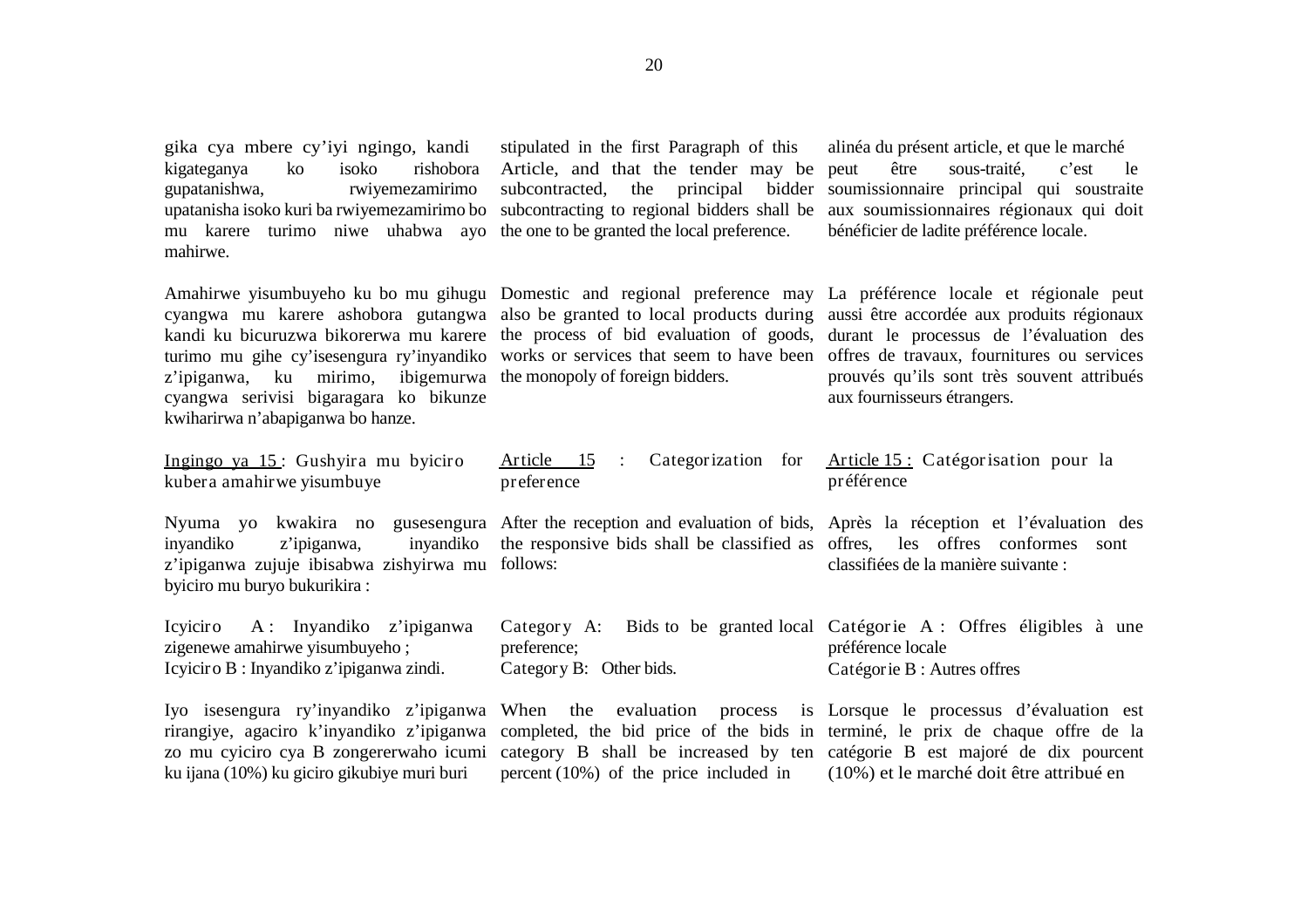nyandiko y'ipiganwa yatanzwe maze isoko rigatangwa hakurikjwe ingingo ya 39 y'itegeko rigenga amasoko ya Leta.

Ingingo ya 16 : Umubare ntarengwa utuma hakoreshwa ipiganwa rigenewe restricted tendering abantu bake

w'inyandiko z'ipiganwa serivisi y'impuguke birebwa n'isoko consultancy services to be procured. rigomba gutangwa.

Ingingo ya 17: Umubare ntarengwa utuma hakoreshwa uburyo bwo gusaba request for quotations ibiciro

uburyo bwo gusaba ibiciro mu gihe request for quotations for the procurement recourir à l'usage de sollicitation des prix rushaka gutanga isoko ry'ibintu cyangwa of goods or construction works readily pour les marchés de fournitures, travaux imirimo y'ubwubatsi bisanzwe ku isoko available on the market and have standard de construction disponibles sur le marché n'ubwiza bwabyo bukaba busanzwe specifications and their cost is below one ayant des spécifications standards et dont busobanutse kandi igiciro cyabyo kikaba million Rwanda francs (Rwf 1.000.000). ari gito kitarengeje amafaranga miliyoni imwe y'u Rwanda ( 1.000.000 FRw).

each offer and the contract shall be awarded pursuant to Article 39 of the Public Procurement Law.

eshanu z'amafaranga y'u Rwanda ritangwa is less than five million of Rwanda francs inférieure à cinq millions (5.000.000) de hakoresheje ipiganwa rigenewe abantu shall be awarded using the restricted francs rwandais est passé au moyen de la bake iyo igihe n'ikiguzi byatwara mu tendering method if the time and cost méthode d'appel d'offres restreint si le isuzuma n'isesengura ry'umubare munini required to examine and evaluate a large temps et le coût nécessaires pour n'agaciro k'ibintu, inyubako cyangwa to the value of goods, works or d'offres seraient disproportionnés à la number of bids would be disproportionate examiner et évaluer un grand nombre

Article 17: Threshold for use of

conformité avec l'article 39 de la loi relative à la passation des marchés.

Article 16: Threshold for use of Article 16: Seuil pour l'utilisation de l'appel d'offres restreint

Isoko rifite agaciro katarenze miliyoni Any procurement contract of which value Tout de marché dont la valeur est valeur des biens, travaux ou services de consultance à se procurer.

> Article 17 : Seuil pour l'utilisation de la méthode de sollicitation des prix

Urwego rutanga isoko rushobora gukoresha The procuring entity may resort to the L'entité de passation des marchés peut le coût n'excède pas un million (1.000.000 FRw) de francs rwandais.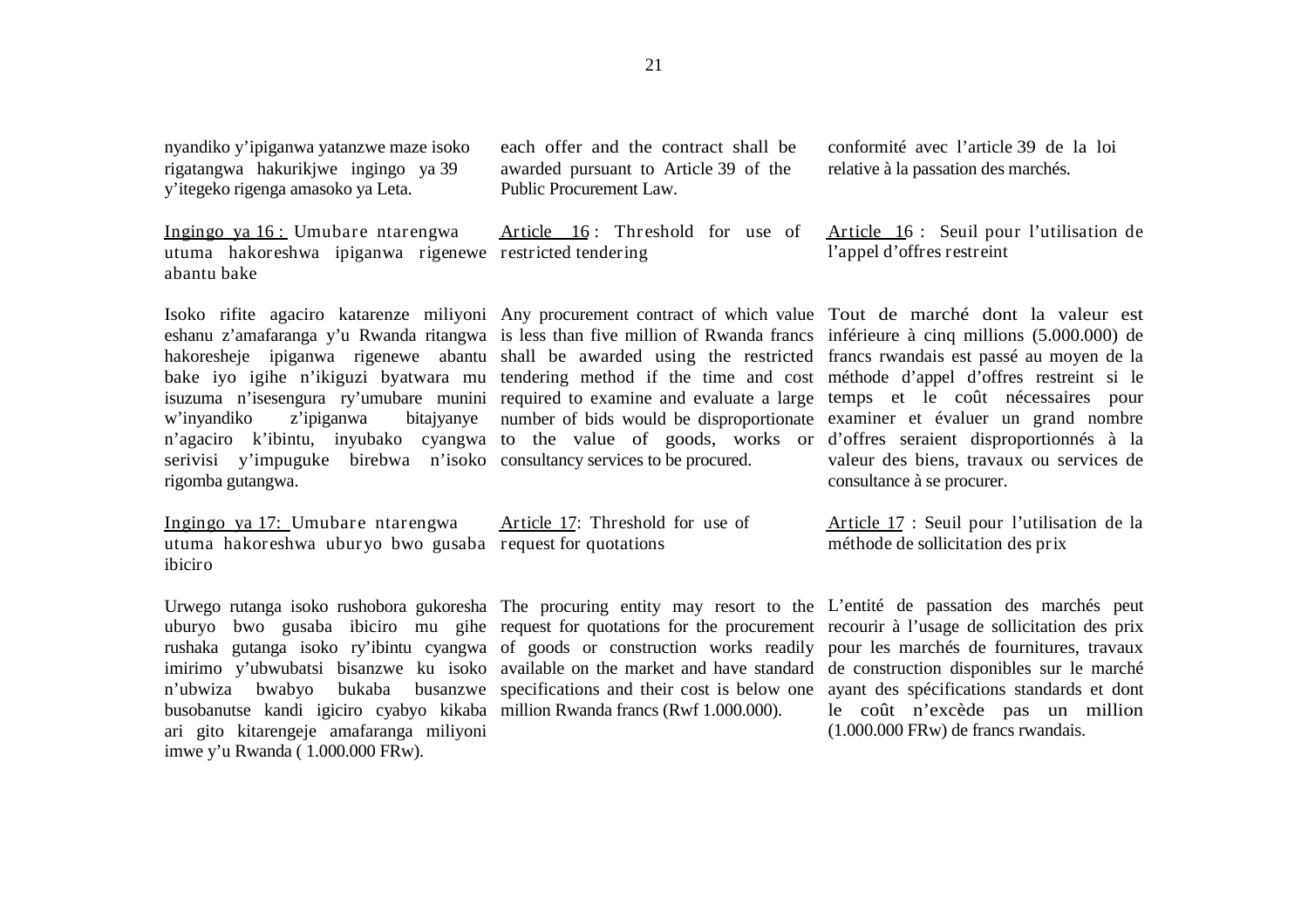| Ubwo buryo ntibushobora gukoreshwa<br>inshuro irenze imwe mu mezi atatu ku<br>isoko riri mu cyiciro kimwe.                                                                                                                                                                  | Such a tendering method cannot be used<br>more than once within three months for a<br>tender of the same category. | Cette méthode d'appel d'offres ne peut<br>être utilisée plus d'une fois dans un délai de<br>trois mois pour un marché de même<br>catégorie. |
|-----------------------------------------------------------------------------------------------------------------------------------------------------------------------------------------------------------------------------------------------------------------------------|--------------------------------------------------------------------------------------------------------------------|---------------------------------------------------------------------------------------------------------------------------------------------|
| Ingingo ya 18: Umubare ntarengwa<br>utuma isoko ritangwa nta piganwa<br>ribayeho                                                                                                                                                                                            | Article 18: Threshold for not tendering                                                                            | Article 18: Seuil admis pour ne pas<br>lancer l'appel d'offres                                                                              |
| Isoko rifite agaciro katarengeje ibihumbi Any tender whose value does not exceed Tout marché dont la valeur ne dépasse pas<br>ijana by'amafaranga y'u Rwanda ritangwa one hundred thousand Rwanda francs cent mille francs de francs rwandais est<br>bitanyuze mu ipiganwa. | shall be awarded without tendering.                                                                                | attribué sans appel d'offres.                                                                                                               |
| Ingingo ya 19: Uruhare rw'abaturage                                                                                                                                                                                                                                         | Article 19. Community participation                                                                                | Participation<br>Article 19:<br>communautaire                                                                                               |
| Abaturage igikorwa kigenewe, bashobora The                                                                                                                                                                                                                                  | beneficiary<br>community                                                                                           | may La population bénéficiaire peut participer à                                                                                            |

no kubashishikariza kugira uruhare mu enhance their involvement in the activities of bikorwa bibagenewe.

Bikorwa ari uko urwego rutanga isoko This shall be carried out by an award of a Dans ce cas, l'entité de passation des rweguriye abaturage icyo gikorwa kandi procurement contract to the beneficiary marchés attribue le marché à la amasezerano agaragaza inshingano za buri community by the procuring entity and a communauté bénéficiaire et un contrat wese agashyirwaho umukono n'impande contract shall be signed between the two doit être signé entre les deux parties zombi.

kugira uruhare mu gutanga serivisi mu participate in the delivery of services if it is la livraison des services dans les masoko ya Leta iyo bigaragaye ko aribwo established that it will contribute to the the marchés publics, s'il est établi que cette kuzamura ubukungu, kubashakira imirimo economy, create employment and méthode contribuera à l'économie, à la which they are beneficiaries.

party.

d'emploi ainsi qu'à la participation active des populations bénéficiaires.

parties specifying the obligations of each spécifiant les obligations de chaque partie.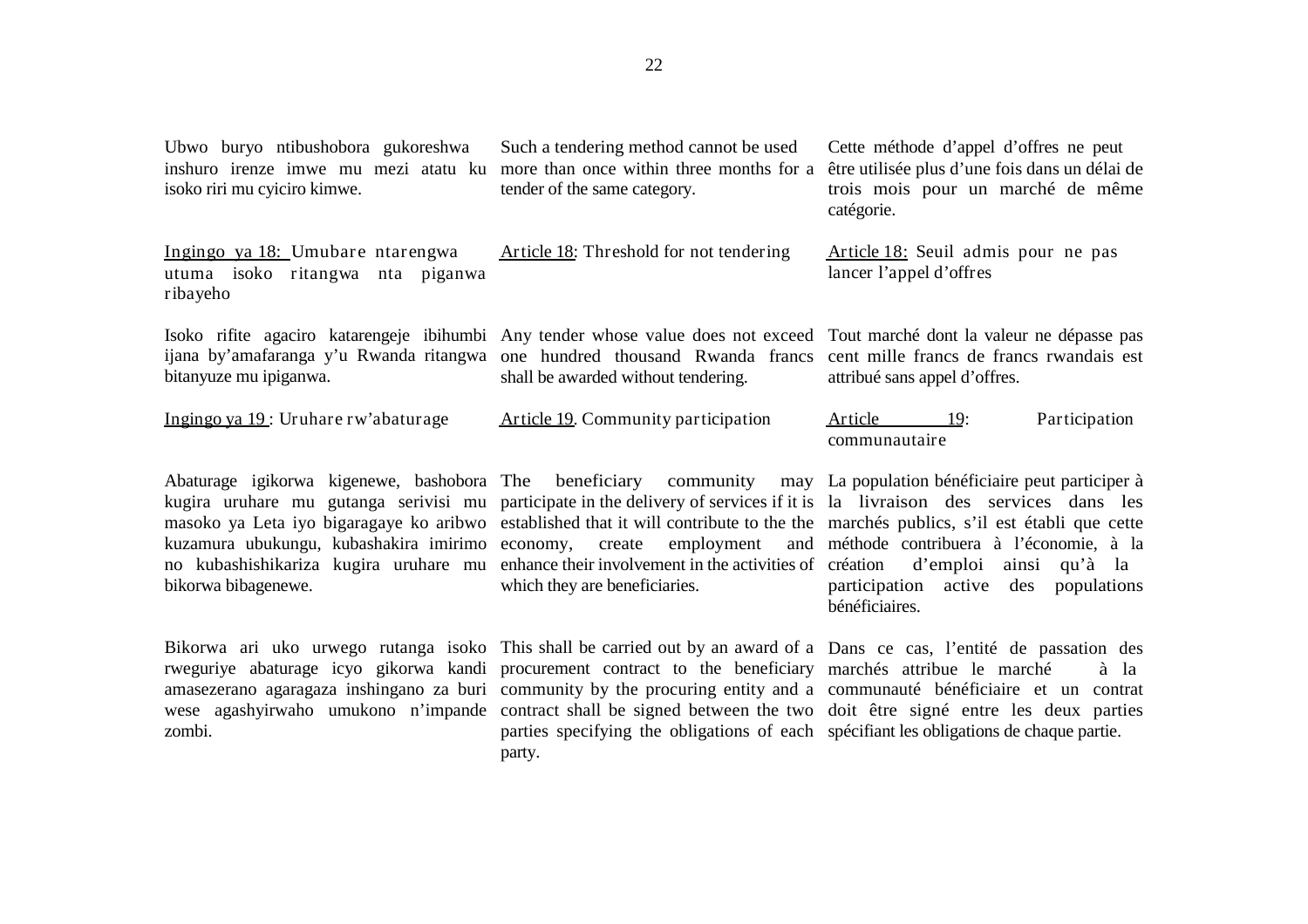| Ingingo ya 20: Imitunganyirize yo<br>gukoresha abaturage                                                                                                                                                   | Article $20$ : Organization of community<br>participation                                                                                                                                    | : Organisation<br>Article 20<br>de la<br>participation communautaire                                                                                   |
|------------------------------------------------------------------------------------------------------------------------------------------------------------------------------------------------------------|----------------------------------------------------------------------------------------------------------------------------------------------------------------------------------------------|--------------------------------------------------------------------------------------------------------------------------------------------------------|
| Kugira ngo ibikubiye mu ngingo ibanziriza For the purpose of the provisions of the Aux fins de l'article précédent, la<br>iyi bishyirwe mu bikorwa, abaturage<br>igikorwa kigenewe bitoramo komiti ebyiri: | preceding Article, the beneficiary<br>community shall elect two committees:                                                                                                                  | bénéficiaire<br>communauté<br>élit<br>deux<br>comités :                                                                                                |
| 1° Komiti y'ishyirwa mu bikorwa<br>igizwe n'abantu barindwi<br>(7)<br>barimo Perezida, Visi perezida,<br>umubitsi, umwanditsi n'abandi<br>batatu;                                                          | 1. Execution committee composed of 1. Le Comité d'exécution composé de<br>seven (7) persons including Chairperson,<br>Vice-Chairperson, treasurer, secretary and<br>three committee members. | sept (7) personnes dont le Président, le<br>Vice-président, le trésorier, le<br>secrétaire et trois (3) autres membres du<br>comité.                   |
| 2 <sup>°</sup> Komiti<br>y'ubugenzuzi<br>igizwe<br>n'abantu<br>(5)<br>barimo<br>batanu<br>Perezida, Visi Perezida, umwanditsi<br>n'abandi babiri.                                                          | 2. Inspection committee composed of five 2.<br>(5) persons including Chairperson, Vice-<br>Chairperson, secretary and two<br>(2)<br>committee members.                                       | Le Comité d'inspection composé de<br>cinq(5) personnes dont le président, le<br>Vice-président, le secrétaire et deux<br>(2) autres membres du comité. |
| Perezida wa komiti y'ishyirwa mu bikorwa The Chairperson of the Execution Le Président du comité d'exécution signe le<br>niwe ushyira umukono ku masezerano<br>hamwe n'urwego rutanga isoko.               | procuring entity on behalf of the marchés pour le<br>beneficiary community.                                                                                                                  | committee shall sign the contract with the contrat avec l'entité de passation des<br>compte<br>de la<br>communauté bénéficiaire.                       |

ry'amasezerano biteganywa rutanga isoko n'abaturage igikorwa entity and the beneficiary community. kigenewe.

Uburyo bwo kwishyura ibyakozwe The modalities for payment of the Les modalités de paiement pour les n'abaturage mu ishyirwa mu bikorwa services rendered by the community in the services rendus par la communauté dans masezerano asinywa hagati y'urwego by the contract between the procuring contrat entre l'entité de marchés et la execution of the contract shall be defined l'exécution du contrat sont définies par le

communauté bénéficiaire.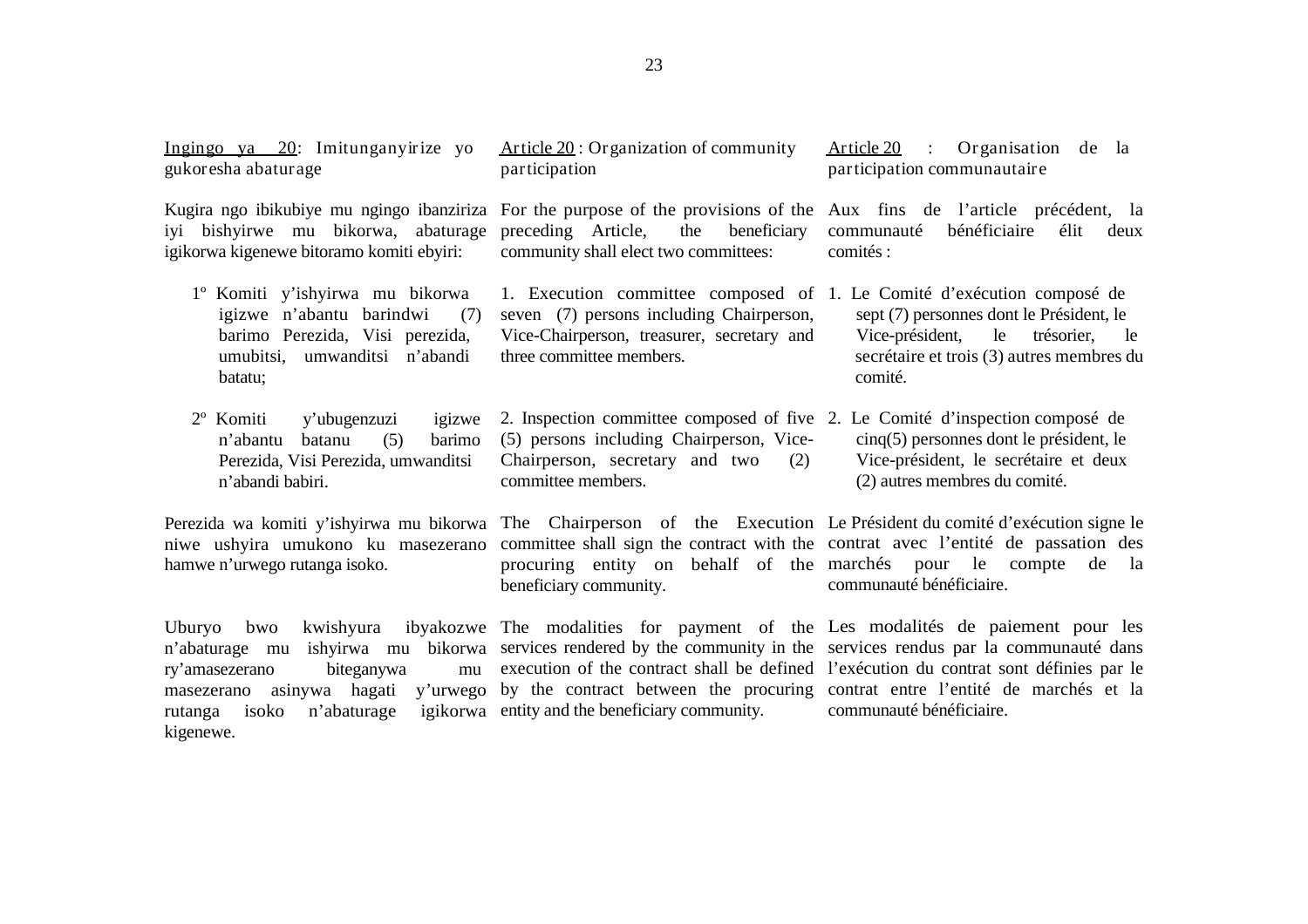Ingingo ya 21 : Umubare w'amafaranga ntarengwa mu gukoresha abaturage

Igikorwa cyegurirwa abaturage iyo agaciro A procurement contract may be awarded to La valeur du marché attribué à la kacyo katarenze amafaranga y'u Rwanda the beneficiary community if its value does communauté ne doit pas dépasser vingt miliyoni makumyabiri (20 000 000 FRW).

Hatabangamiwe ibivugwa mu<br>kibanziriza iki, agaciro k'igi kibanziriza iki, agaciro k'igikorwa preceeding Paragraph, the value of the précédant, la valeur du marché pourra cyegurirwa abaturage gashobora kurenga contract may exceed twenty milion francs dépasser vingt millions de francs rwandais miliyoni makumyabiri (20.000.000 FRW) (Frw 20,000,000) if the contract is for (20.000.000 Frw), en cas de travaux pour iyo ari ibikorwa byerekeye gukora making terraces, anti errosion trenches or les terrasses radicales, les tranchées antiamaterasi y'indinganire imirwanyasuri planting trees. In such a case, the érosives ou de boisement. Dans ce cas, cyangwa gutera ibiti. Muri icyo gihe kandi, procuring entity shall hire an expert, to l'entité de passation de marché devra, urwego rutanga isoko rushakira abaturage support the community in the particular suivant les procédures légales de passation impuguke yo kubunganira muri ibyo activity, in accordance with tendering des marchés, fournir un expert pour aider bikorwa binyuze mu nzira zo gutanga procedures provided by law. amasoko ziteganywa n'amategeko.

Article  $21$  : Ceiling for community participation

using Article 21 : Seuil maximal pour user de la participation communautaire

(Rwf 20, 000, 000).

not exceed twenty million Rwanda francs millions de francs rwandais (20.000.000 FRW).

Without prejudice to the provisions of the Sans préjudice aux dispositions de l'alinéa la communauté dans une activité donnée.

Ingingo ya 22: Gusesengura inyandiko Article 22 : Evaluation of bids for goods Article 22 : Evaluation des offres de z'ipiganwa ku masoko y'imirimo n'ayo and works kugemura. marchés de fournitures et de travaux

Isesengura n'igereranywa gitabo cy'amabwiriza agenga ipiganwa any criteria shall be allowed. kandi ntagishobora kwiyongeraho cyangwa

kagomba gusesengura no kugereranya compare the bids. The evaluation and l'évaluation et la comparaison des offres inyandiko z'ipiganwa zujuje ibyasabwe. comparison of bids shall be done basing conformes. L'évaluation et la gushingira gusa ku ngingo zikubiye mu document and no addition or omission of seulement faites sur base des critères only on criteria specified in the bidding comparaison des offres doivent être

Akanama gashinzwe gutanga amasoko The tender committee shall evaluate and Le comité de passation des marchés fait définis dans le dossier d'appel d'offres et rien ne peut y être ajouté ou supprimé.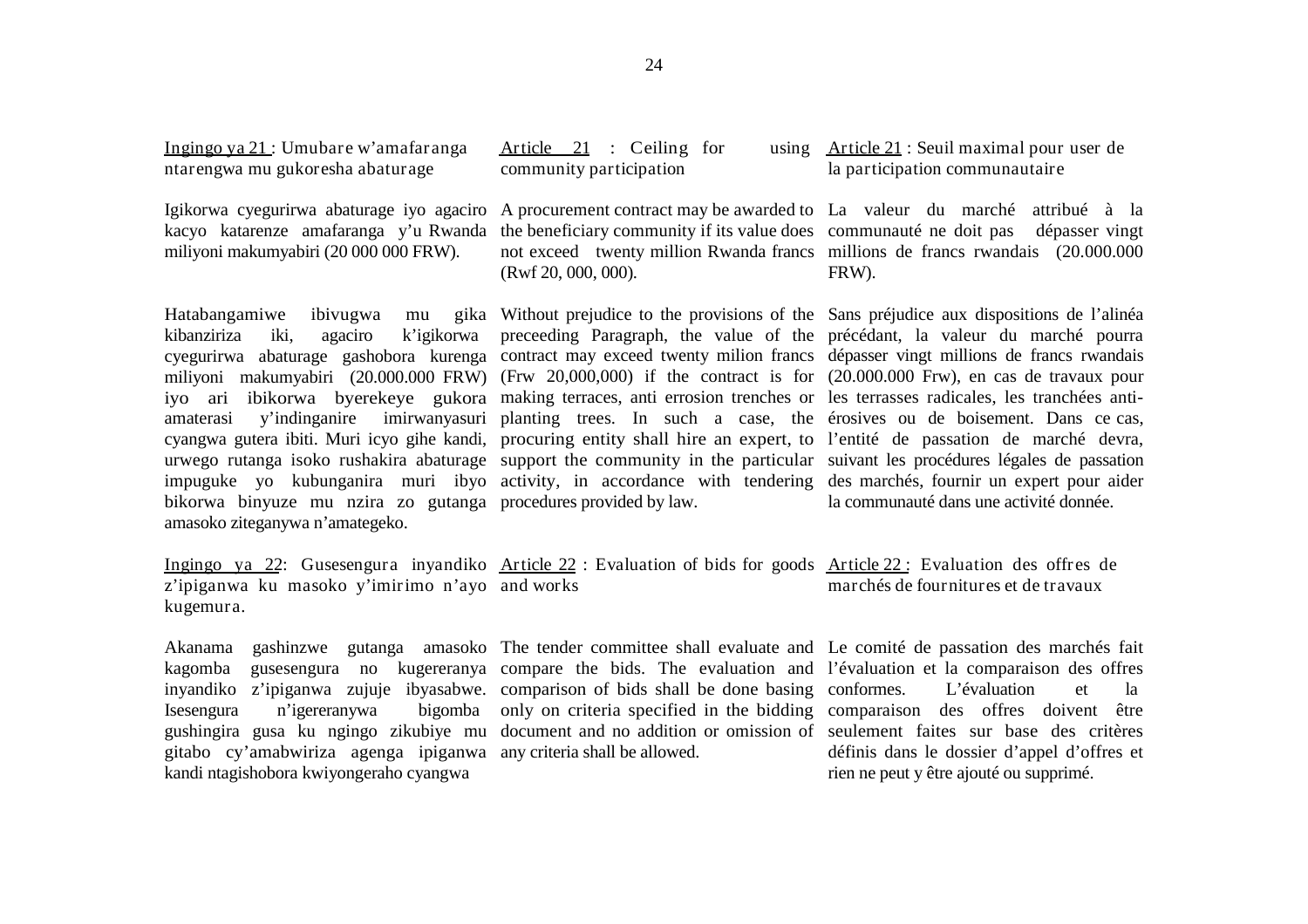ngo kivanywemo.

| Abasesengura bagenzura ko upiganwa                                                                                         | The evaluators shall examine whether the<br>bidder fulfils the requirements as<br>stipulated in the bidding document<br>including at least the following:                                                                                                                                                         | Les évaluateurs doivent examiner si le<br>soumissionnaire remplit les conditions<br>requises telles qu'elles sont spécifiées<br>dans le dossier d'appel d'offres incluant au<br>moins les critères suivants:                                                                         |
|----------------------------------------------------------------------------------------------------------------------------|-------------------------------------------------------------------------------------------------------------------------------------------------------------------------------------------------------------------------------------------------------------------------------------------------------------------|--------------------------------------------------------------------------------------------------------------------------------------------------------------------------------------------------------------------------------------------------------------------------------------|
| ubushobozi, ibikoresho, uburambe<br>n'amafaranga byatuma akora isoko<br>ripiganirwa;                                       | capacity<br>allowing<br>him/her<br>to<br>efficiently<br>execute<br>the contract<br>awarded;                                                                                                                                                                                                                       | 1° Having qualified key personnel, 1° disposer d'un personnel clé qualifié,<br>equipment, experience and financial des équipements, de l'expérience et des<br>capacités financières lui permettant<br>d'exécuter efficacement le marché en<br>compétition s'il en ait attributaire ; |
| gukora amasezerano y'amasoko;                                                                                              | $2^{\circ}$ Being legally entitled to conclude $2^{\circ}$<br>procurement contracts;                                                                                                                                                                                                                              | avoir la capacité juridique de conclure<br>des contrats de marchés;                                                                                                                                                                                                                  |
| atari mu gihe cy'iseswa, atari mu<br>gihombo cyangwa ngo abe ari mu<br>marembera cyangwa ngo abe<br>akurikiranywe n'inzego | prosecution;                                                                                                                                                                                                                                                                                                      | $3^{\circ}$ Not being insolvent, under $3^{\circ}$ ne pas être dans une situation<br>liquidation, bankrupt or liable to legal d'insolvabilité, de faillite ou dans une<br>procédure de liquidation judiciaire ou ne<br>pas faire l'objet d'une poursuite judiciaire;                 |
| mirimo y'amasoko;                                                                                                          | tendering operations;                                                                                                                                                                                                                                                                                             | 4° Not having been debarred from 4° ne pas être en état d'exclusion des<br>opérations de marchés publics;                                                                                                                                                                            |
| rutanga isoko nk'uko biba<br>byasobanuwe mu bitabo<br>by'amabwiriza agenga ipiganwa.                                       | been specified in the tender<br>documents.                                                                                                                                                                                                                                                                        | $5^{\circ}$ Any other information required by $5^{\circ}$ toute autre condition exigée par<br>the procuring entity as it might have l'entité de passation des marchés telle que<br>décrite dans le dossier d'appel d'offres.                                                         |
|                                                                                                                            | yujuje ibisabwa bigomba kugararagara mu<br>gitabo cy'amabwiriza agenga ipiganwa,<br>harimo nibura ibi bikurira:<br>1. kuba afite abakozi bafite<br>2. kuba yemererwa n'amategeko<br>3. ntagomba kuba atakigira ubwishyu,<br>z'ubutabera;<br>4. ntagomba kuba yarahagaritswe mu<br>5. n'ibindi byakenerwa n'urwego |                                                                                                                                                                                                                                                                                      |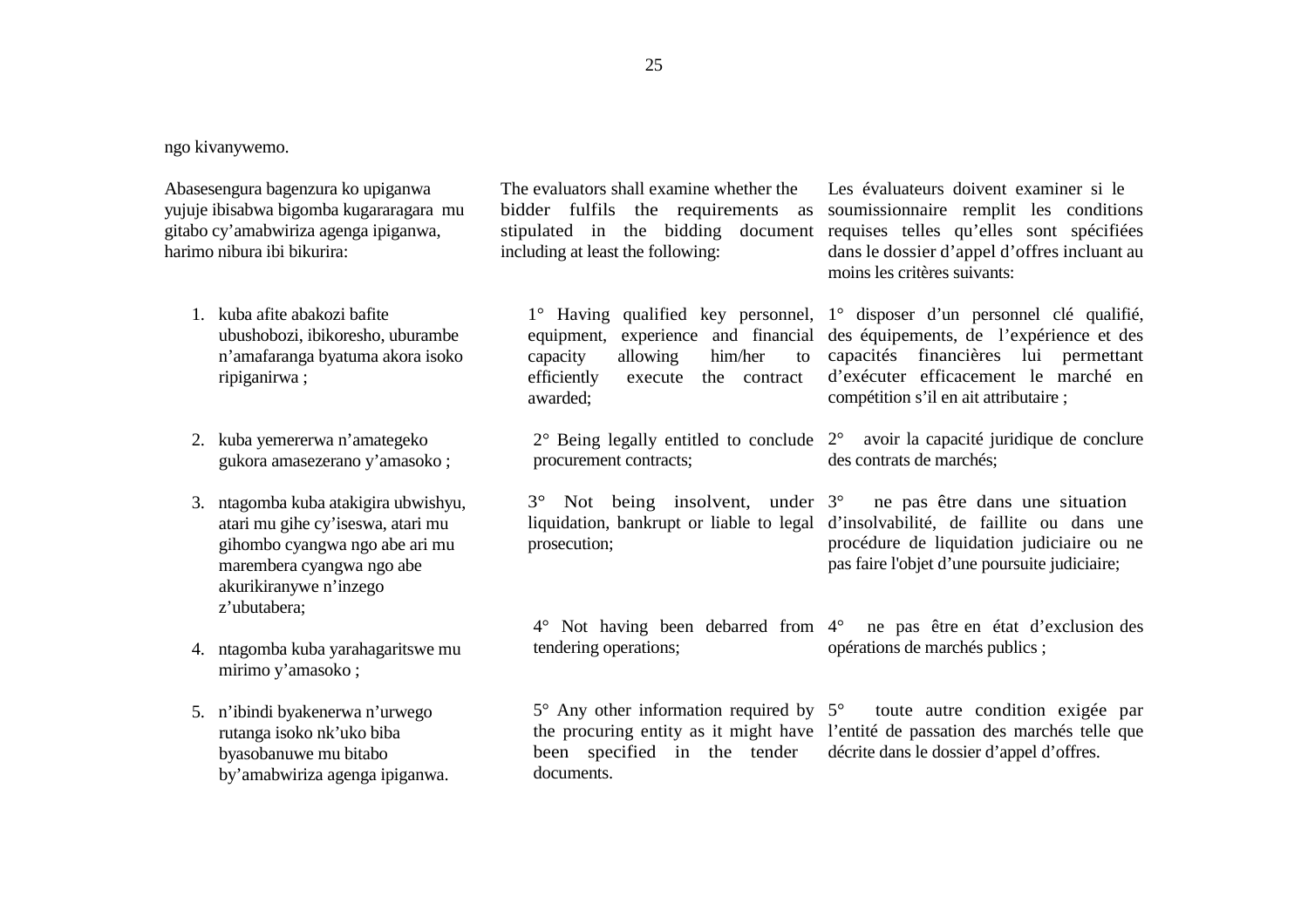Uwegukanye isoko ni uwujuje ibyasabwe kandi afite igiciro gito kandi gihuje n'ukuri meeting all the criteria required and soumissionnaire dont l'offre est conforme à kurusha ba nyiri izindi nyandiko z'ipiganwa;

Ingingo 23 : Uwegurirwa isoko iyo abapiganwa banganyije

The successful bidder shall be the one adventageous than the other bids.

Aricle 23 : Winner when bidders are at Article 23 : Choix de l'attributaire du par

Iyo hari abapiganwa bujuje ibisabwa kandi In case of many successful bidders with Dans le cas où il y aurait plusieurs banganya ibiciro, urwego rutanga isoko equal prices, the procuring entity shall soumissionnaires qualifiés ayant offert les ritangwa hakoreshejwe itombora hagati ya resort to lot casting among those bidders. banyirubwite.

rurabahamagaza rukabasaba guhita batanga invite them to submit their new bids with mêmes prix, l'entité de passation des indi nyandiko igabanya ibiciro. Iyo reduced prices. In the event the bidders marchés les invite à présenter de bongeye kunganya amahirwe, isoko are again on par, the procuring entity shall nouvelles offres avec rabais. Dans le cas où

whose price shall be the lowest and more tous les critères requis et dont le prix est L'attributaire du marché est le évalué le mieux disant.

marché en cas d'égalité des offres

les candidats sont encore à égalité, l'entité de passation de marchés procède par tombola entre les concernés.

Ingingo ya 24 : Gusesengura inyandiko z'ipiganwa za tekiniki ku masoko ya proposals for consultancy Services serivisi Evaluation of technical

mu nyandiko ihamagarira abantu kuzana in compliance with the following scores: inyandiko zabo z'ipiganwa kandi

hakurikijwe indengo y'amanota ikurikira:

Ku masoko ya serivisi, Akanama For consultant services, the tender Pour les services de consultance, le comité gashinzwe gutanga amasoko kagomba committee shall evaluate every technical de passation des marchés fait l'évaluation gusesengura buri nyandiko y'ipiganwa ya proposal in accordance with the criteria de chaque proposition technique en tekiniki gashingiye ku ngingo zashyizwe specified in the request for proposals and conformité avec les critères définis dans la

1° General experience of the firm in the

Article 24 : Evaluation des propositions techniques pour les services de consultance

demande des propositions selon les scores ci-après :

1° Expérience générale du bureau dans le

1º Muri rusange kuba impuguke izobereye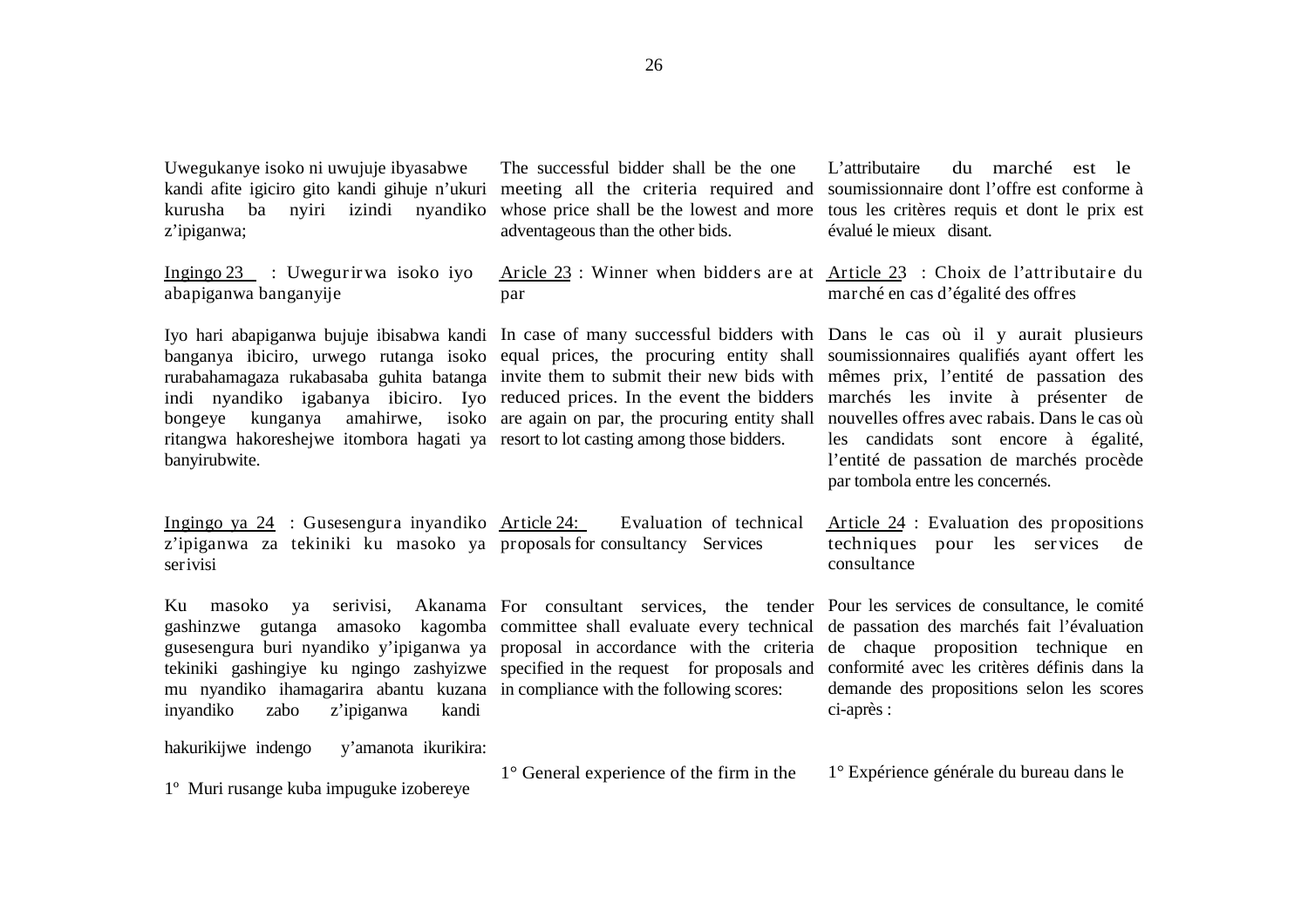- mu byerekeye iyo mirimo : amanota 5 kugeza kuri 15; field: 5 to 15 points; domaine : 5 à 15 points;
- 2º Kuba impuguke izobereye mu gukora imirimo isa nk'iyo : amanota 10 kugeza to 20 points; kuri 20; 2° Relevant experience in similar services: 10 2° Expérience spécifique aux services similaires : 10 à 20 points;
- 3º Uburyo bukoreshwa n'impuguke n'uko isobanukiwe n'ibizashingirwaho mu 20 to 30 points; gukora imirimo: amanota 20 kugeza kuri 30; 3° Quality of the methodology proposed : 3° Qualité de la méthodologie proposée et compréhension des termes de références : 20 à 30 points;
- 4º Ubushobozi n'uburambe mu kazi by'abakozi bazashingwa amanota 40 kugeza kuri 60; 4° Qualifications and experience of the imirimo: key personnel proposed for the mission: 40 to 60 points; 4° Qualifications et expérience du personnel clé proposé pour la mission : 40 à 60 points;
- 5º Ikoranabuhanga azifashisha : amanota 0 kugeza ku 10 (iyo bibaye ngombwa); 5° Transfer of knowledge or technology: 0 to 10 points (where applicable); 5° Transfert de connaissance ou technologie : 0 à 10 points (facultatif) ;
- 6º Uruhare rw'abanyagihugu bazabigiramo : amanota 5 kugeza ku 10 ( points (where required). iyo bibaye ngombwa).  $6^\circ$  Participation of Nationals: 5 to 10  $6^\circ$ Participation des nationaux : 5 à 10 points (facultatif).

Ingingo ya 25 : Ubur yo bw'itangwa ry'amasoko ya serivisi hakoreshejwe amanota ya tekiniki n'ay'ibiciro Article 25 : Selection of Consultants Article 25 : Sélection de consultants sur the quality cost selection method based base de la méthode qualité - coût

|  |                                                                                                                         | Amanota yose aboneka hateranijwe aya The overall score shall be obtained by Le score total combiné est obtenu en            |
|--|-------------------------------------------------------------------------------------------------------------------------|-----------------------------------------------------------------------------------------------------------------------------|
|  |                                                                                                                         | tekiniki n'ay'igiciro. Uburemere bwa adding the technical and financial scores. additionnant le score technique et le score |
|  |                                                                                                                         | tekiniki cyangwa bw'igiciro bugenwa The technical and the financial scores financier. Le score technique et le score        |
|  | hakurikijwe uburemere n'imiterere y'akazi shall be determined according to the financier sont déterminés sur base de la |                                                                                                                             |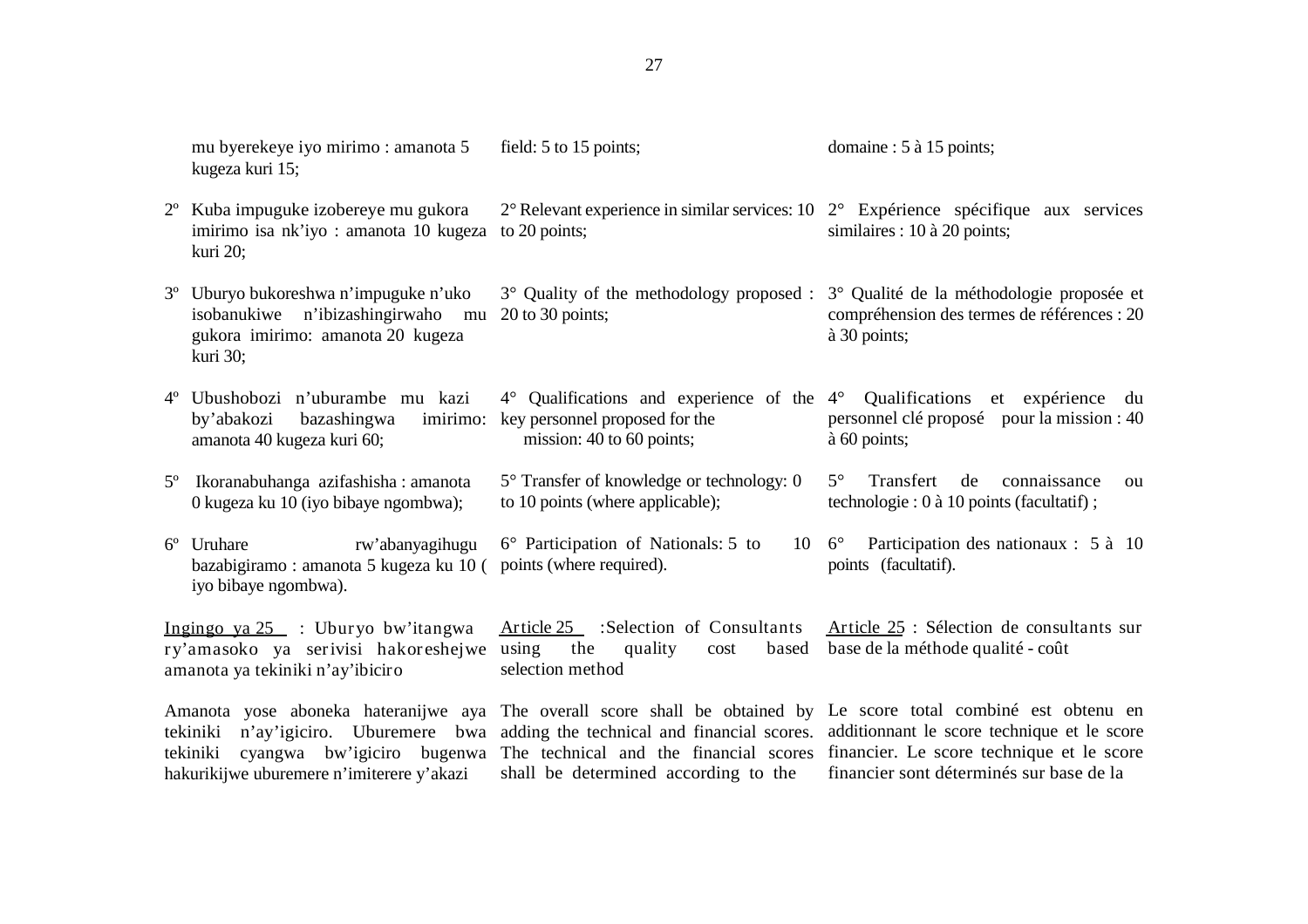| kagomba gukorwa. Umubare-nkubishwa<br>w'amanota ya tekiniki n'ay'igiciro kugira The coefficient for quality and cost score to<br>ngo hagaragazwe inyandiko y'ipiganwa be used in determining the winning<br>yatsinze bugomba kugaragara mu nyandiko proposal shall be specified in the request<br>ihamagarira abantu kuzana inyandiko for proposals as follows:<br>z'ipiganwa<br>kandi<br>buryo<br>zabo<br>mu<br>bukurikira: | complexity and nature of the assignment.                                                                                                                   | complexité et de la nature de la tâche. Les<br>coefficients de pondération de la qualité et<br>celui du coût à utiliser pour la<br>détermination de la proposition la mieux<br>disante doivent être spécifiés dans la<br>demande de propositions comme suit : |
|------------------------------------------------------------------------------------------------------------------------------------------------------------------------------------------------------------------------------------------------------------------------------------------------------------------------------------------------------------------------------------------------------------------------------|------------------------------------------------------------------------------------------------------------------------------------------------------------|---------------------------------------------------------------------------------------------------------------------------------------------------------------------------------------------------------------------------------------------------------------|
| Ihinategeko:                                                                                                                                                                                                                                                                                                                                                                                                                 | Formula:                                                                                                                                                   | Formule:                                                                                                                                                                                                                                                      |
| Amanota akubiye hamwe:                                                                                                                                                                                                                                                                                                                                                                                                       | Combined scores:                                                                                                                                           | Score combiné :                                                                                                                                                                                                                                               |
| $S = (St x T\%) + Sfx F\%$                                                                                                                                                                                                                                                                                                                                                                                                   | $S = (TS \times Tw\%) + (FS \times Fw\%)$ where:                                                                                                           | $S = (StxT\%) + (SfxF\%)$ où :                                                                                                                                                                                                                                |
| S = Amanota akubiye hamwe<br>St = Amanota ya tekiniki<br>Sf= Amanota y'igiciro<br>$T =$ uburemere bw'amanota ya tekiniki ku $Tw =$ Weight of technical score<br>ijanisha (hagati ya 70%-90%)<br>$F=$ uburemere bw'amanota y'igiciro ku $Fw =$ Weight of financial score<br>ijanisha (hagati ya 10%-30%)<br>$T+F=1$                                                                                                           | $S =$ Final score<br>$TS = Technical score$<br>$FS = Financial score$<br>percentage (between 70% and 90%)<br>percentage (between 10% and 30%)<br>$Tw+Fw=1$ | S = Score combiné (final)<br>$St = Score$ technique<br>Sf= Score financier<br>T= Pondération de pourcentage du score<br>technique (entre 70% et 90%)<br>F= Pondération de pourcentage du score<br>financier (entre 10% et 30%)<br>$T+F=1$                     |
| Uko habarwa manota y'igiciro ya buri wese How the financial score of each bidder is Le score<br>wapiganwe                                                                                                                                                                                                                                                                                                                    | determined:                                                                                                                                                | financier<br>chaque<br>de<br>soumissionnaire est calculé de la manière<br>suivante :                                                                                                                                                                          |
| $Sf = (Fm \times 100) / Fi$<br>$Fm = I$ giciro cy'inyandiko y'ipiganwa LF = The lowest proposal;<br>ihendutse kurusha izindi,<br>Fi = Inyandiko y'ipiganwa irebwa<br>n'isesengura.                                                                                                                                                                                                                                           | $FS = (LF x 100)/Fi$<br>$Fi = the proposal to be evaluated.$                                                                                               | $SF = (Fmx100)/Fi$<br>Fm= l'offre financière de la proposition la<br>moins disante<br>Fi= l'offre financière de la proposition<br>concernée (à être évaluée).                                                                                                 |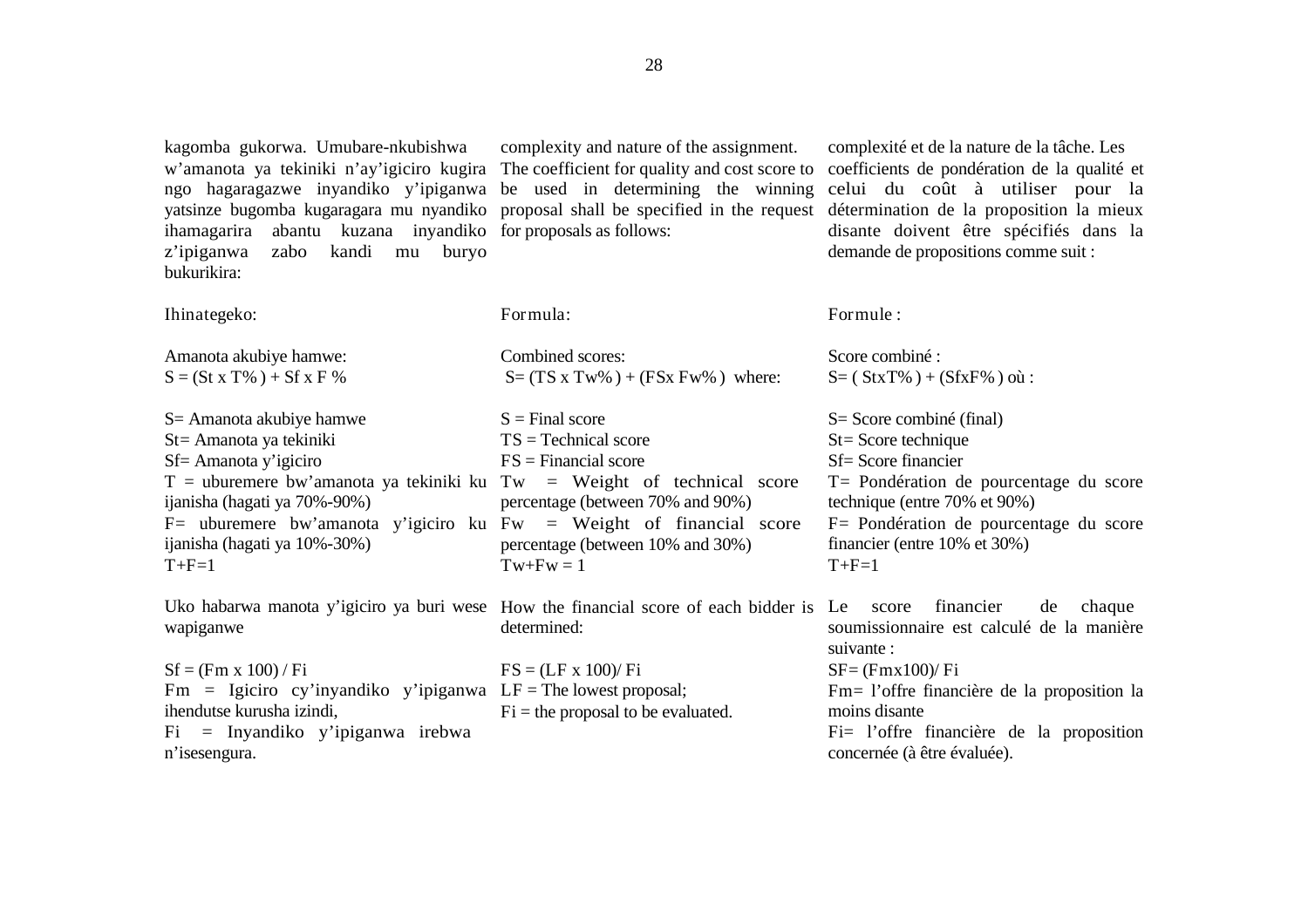Iyo abapiganwa banganya amanota akubiye menshi mu rwego rwa tekiniki.

Ingingo ya 26: Kumenyesha ry'isoko rya serivisi

isesengura ry'inyandiko za rirangiye mbere y'uko inyandiko z'ibiciro technical proposals prior to the opening of zifungurwa. Irya kabiri rikorwa isesengura tekiniki amaze guhuzwa n'ay'igiciro.

Ingingo ya 27 : Ingano n'igihe cyo gutanga ingwate yo kurangiza isoko neza

 $(15)$  ku masoko yo mu gihugu makumyabiri n'umwe (21) ku masoko uwegukanye isoko akabona gushyira

hamwe, uhabwa isoko ni ufite amanota score, the contract shall be awarded to the même score combiné, le contrat doit être If the bidder obtains the same combined bidder whose technical score is the attribué au soumissionnaire dont le score highest.

by'agateganyo ibyavuye mu isesengura the evaluation results for consultant résultats de l'évaluation des services

isesengura ry'isoko rya serivisi bikorwa results for consultant services shall be résultats d'évaluation des marchés de kabiri. Imenyekanisha rya mbere rikorwa done in two phases. The first notification services de consultants doit être effectuée ryose rirangiye amanota y'inyandiko ya notification shall be done when the whole des propositions financières. La seconde shall be carried out after the evaluation of en deux phases. La première notification financial proposals. The second propositions techniques avant l'ouverture evaluation process is completed.

> Article 27: Amount and period of submission of performance security

Ingwate yo kurangiza neza isoko ibarirwa The performance security shall not be less La garantie de bonne exécution est hagati ya gatanu ku ijana (5%) n'icumi ku than five (5%) and shall not exceed (10%) comprise entre 5% (cinq pour cent) 10% ijana (10%) y'igiciro cy'isoko. Iyo ngwate of the total bid cost. The performance (dix) du coût global du marché. itangwa mu minsi itarenze cumi n'itanu security shall be provided within fifteen La garantie de bonne exécution doit être mpuzamahanga nyuma y'imenyekanisha and twenty one (21) days for international d'attribution du marché pour les marchés ry'itangwa ry'isoko rya burundu, maze tenders, after which the successful bidder à caractère national et vingt et un (21) (15) days following the final notification présentée endéans quinze (15) jours of the tender award for national tenders shall sign the contract.

Si les soumissionnaires obtiennent le technique est le plus élevé.

Article 26 : Provisional notification of Article 26 : Notification provisoire des marchés de services de consultants

Kumenyesha by'agateganyo ibyavuye mu The provisional notification of evaluation La notification provisoire relative aux après l'évaluation des notification est faite lorsque tout le processus d'évaluation est terminé.

> Article 27 : Montant et délai du dépôt de la garantie de bonne fin d'exécution,

> la notification définitive jours pour les marchés à caractère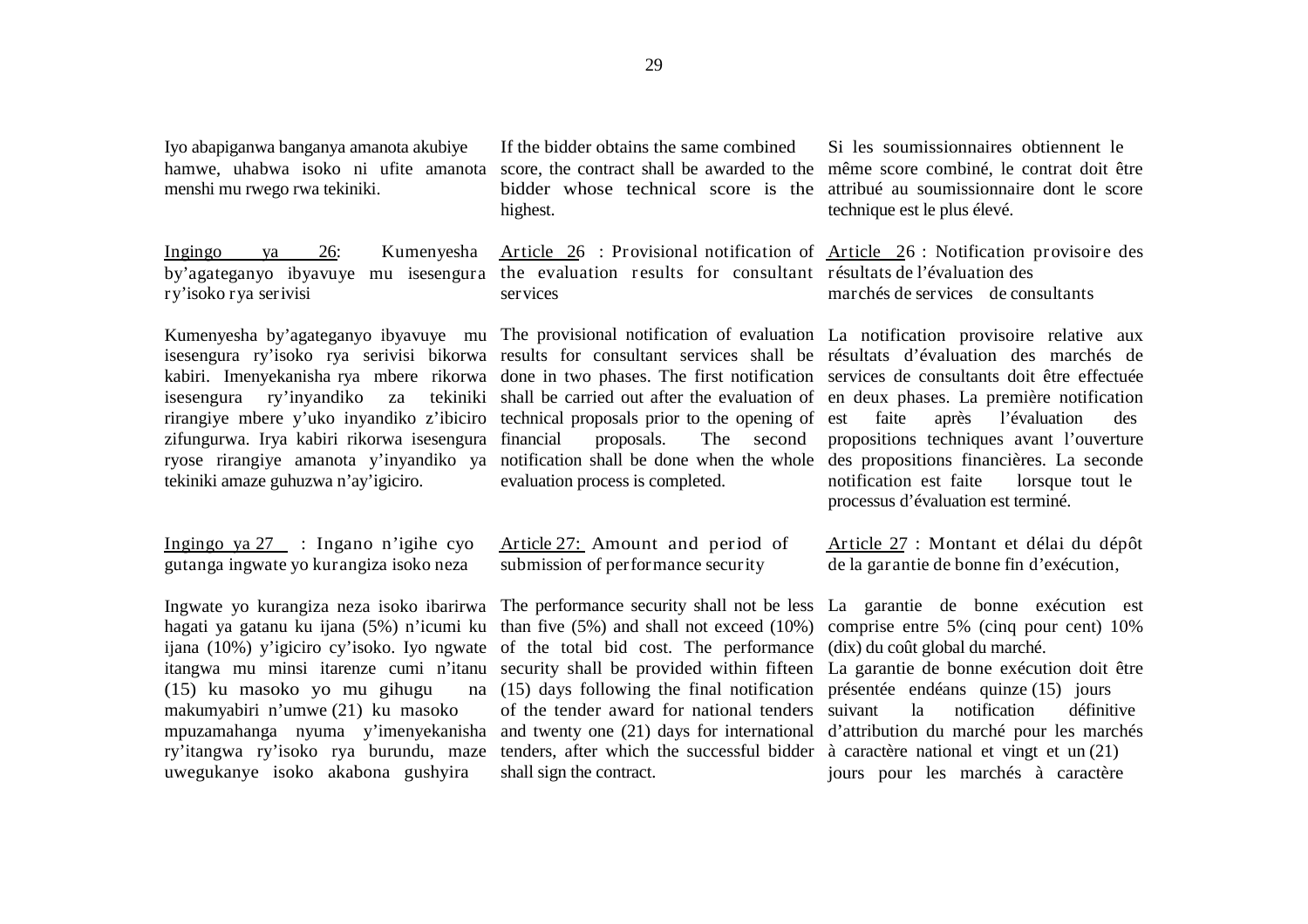umukono ku masezerano y'isoko.

Amasoko y'imirimo, ay'ibigemurwa Tenders for works, goods and other n'ay'izindi serivisi afite k'amafaranga y'u Rwanda atarenze miliyoni eshanu (5 000 000 FRW) ashobora kudasabirwa ingwate kurangiza neza isoko.

icumi ku ijana (10%) kuri buri nyemezabuguzi yatanzwe na rwiyemezamirimo kugeza igihe ibikorwa birangiye.

services whose amount does not exceed d'autres services dont la valeur ne million Rwanda (Rwf 5 000 000) may not require any rwandais (5 0000 000 FRW), peuvent ne yo performance security.

until the works have been completed.

international. Ce n'est qu'après la constitution de cette garantie que l'attributaire est autorisé à signer le contrat.

Les marchés de travaux, de fournitures et dépasse pas cinq millions de francs pas exiger de garantie de bonne exécution.

Mu cyimbo cy'ingwate, Urwego rutanga For such tenders, the procuring entity Pour ces marchés, l'entité de passation de isoko rufatira amafaranga ahwanye n' shall instead withhold ten percent (10%) marchés retiendra plutôt icumi ku ijana on each invoice presented by the bidder (10%) sur chaque facture présentée par le soumissionnaire jusqu'à ce que le marché soit achevé.

période ne dépassant pas vingt (20) jours

suivant la réception définitive.

Ingingo ya 28: Gusubiza amafaranga y'ingwate n'ay'igihano Amafaranga yatanzwe mu Article 28 : Refunding the deducted amount and penalty The amount stipulated in Article 27 shall Le montant stipulé à l'article 27 sera Article 28: Remboursement des retenue et pénalité

cy'ingwate kivugwa mu ngingo ya 27 iyi be refunded to the bidder within twenty remboursée au soumissionnaire dans une asubizwa rwiyemezamirimo mu minsi (20) days following the final acceptance. itarenze makumyabiri (20) nyuma y'iyakirwa rya burundu.

Iyo igihe kivugwa mu gika kibanziriza iki If the period stipulated in the previous Si la période stipulée dans l'alinéa kirenze, rwiyemezamirimo atarasubizwa paragraph expires before the contractor précédent expire avant que l'entrepreneur uburenganzira bwe, urwego rutanga isoko recovers his/her rights, the procuring ou le fournisseur ne recouvre pas ses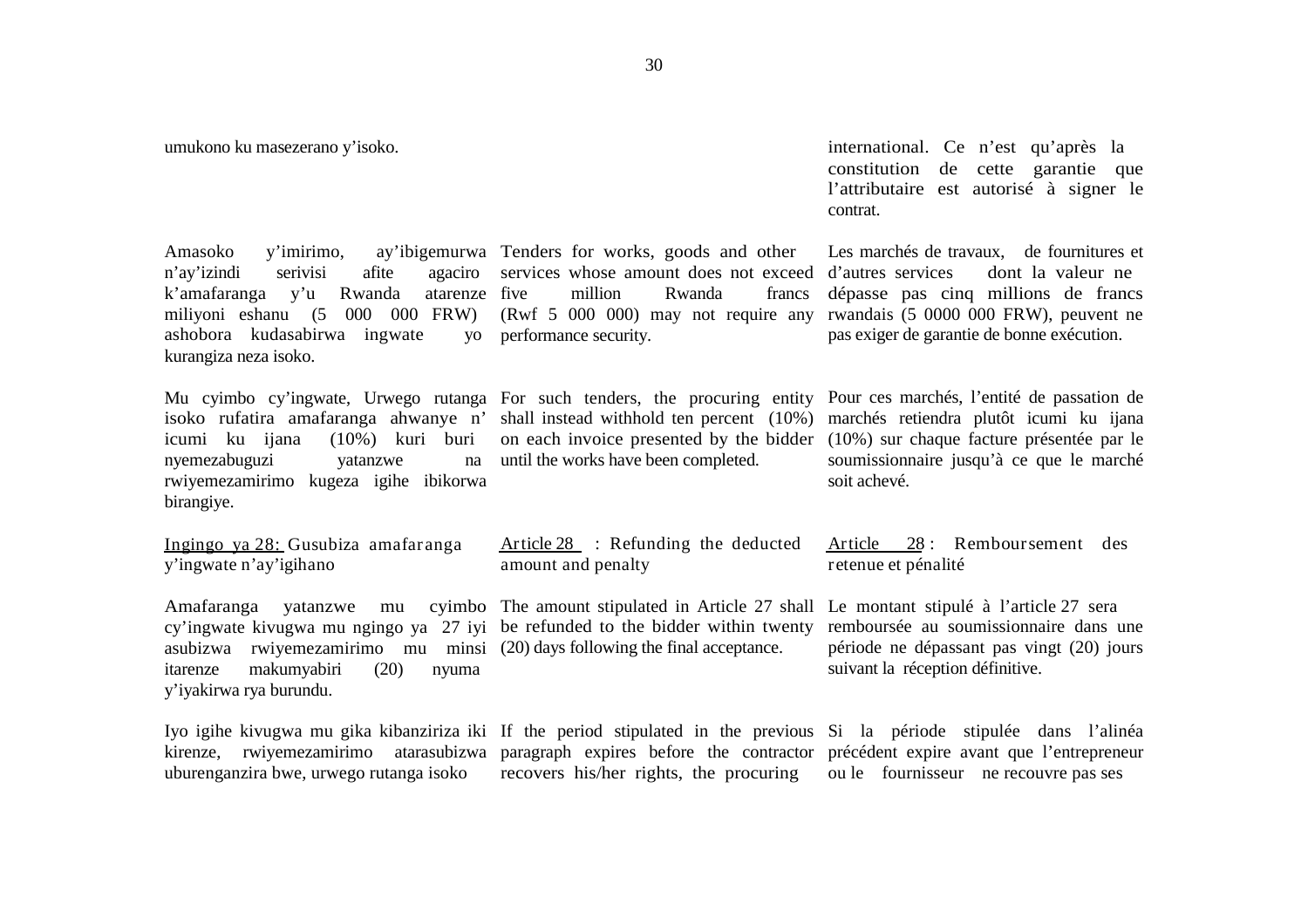| rugomba kwishyura Uwegukanye isoko<br>amafaranga angana na zeru n'igice ku ijana<br>(0,5%) kuri buri cyumweru cy'ubukererwe<br>abarirwa ku mafaranga yafatiriwe. Ibyo<br>bihano ntibishobora kurenga atanu ku ijana<br>(5%) by'ayo mafaranga.                                                                                                                                                                                                                    | entity shall pay him/her an amount<br>equivalent to zero point five per cent<br>$(0.5\%)$ for each week of delay deducted<br>from the amount withheld.<br>the amount.                                                                                                                                                                                                                                                                                                                 | droits, l'entité de passation des marchés<br>lui payera un montant équivalent à zéro<br>virgule cinq pour cent $(0,5\%)$ par semaine de<br>retard.<br>Such penalties shall not exceed (5%) of Ces pénalités ne doivent pas dépasser cinq<br>pourcent (5%) de cette somme saisie. |
|------------------------------------------------------------------------------------------------------------------------------------------------------------------------------------------------------------------------------------------------------------------------------------------------------------------------------------------------------------------------------------------------------------------------------------------------------------------|---------------------------------------------------------------------------------------------------------------------------------------------------------------------------------------------------------------------------------------------------------------------------------------------------------------------------------------------------------------------------------------------------------------------------------------------------------------------------------------|----------------------------------------------------------------------------------------------------------------------------------------------------------------------------------------------------------------------------------------------------------------------------------|
| Ingingo ya 29: Ingwate ku masoko ya Article 29: Guarantee for tenders of Article 29: Garantie pour les marchés de<br>servisi z'impuguke                                                                                                                                                                                                                                                                                                                          | consultancy services                                                                                                                                                                                                                                                                                                                                                                                                                                                                  | services                                                                                                                                                                                                                                                                         |
| z'impuguke<br>Amasoko<br>serivisi<br>ya<br>ntatangirwa ingwate yo kurangiza neza require performance security. Tenders for n'exigent pas de garantie de bonne<br>imirimo.<br>Amasoko<br>arengeje miliyoni eshanu z'amafaranga y'u<br>Rwanda (5 0000 000 FRw) atangirwa<br>ingwate yo kuyarangiza neza muri rusange.<br>Ariko hari igihe iyo ngwate itasabwa<br>kubera imiterere y'isoko ry'ubwo bwoko,<br>igaragaza ko<br>nta mpamvu yatuma<br>ritarangira neza. | Tenders for Consultants services shall not Les marchés de services des consultants<br>y'izindi serivisi other services whose amount exceeds five exécution. Les marchés d'autres services<br>million (Rwf 5 000 000), in general shall de valeur de plus de cinq millions de<br>performance security may not be required des garanties de bonne exécution en<br>tender whose characteristics does not pas exigible pour le marché de ce type si<br>show any risk of poor performance. | require performance security. However, francs rwandais (5 000 000 FRw) exigent<br>depending on the special nature of the général. Néanmoins, cette garantie n'est<br>sa nature rassure qu'il n'y a pas de risque<br>pour sa bonne fin.                                           |
| Ingingo ya 30: Igihe amasezerano<br>aberaho                                                                                                                                                                                                                                                                                                                                                                                                                      | Article 30: Existence of the contract                                                                                                                                                                                                                                                                                                                                                                                                                                                 | Article 30 : Existence du contrat                                                                                                                                                                                                                                                |
| Nta masezerano<br>aba ari<br>y'uwegukanye isoko n'urwego<br>rutanga<br>isoko igihe nta masezerano<br>arasinywa.                                                                                                                                                                                                                                                                                                                                                  | hagati No contract will have been concluded Il n'existe pas de contrat conclu entre<br>between the successful bidder and the l'entité de passation des marchés et le<br>yanditse procuring entity as long as there shall not soumissionnaire retenu aussi longtemps<br>be any written contract that has been qu'aucun contrat n'aura été signé.<br>signed.                                                                                                                            |                                                                                                                                                                                                                                                                                  |
| Ariko, amasoko yerekeranye no kugemura Nevertheless, tenders for supplies whose Néanmoins, les marchés de fournitures                                                                                                                                                                                                                                                                                                                                            |                                                                                                                                                                                                                                                                                                                                                                                                                                                                                       |                                                                                                                                                                                                                                                                                  |

value does not exceed five million dont la valeur ne dépasse pas cinq

afite agaciro kari munsi y'amafaranga y'u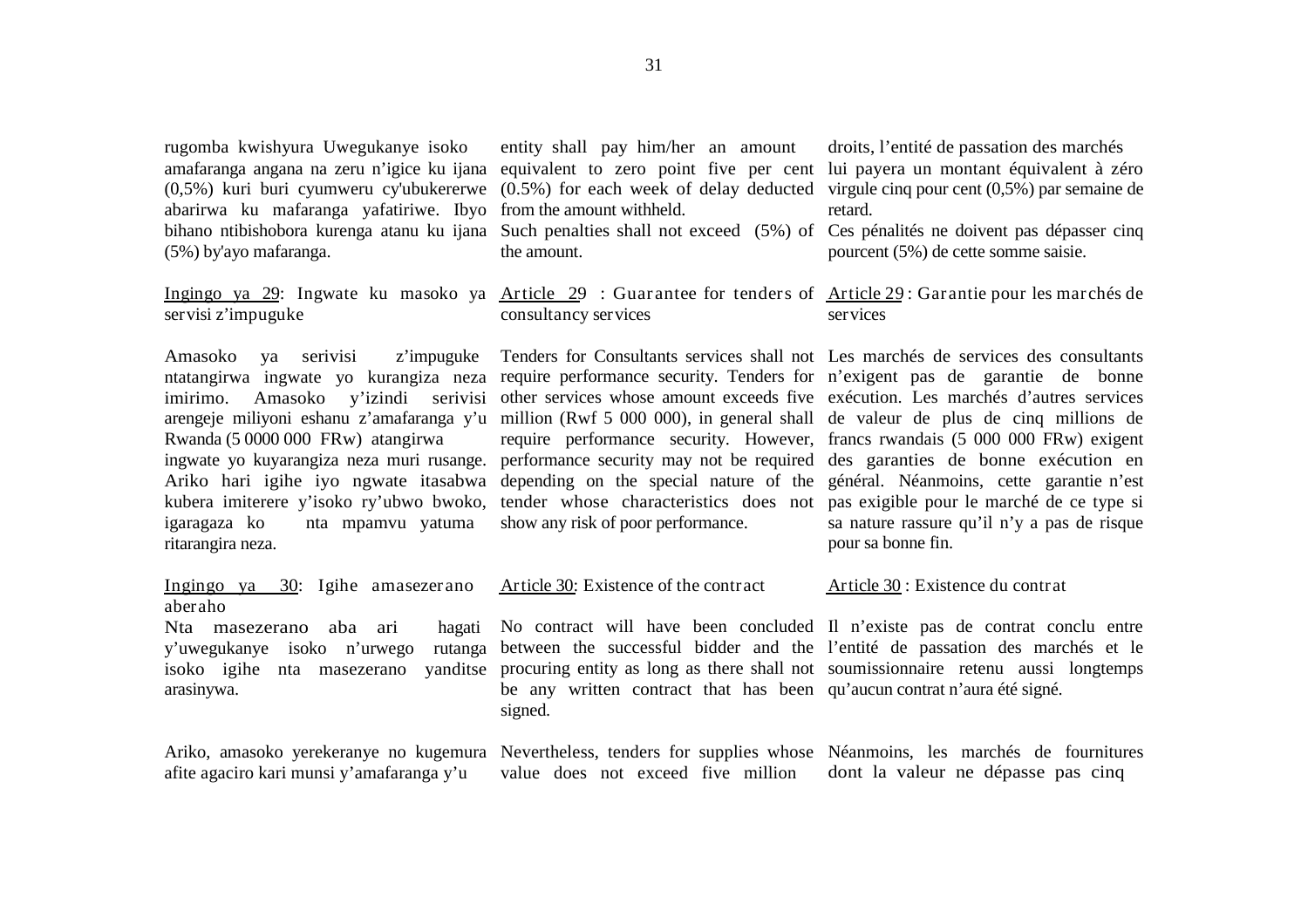nyandiko isaba kugemura, iyo masezerano yashyizweho umukono. Ibivugwa mu gika kibanziriza iki bireba Provisions stipulated in the previous Les dispositions stipulées à l'alinéa ibigemurwa bidafite imiterere yihariye, paragraph shall only apply for goods of a précédent ne sont applicables qu'aux bidateganyirizwa ingwate yo kurangiza simple nature, of which there was no fournitures de simple nature dont ni la umurimo cyangwa inshingano za nyuma guarantee required and no after- sales- garantie de bonne exécution ni services y'igemura. Iyo uwegukanye isoko atagize icyo avuga ku If the bidder does not say anything after Lorsque l'attributaire n'en dit rien après nyandiko imusaba kugemura, bifatwa receiving the purchase order, he/she shall be avoir reçu le bon de commande, il est nk'aho yemeye ibiyirimo. Ingingo ya 31: Ihame n' ihinategeko byo Article 31: Principle and formula for Article 31 : Principe et formule de la gusubiramo ibiciro Ku masoko yose ateganywa gushyirwa mu For all tender contracts expected to be Pour les contrats de marchés dont le délai bikorwa mu gihe kirenze amezi icyenda executed within a period exceeding nine d'exécution excède neuf (9) mois, le (9), igitabo cy'amabwiriza agenga ipiganwa kigomba guteganya uburyo include a clause on the revision of prices clause relative à la révision des prix ibiciro bisubirwamo. Ibiciro byishyurwa uwegukanye isoko, uko Prices payable to the Supplier, as stated in Les prix à payer au titulaire, tel que cela biteganyijwe mu masezerano, bihinduka the Contract, shall be subject to est stipulé dans le contrat, seront sujets à mu gihe cy'ishyirwa mu bikorwa adjustment during performance of the révision pendant la période d'exécution du the purchase order if no written contract contenu du bon de commande si aucun nta has been signed. service provided for. assumed to have accepted what is réputé avoir accepté son contenu. contained in the purchase order. price adjustment (9) months their tender documents shall Dossier d'Appel d'Offres doit inclure la using the following method. contrat n'a été signé. après vente n'ont été prévus. révision des prix

ry'amasezerano bishingiye ku ihinduka Contract to reflect changes in the cost of contrat en se référant aux variations ry'ikiguzi cy'abakozi n'ibikoresho mu labour and material components in prouvées des coûts de la main d'oeuvre et

32

(5 000 000FRw) ashobora gushyirwa mu executed basing on what is contained in FRw) peuvent être exécutés sur base du

Rwanda francs (5 000 000 Rwf) may be

millions de francs rwandais (5.000.000

Rwanda angana na miliyoni eshanu

bikorwa hitawe kubiteganyijwe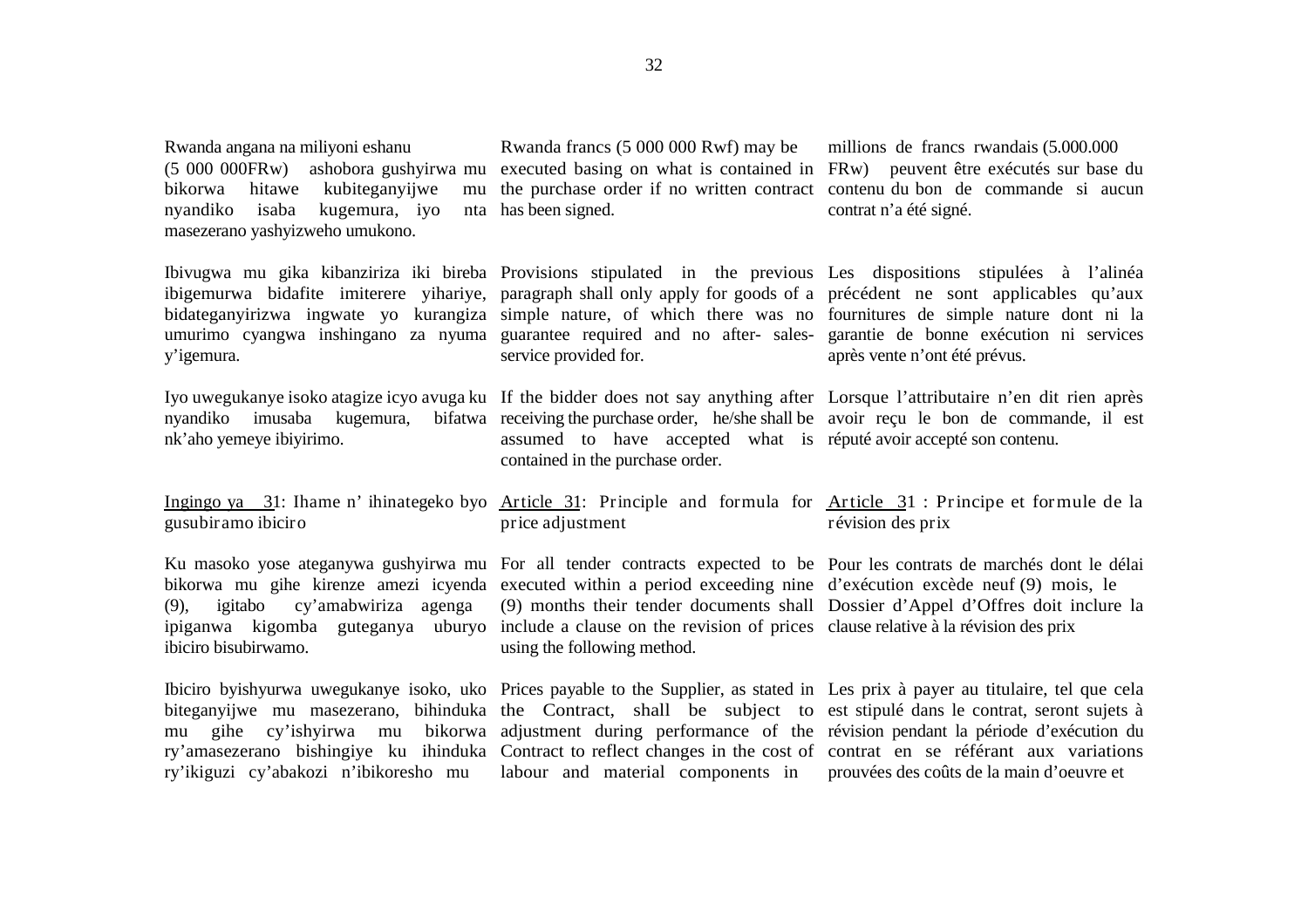| rikurikira: |                                                                                                                                                                                                            |                                                                                                                                                                                   | en appliquant la formule suivante :                                                                                                   |
|-------------|------------------------------------------------------------------------------------------------------------------------------------------------------------------------------------------------------------|-----------------------------------------------------------------------------------------------------------------------------------------------------------------------------------|---------------------------------------------------------------------------------------------------------------------------------------|
| $a+b+c=1$   | $P_1 = P_0$ [a + bL <sub>1/L0</sub> + cM <sub>1/M0</sub> ] - P <sub>0</sub>                                                                                                                                | $P_1 = P_0 [a + bL_1/L_0 + cM_1/M_0] - P_0$<br>$a+b+c=1$ in which:                                                                                                                | $P_1 = P_0 (a + bL1/L_0 + cM_1/M_0) - P_0$<br>$a+b+c=1$<br>où                                                                         |
| $P_1$       | umubare w'amafaranga<br>$=$<br>agabanywa<br>cyangwa<br>yongerwa ku yagomba                                                                                                                                 | $P_1$<br>adjustment<br>amount<br>$=$<br>payable to the Supplier.                                                                                                                  | $P_1$ = Ajustement du montant payable au<br>titulaire du marché.                                                                      |
| $P_0$       | kwishyurwa<br>uwegukanye isoko.<br>kiri<br>igiciro<br>$=$<br>mu<br><i>(igiciro)</i><br>masezerano                                                                                                          | $=$ Contract Price (base<br>$P_0$<br>price).                                                                                                                                      | $P_0$ = Coût du contrat (prix de base)                                                                                                |
| a           | fatizo).<br>umubare w'amafaranga<br>$\equiv$<br>udahinduka<br>ugizwe<br>n'ibiciro<br>bidahinduka<br>n'inyungu<br>by'uwegukanye isoko<br>ugomba kuba hagati ya<br>15%,<br>5% na<br>uba<br>warashyizwe<br>mu | $=$ fixed<br>element<br>a<br>representing profits and<br>overheads included in<br>the Contract Price and<br>generally in the range<br>of five $(5)$ to fifteen<br>$(15)$ percent. | Nombre fixe représentant les prix<br>$a=$<br>fixes et le bénéfice dans l'ordre de cinq à<br>quinze pour cent $(5\% \text{ à } 15\%).$ |
| $\mathbf b$ | masezerano.<br>ikigereranyo cy'ijanisha<br>$\equiv$<br>ry'ikiguzi<br>cy'abakozi<br>mu masezerano.                                                                                                          | $=$ estimated percentage of<br>$\mathbf b$<br>labour component in<br>the Contract Price.                                                                                          | pourcentage estimé relatif à la<br>$b=$<br>composante de main d'oeuvre dans le coût<br>du marché                                      |

bigize isoko, hakurikijwe ihinategeko accordance with the formula: rik

des matériaux relatifs au marché en cours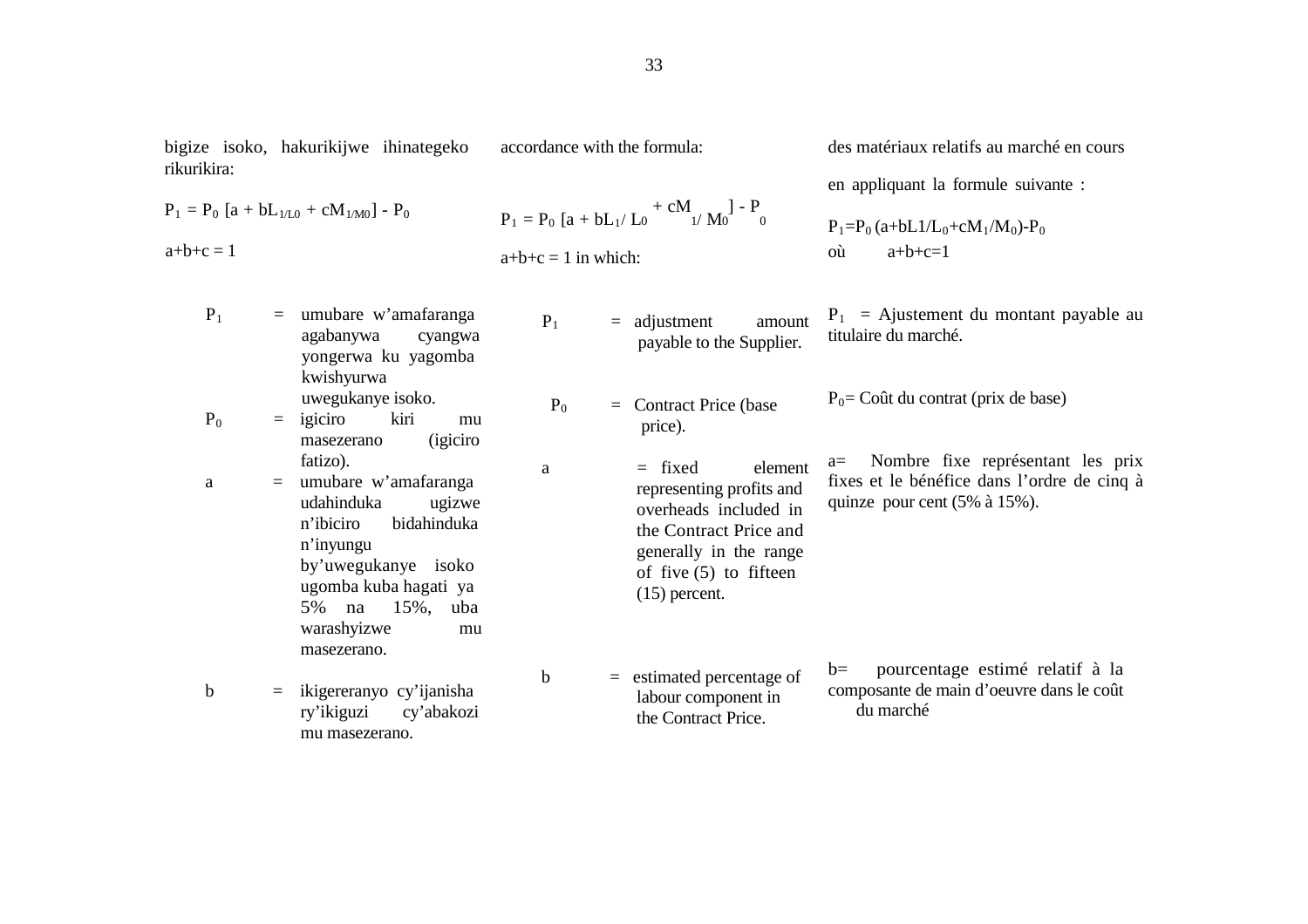| $=$ ikigereranyo cy'ijanisha<br>$\mathbf{C}$<br>ry'ikiguzi cy'ibikoresho<br>mu masezerano.                                                                                                                 | $\mathbf{C}$ | estimated<br>$=$<br>percentage<br>of<br>material component in the<br>Contract Price.                                                                                  | c= pourcentage estimé relatif à la<br>composante- matériel prévu dans le<br>contrat.                                                                                     |
|------------------------------------------------------------------------------------------------------------------------------------------------------------------------------------------------------------|--------------|-----------------------------------------------------------------------------------------------------------------------------------------------------------------------|--------------------------------------------------------------------------------------------------------------------------------------------------------------------------|
| $=$ imibare<br>$L_0, L_1$<br>yerekana<br>ihinduka<br>ry'ikiguzi<br>cy'abakozi<br>ku itariki<br>y'ifatizo no ku itariki<br>y'ihindurwa ry'ibiciro                                                           | $L_0, L_1$   | indices<br>labour<br>$=$<br>applicable to the appropriate<br>industry in the country of<br>origin on the base date and<br>for<br>date<br>adjustment,<br>respectively. | $L_0$ et $L_1$ = les indices de main d'œuvre<br>applicables dans le pays d'origine à la<br>date de base et à la date d'ajustement des<br>prix respectivement.            |
| $M_0, M_1$<br>$=$ imibare<br>yerekana<br>ry'ikiguzi<br>ihinduka<br>cy'ibikoresho<br>bikoreshwa cyane muri iryo soko, ku itariki<br>y'ifatizo no ku itariki y'ihindurwa<br>ry'ibiciro mu gihugu biturukamo. |              | $M_0$ , $M_1$ = material indices for the<br>major raw material on the<br>base date and date for<br>adjustment, respectively, in<br>the country of origin.             | $M_0$ et $M_1$ = les indices de matériels bruts<br>importants respectivement relatifs à la<br>date de base et à la date d'ajustement des<br>prix dans le pays d'origine. |
| Imibare a, b, na c ishyirwaho<br>n'urwego rutanga isoko iteye itya:                                                                                                                                        | follows:     |                                                                                                                                                                       | The coefficients a, b, and c as Les coefficients a, b et c sont fixés par<br>specified by the Procuring entity are as l'entité de passation des marchés comme<br>suit :  |
| $a = [shyiramo umubare]$<br>$b=$ [shyiramo umubare]<br>[shyiramo umubare]<br>$c=$                                                                                                                          |              | $a =$ [insert value of coefficient]<br>$b =$ [insert value of coefficient]<br>$c =$ [insert value of coefficient]                                                     | a = [insérer la valeur du coefficient]<br>b= [insérer la valeur du coefficient]<br>c= [insérer la valeur du coefficient]                                                 |

Upiganwa agomba kugaragaza aho yakuye The Bidder shall indicate the source of the Le soumissionnaire doit indiquer la source imibare yazagenderwaho mu ihinduka indices and the base date indices in its bid. ry'ibiciro n'itariki fatizo mu nyandiko ye y'ipiganwa. des indices de la date de base dans son offre.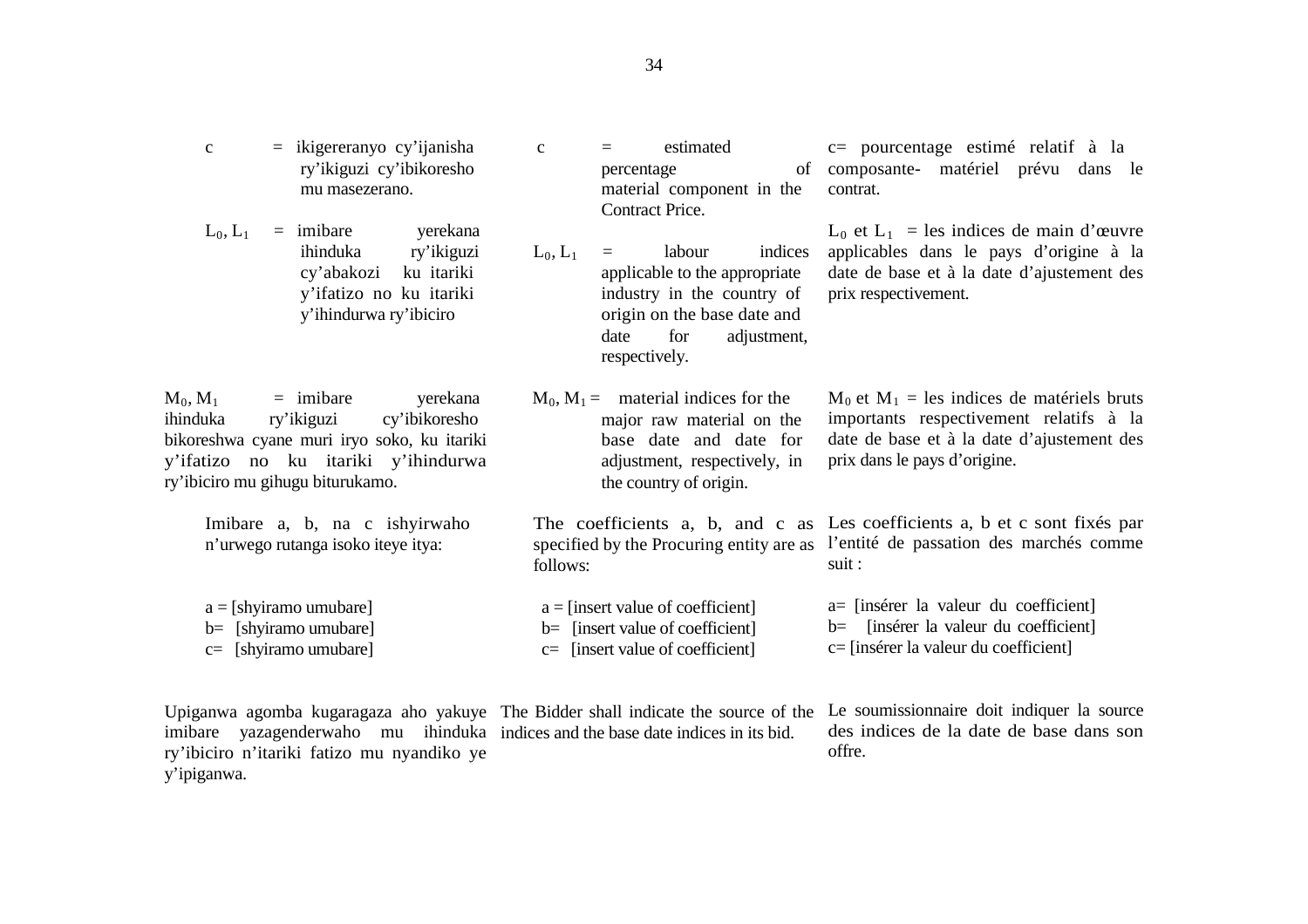| Itariki fatizo= iminsi mirongo itatu<br>(30) mbere y'itariki yo gufungura<br>amabahasha<br>inyandiko<br>arimo<br>z'ipiganwa.                                                                                                                                                                               | Base date = thirty (30) days prior to<br>the deadline for submission of the<br>bids.                                                                                                                                                                                               | Date de base = trente $(30)$ jours avant la<br>date limite de soumission des offres.                                                                                                                                                                                                                                              |
|------------------------------------------------------------------------------------------------------------------------------------------------------------------------------------------------------------------------------------------------------------------------------------------------------------|------------------------------------------------------------------------------------------------------------------------------------------------------------------------------------------------------------------------------------------------------------------------------------|-----------------------------------------------------------------------------------------------------------------------------------------------------------------------------------------------------------------------------------------------------------------------------------------------------------------------------------|
| Itariki yo guhindura ibiciro<br>$\equiv$<br>[shyiramo umubare w'ibyumweru]<br>ibyumweru bibanziriza<br>itariki<br>ibicuruzwa bivira aho byaguzwe<br>(itariki yo hagati y'igihe ibicuruzwa<br>bikorerwamo).                                                                                                 | Date of adjustment $=$ [insert number<br>of weeks] weeks prior to date of<br>shipment (representing the mid-<br>point of the period of manufacture).                                                                                                                               | Date d'ajustement = $[$ insérer le nombre de<br>semaines avant la date<br>semaines]<br>d'embarquement (représentant la mi-<br>période de fabrication).                                                                                                                                                                            |
| Ingingo ya 32: Ibisabwa mu gusubiramo Article 32: Conditions for price<br>ibiciro                                                                                                                                                                                                                          | adjustment                                                                                                                                                                                                                                                                         | Article 32 : Conditions de la révision<br>des prix                                                                                                                                                                                                                                                                                |
| guhindura<br>Gusaba<br>gukorwa na rumwe mu mpande zashyize be invoked by either party subject to the<br>umukono ku masezerano hitawe kuri ibi following further conditions:<br>bikurikira:                                                                                                                 | ibiciro bishobora The above price adjustment formula shall Sous réserve des conditions suivantes, la                                                                                                                                                                               | formule d'ajustement des prix ci-dessus est<br>invoquée par les deux parties.                                                                                                                                                                                                                                                     |
| (a) Nta hindurwa ry'ibiciro ribaho<br>nyuma y'itariki yari iteganyijwe<br>mu masezerano yo kurangiza<br>isoko cyeretse iyo byavuzwe mu<br>ibaruwa yongerera uwegukanye<br>isoko igihe cyo kurirangiza. Nta<br>na rimwe ihindura ry'ibiciro<br>ryemerwa bitewe n'impamvu<br>z'ubukererwe<br>zaturutse<br>ku | (a) No price adjustment shall be<br>allowed beyond the original<br>unless<br>delivery<br>dates<br>specifically stated in the<br>extension letter. As a rule, no<br>price adjustment shall be<br>allowed for periods of delay<br>for which the Supplier is<br>entirely responsible. | (a) Aucun ajustement des prix n'est<br>permis au delà des dates de livraison à<br>moins que cela ne soit spécifiquement<br>établi dans la lettre de prolongation du<br>délai. Comme règle générale, aucun<br>ajustement des prix n'est autorisé dans les<br>périodes de retard dont le fournisseur est<br>totalement responsable. |

entirely responsible.

z'ubukererwe wegukanye isoko.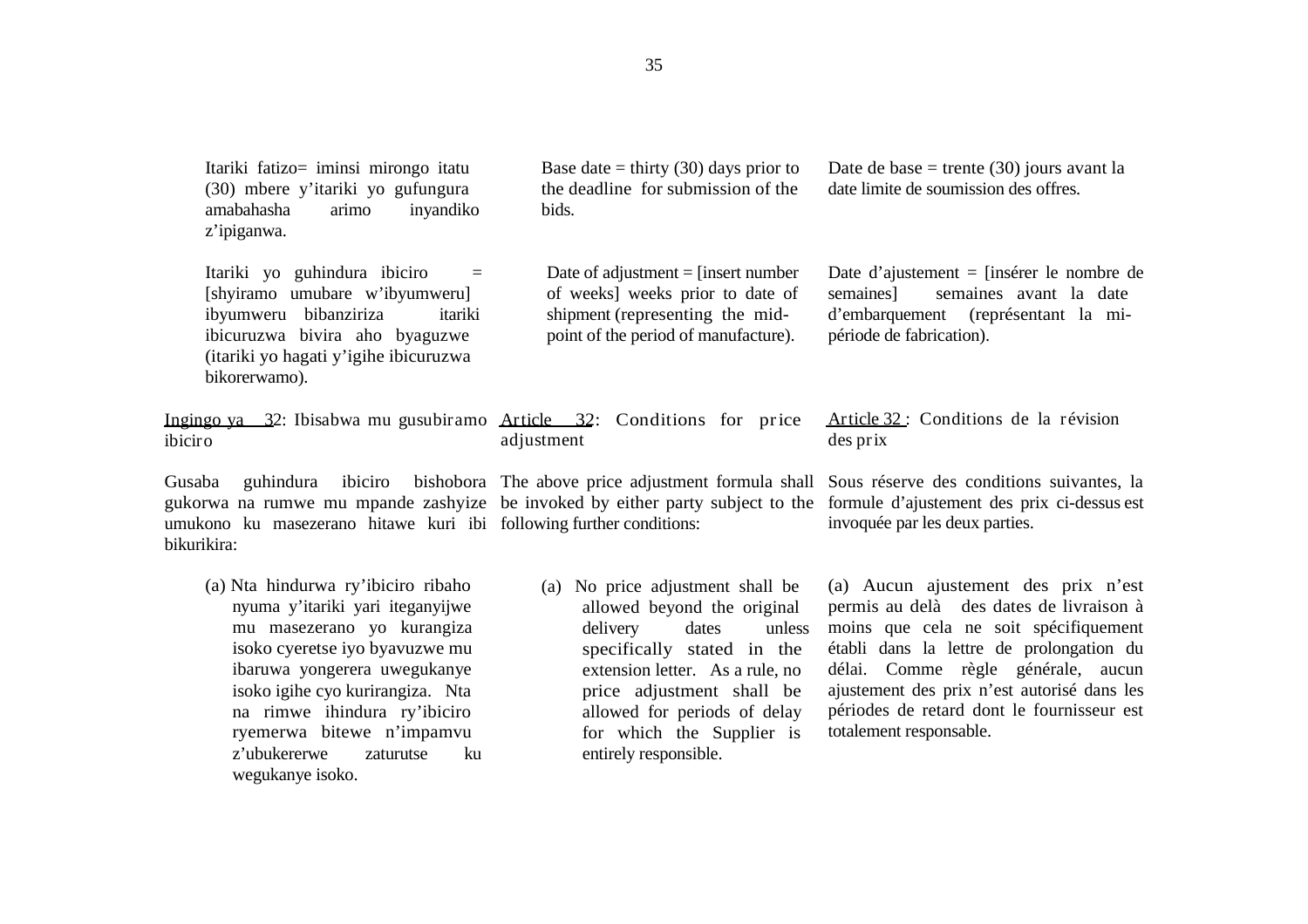Nyamara urwego rutanga isoko rwo rwemererwa buri gihe igabanywa ry'ibiciro riteganywa muri iyi ngingo.

- (b) Iyo ifaranga ryakoreshejwe mu masezerano ritandukanye n'iry'igihugu cy'inkomoko y'imibare yerekana ihinduka ry'ikiguzi cy'abakozi n'ibikoresho, hakoreshwa umubare wo guhuza ayo mafaranga yombi. Uwo mubare ushingira ku igereranya ry'ayo mafaranga yombi ku itariki fatizo no ku itariki yo guhindura ibiciro bisobanurwa muri iyi ngingo.
- (c) Nta hinduka ry'ibiciro ribaho kuri avansi yo gutangira imirimo ihabwa uwegukanye isoko.

Ingingo ya 33 : Uburenganzira n'ibisabwa mu birebana no kureba accessibility of tender documents inyandiko zerekeye isoko

n'umuntu wese ubishaka.

The Procuring entity will, however, be entitled to any decrease in the prices of the Goods and Services subject to adjustment.

(b) If the currency in which the Contract Price  $P_0$  is expressed is different est exprimé est différente de celle du pays from the currency of origin of the labour d'origine de la main d'œuvre et des and material indices, a correction factor indices de matériaux Le facteur de will be applied to avoid incorrect correction doit être utilisé afin d'éviter des adjustments of the Contract Price. The ajustements inexacts du prix du contrat. correction factor shall correspond to the Le facteur de correction doit correspondre ratio of exchange rates between the two au rapport des taux de change entre les currencies on the base date and the date deux monnaies à la date de base et à la for adjustment as defined above.

(c) No price adjustment shall be payable on the portion of the Contract Price paid to the Supplier as advance payment.

Article 33: Rights and conditions of

Leta zishobora kurebwamo aho zibitse procurement may be consulted from publics peuvent être consultés là où ils where they are kept by any person who so sont gardés par toute personne qui en wishes.

Toutefois, l'entité de passation des marchés a toute la latitude d'effectuer une réduction des prix de marchandises ou de services sujets d'ajustement.

(b) Si la monnaie dans laquelle le prix  $P_0$ date d'ajustement tel que cela est spécifié dans cet article.

(c)Aucun ajustement des prix n'est payable proportionnellement au montant payé au titulaire en guise d'avance de démarrage

Article 33 : Droits et conditions d'accès aux archives des marchés publics

Inyandiko zose ku itangwa ry'amasoko ya All tender documents on public Tous les documents relatifs aux marchés exprime le souhait.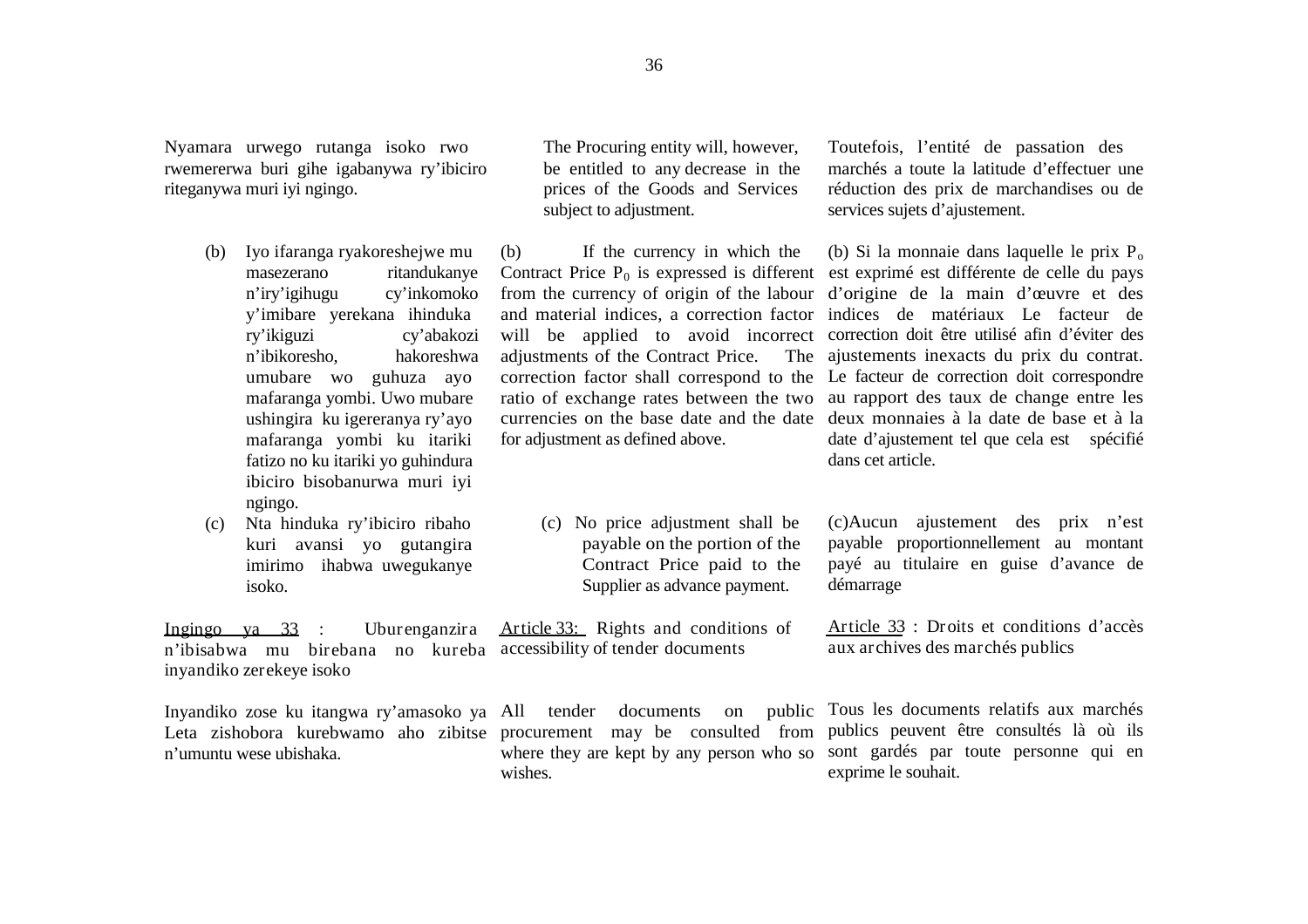Umuntu wese ubishaka ashobora guhabwa kopi y'izo nyandiko abanje kwerekana urupapuro yishyuriyeho amafaranga urwego rubitse izo nyandiko rwamutegetse amount requested by the entity keeping paiement du montant exigé par l'entité de kwishyura. Ayo mafaranga agomba kuba ahwanye n'amafaranga yo gukora iyo kopi ikenewe. Any person wishing to obtain a copy of preparation of such a copy.

Uko byagenda kose, nta muntu ushobora kwerekwa cyangwa guhabwa kopi y'inyandiko y'ipiganwa itari iye cyangwa ngo yerekwe cyangwa ngo ahabwe kopi y'ibindi amategeko atemera.

Ingingo ya 34: Amafaranga yo gutanga Article 34: Appeal fee ikirego

Kanama k'ubujurire kigenga abanza kuriha the Independent Review Panel shall be recours au Comité Indépendant de umubare w'amafaranga uhwanye n'amafaranga y'u Rwanda, adasubizwa, equivalent to fifty thousand (Rwf 50,000) remboursable de cinquante mille francs ibihumbi mirongo itanu (50 000 FRw) ku Rwanda francs for tenders whose amount rwandais (50 000 FRw) pour les marchés masoko afite agaciro katarengeje miliyoni does not exceed twenty million Rwanda dont la valeur n'excède pas vingt millions makumyabiri (20 000 000 FRw). Naho ku francs (Rwf 20,000,000) while for tenders de francs rwandais (20 000 000 FRw) masoko afite agaciro karengeje miliyoni whose value is over twenty million tandis que les marchés dont la valeur makumyabiri (20 000 000 FRw), Rwanda francs (Rwf 20,000,000) the fee dépasse vingt millions de francs rwandais, amafaranga yo gutanga ikirego ni ibihumbi for review shall be one hundred thousand les frais de recours sont de cent mille de ijana (100 000 FRw).

Uwapiganwe ushaka gutanga ikirego ku Any bidder wishing to lodge a complaint to Tout soumissionnaire désireux de faire required to pay a non refundable fee Recours est tenu de payer un montant non Rwanda francs (Rwf 100,000).

prohibited by law.

those documents shall be allowed to do so copie de ces dossiers est autorisée de upon presentation of a prepaid slip of the l'obtenir sur présentation d'un bordereau de them. The amount required shall be passation des marchés qui les garde. Ce proportionate to the value spent for the montant doit être proportionné à la valeur Toute personne qui désire obtenir une dépensée pour faire les copies du document demandé.

However, no body shall be shown or be Personne, cependant, ne peut avoir accès au provided with a copy of a bid other than dossier ni recevoir une copie d'une his/her own and any other document soumission qui n'est pas sienne ni avoir accès à tout document ni en recevoir une copie en violation de la loi.

Article 34 : Des frais de recours

francs rwandais (100 000 FRw).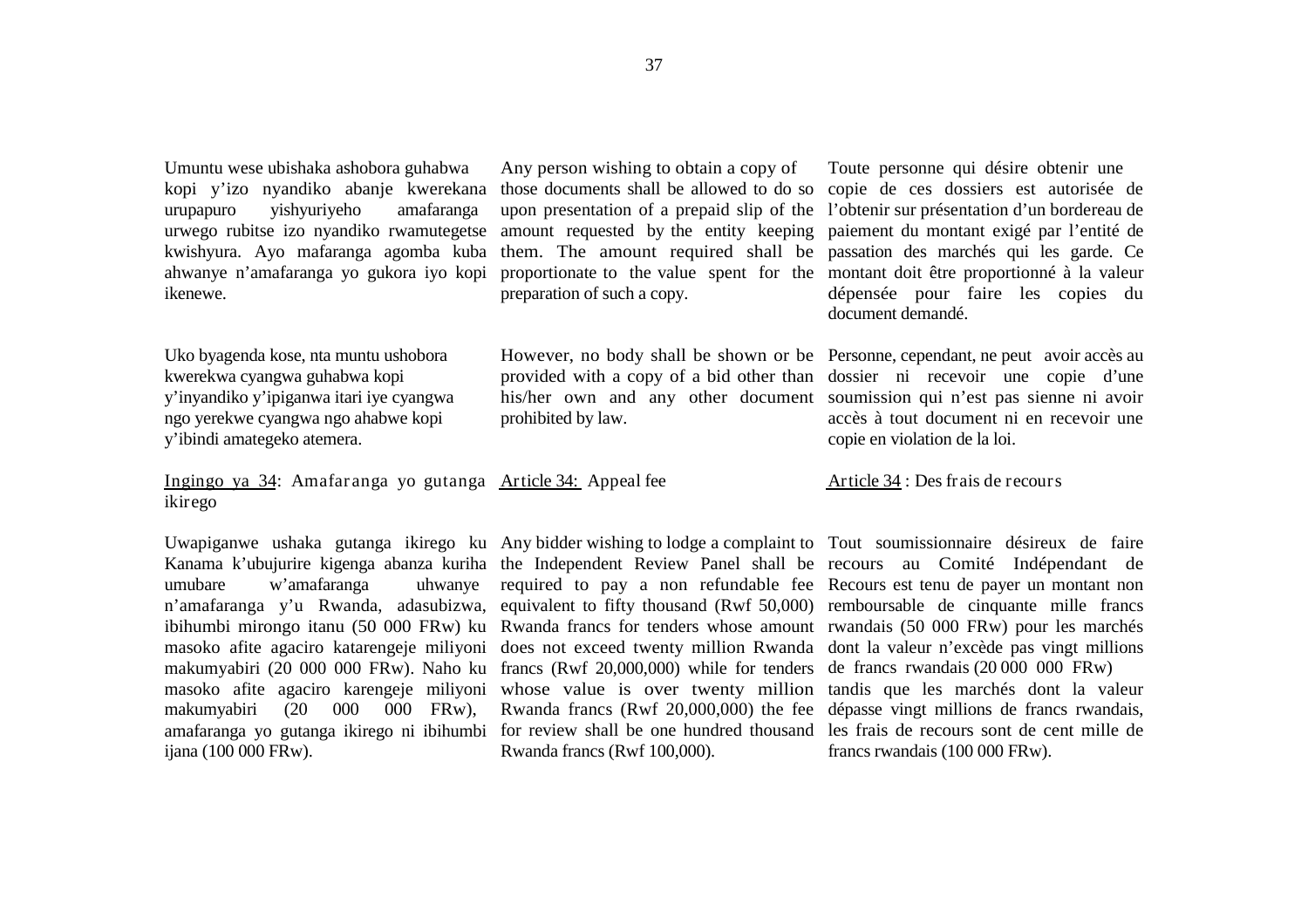| Amafaranga yo gutanga ikirego atangwa<br>mu isanduku ya Leta iyo ari ubujurire ku<br>kanama kigenga k'ubujurire ku rwego<br>rw'Igihugu naho amafaranga yo gutanga<br>ikirego ku kanama kigenga k'ubujurire ku the District level, the fee for appeal shall be<br>rwego rw'akarere atangwa mu karere paid to the district concerned.<br>karebwa n'icyo kibazo.                                                                                                                                     | The fee for appeal shall be paid into the<br>government treasury if the appeal is to the<br>Independent Review Panel at the National<br>level, whereas when it is about a review at      | Les frais de recours sont payés au trésor<br>public si le recours s'adresse au Comité<br>Indépendant de Recours au niveau<br>national, tandis que pour le Comité de<br>recours au niveau des Districts, les frais<br>de recours sont payés au District<br>concerné. |
|---------------------------------------------------------------------------------------------------------------------------------------------------------------------------------------------------------------------------------------------------------------------------------------------------------------------------------------------------------------------------------------------------------------------------------------------------------------------------------------------------|------------------------------------------------------------------------------------------------------------------------------------------------------------------------------------------|---------------------------------------------------------------------------------------------------------------------------------------------------------------------------------------------------------------------------------------------------------------------|
| Ingingo ya 35: Abagize utunama<br>twigenga tw'ubujurire                                                                                                                                                                                                                                                                                                                                                                                                                                           | Article 35: Composition of Independent Article 35: Composition des Comités<br><b>Review Panels</b>                                                                                       | Indépendants de Recours                                                                                                                                                                                                                                             |
| Utunama tw'ubujurire twigenga tugizwe Independent review panels shall be Les Comités Indépendants de Recours<br>n'abantu batanu (5) batoranywa mu nzego za composed of five (5) persons selected<br>Leta, mu bikorera ku giti cyabo, no mu from the public service, private sector and<br>miryango itegamiye kuri Leta. Igihe cyose civil society. The representatives of public<br>abahagarariye inzego za Leta ntibagomba services shall not be more than two (2)<br>kurenga abantu babiri (2). | persons.                                                                                                                                                                                 | sont composés de cinq (5) personnes<br>désignées parmi les organes de l'Etat, du<br>secteur privé et de la société civile. En<br>aucun cas, le comité de recours ne<br>comptera plus de deux (2) membres des<br>organes de l'Etat.                                  |
| Abagize akanama n'abatemerewe kujya mu Members of the tender committees as well as Les membres des Comités de passation<br>kanama gashinzwe gutanga amasoko ya<br>Leta kimwe n'abakozi n'abagize inama<br>y'ubutegetsi ya "RPPA" ntibemerewe<br>kujya mu kanama k'ubujurire kigenga.                                                                                                                                                                                                              | those people not authorized to be des marchés ainsi que les personnes ne<br>members of those committees, staff and<br>members of "RPPA" Board of Directors<br>Independent Review Panels. | pouvant pas être membres de ces comités, le<br>personnel et les membres du Conseil<br>shall not be allowed to be members of the d'Administration de RPPA ne sont pas<br>autorisés d'être membres des Comités<br>Indépendants de Recours.                            |
| Ingingo ya 36: Kwakira ubujurire                                                                                                                                                                                                                                                                                                                                                                                                                                                                  | Article 36: Acceptance of the request<br>for review                                                                                                                                      | Article 36 : Recevabilité de recours                                                                                                                                                                                                                                |
| Kugira ngo ubujurire bwakirwe bugomba                                                                                                                                                                                                                                                                                                                                                                                                                                                             | The request for review shall be acceptable                                                                                                                                               | Pour être recevable, tout recours doit                                                                                                                                                                                                                              |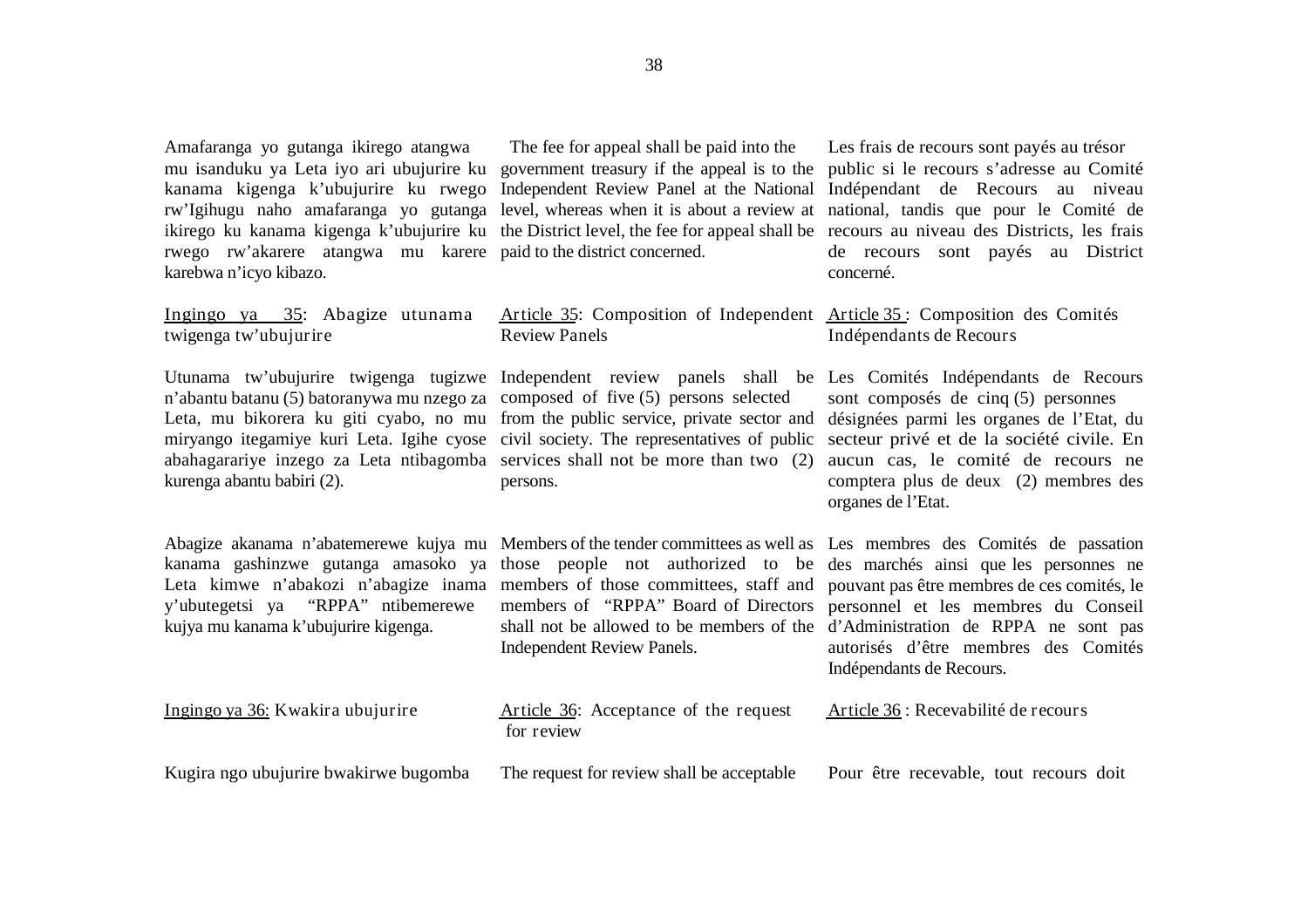| kuba bugaragaza neza ibikorwa byihariye if it explains a specific act of omission or préciser un fait ou un manquement à<br>byirengagijwe cyangwa byakozwe mu commission contravening the law on l'encontre de la loi ou de toute autre<br>buryo bunyuranyije n'amategeko cyangwa public procurement or other procurement réglementation relative à la passation des<br>andi mabwiriza agenga amasoko. Ujurira regulations. The complainant shall show marchés publics. Le requérant doit<br>agomba kwerekana akarengane kagaragara the injustice committed against him/her montrer l'injustice commise à son égard<br>n'icyemezo<br>yatewe<br>ubujurire butangwa igihe cyose mu the appeal shall be done in writing.<br>nyandiko. | akemanga kandi resulting from the contested decision and relevant de la décision contestée et tout | recours doit être fait par écrit.                                                                                                                                                  |
|------------------------------------------------------------------------------------------------------------------------------------------------------------------------------------------------------------------------------------------------------------------------------------------------------------------------------------------------------------------------------------------------------------------------------------------------------------------------------------------------------------------------------------------------------------------------------------------------------------------------------------------------------------------------------------------------------------------------------------|----------------------------------------------------------------------------------------------------|------------------------------------------------------------------------------------------------------------------------------------------------------------------------------------|
| Ingingo 37: Ibyo inyandiko y'ubujurire Article 37: Contents of the request for Article 37: Contenu du recours<br>ikwiye kugaragaza                                                                                                                                                                                                                                                                                                                                                                                                                                                                                                                                                                                                 | review                                                                                             |                                                                                                                                                                                    |
| Inyandiko y'ubujurire ikwiriye kugaragaza The request for review shall include the Tout recours doit comprendre les aspects<br>nibura ibi bikurikira:                                                                                                                                                                                                                                                                                                                                                                                                                                                                                                                                                                              | following:                                                                                         | suivants :                                                                                                                                                                         |
| 1º Umwirondoro w'ujurira: amazina<br>y'umuntu n'izina ry'ubucuruzi<br>cyangwa izina rya sosiyeti<br>n'iry'uyihagarariye, aho abarizwa,<br>nomero ya telefoni;                                                                                                                                                                                                                                                                                                                                                                                                                                                                                                                                                                      | names address and telephone<br>number;                                                             | 1° Identification of the complainant: 1° Identification du requérant : noms, nom<br>commercial ou nom de la société et son<br>représentant légal, adresse, numéro de<br>téléphone; |
| 2º Umwirondoro w'urwego rutanga<br>isoko;                                                                                                                                                                                                                                                                                                                                                                                                                                                                                                                                                                                                                                                                                          | $2^{\circ}$ Identification of the procuring entity;                                                | 2° Identification de l'entité de passation<br>des marchés;                                                                                                                         |
| 3° Icyemezo kijuririrwa;                                                                                                                                                                                                                                                                                                                                                                                                                                                                                                                                                                                                                                                                                                           | requested;                                                                                         | $3^{\circ}$ Decision against which the review is $3^{\circ}$ Décision contre laquelle le recours est<br>formé;                                                                     |
| $4^{\circ}$ Igihe<br>kijuririrwa<br>icyemezo<br>cyafatiwe<br><i>n</i> 'igihe<br>ujurira<br>yamenyeye ko icyo cyemezo<br>cyafashwe;                                                                                                                                                                                                                                                                                                                                                                                                                                                                                                                                                                                                 | and when the complainant became aware requérant en a été notifié;<br>of it;                        | $4^{\circ}$ Date on which the decision was taken $4^{\circ}$ Date de la décision et celle à laquelle le                                                                            |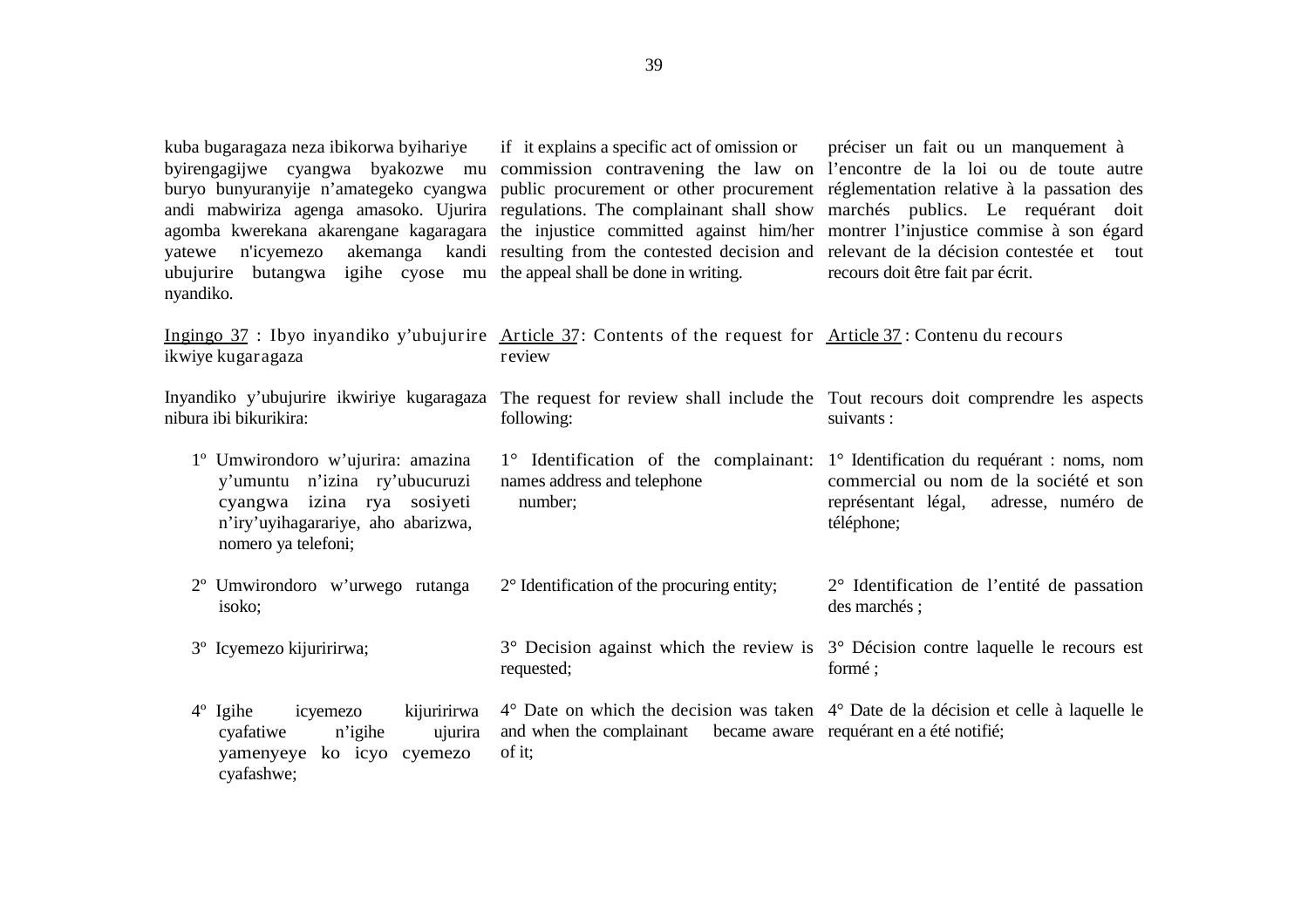| 5° Urwego rujuririrwa;                                                                                                                                                                | $5^\circ$ The organ to which the review is<br>addressed;                                                                                             | 5° Organe auquel le recours est adressé ;                                                                                                                                                                                   |
|---------------------------------------------------------------------------------------------------------------------------------------------------------------------------------------|------------------------------------------------------------------------------------------------------------------------------------------------------|-----------------------------------------------------------------------------------------------------------------------------------------------------------------------------------------------------------------------------|
| 6° Umukono cyangwa igikumwe<br>cy'utanze ubujurire;                                                                                                                                   | applicant;                                                                                                                                           | 6° Signature or thumb print of the 6° Signature ou l'empreinte digitale du<br>requérant;                                                                                                                                    |
| 7° Icyemezo<br>cy'uko<br>yishyuye<br>amafaranga yishyurwa n'utanga<br>ikirego;                                                                                                        | 7° Payment slip for appeal fee                                                                                                                       | 7° Preuve de paiement des frais de<br>consignation par le requérant;                                                                                                                                                        |
| 8° Kopi y'icyemezo cy'ubucuruzi.                                                                                                                                                      | 8° Copy of trading licence                                                                                                                           | 8° Copie du registre de commerce.                                                                                                                                                                                           |
| Ingingo 38 : Inshingano z'umukozi<br>w'akanama<br>kigenga<br>uhoraho<br>k'ubujurire ku rwego rw'igihugu                                                                               | Article $38$ : Duties of the full time officer of Article $38$ : Tâches<br>the Independent Review Panel at the permanent du Comité<br>national level | de l'agent<br>Indépendant de<br>Recours au niveau national                                                                                                                                                                  |
| Inshingano z'umukozi uhoraho w'akanama The duties of the full time officer of the Les tâches de l'agent permanent du<br>kigenga k'ubujurire ku rwego rw'igihugu ni<br>izi zikurikira: | Independent Review Panel at the national Comité Indépendant<br>level shall be the following:                                                         | de Recours au<br>niveau national sont les suivantes :                                                                                                                                                                       |
| 1 <sup>°</sup> kwakira inyandiko y'ubujurire;                                                                                                                                         | $1^\circ$ Receiving the requests for review;                                                                                                         | 1° Réceptionner les requêtes de recours ;                                                                                                                                                                                   |
| 2° kwandika ubujurire mu gitabo<br>cyabugenewe no guha nomero<br>inyandiko y'ubujurire;                                                                                               | giving a number to each of them;                                                                                                                     | $2^{\circ}$ Recording the requests for review in $2^{\circ}$ Enregistrer les requêtes dans le registre<br>the register provided for that purpose and prévu à cet effet et attribuer un numéro à<br>chacune de ces requêtes; |
| 3° gutegura no kwegeranya<br>amadosiye ya ngombwa ngo<br>akanama kigenga k'ubujurire<br>gashobore gukora;                                                                             | <b>Independent Review Panel;</b>                                                                                                                     | 3° Preparing all documents that are 3° Préparer tous les dossiers nécessaires<br>necessary for the activities of the pour les activités du Comité Indépendant de<br>recours;                                                |
| 4° gutegura ubutumire<br>bw'abagomba kugira icyo<br>babazwa n'akanama;                                                                                                                | people to be interviewed by the panel;                                                                                                               | $4^{\circ}$ Preparing summons or invitations to $4^{\circ}$ Préparer les assignations ou invitations<br>destinées aux gens à être interrogé par le<br>Comité Indépendant de Recours;                                        |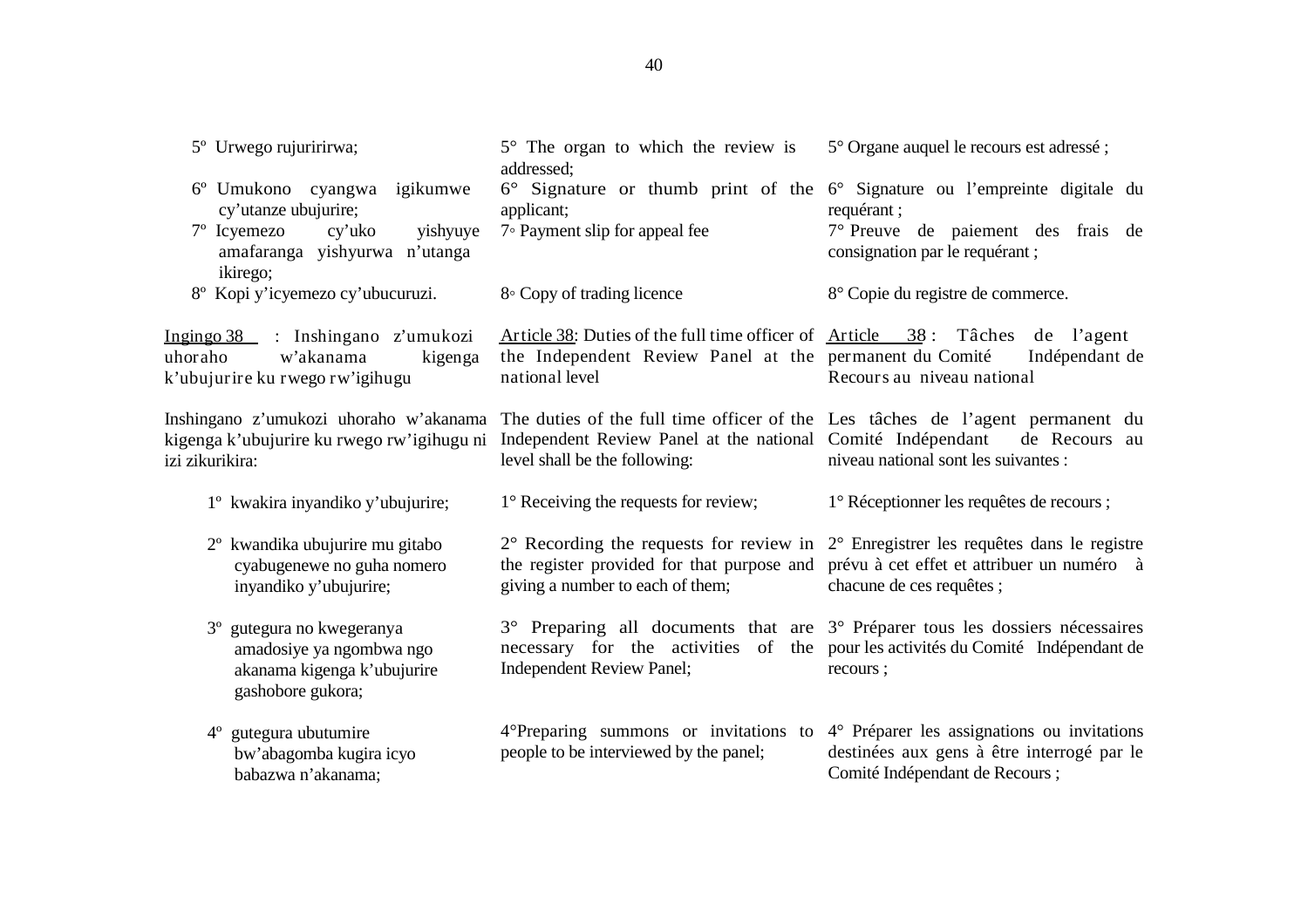5º kuba umwanditsi w'Akanama Kigenga k'Ubujurire.

Ingingo ya 39 : Kugena no kumenyesha umunsi wo gusuzuma ubujurire

inyandiko y'ubujurire mu gitabo abagize akanama kugira ngo basuzume panel members to examine the request. ubujurire.

Ingingo ya 40 : Itangwa ry'inyandiko Article 40 : Providing documents Article 40 : Remise des dossiers en zerekeye isoko related to the tender

urwo rwego rwaboneye urwandiko within five (5) complete days from the gutangirwaho.

5° Acting as the secretary to the Independent Review Panel.

invitation for review

Iyo umukozi uhoraho w'akanama kigenga When the permanent officer of the Lorsque l'agent permanent du Comité k'ubujurire amaze kwakira no kwandika Independent Review Panel has received Indépendant de Recours a reçu la requête cyabugenewe, yoherereza iyo nyandiko the register, he/she shall forward it to the l'envoyer aux membres du Comité y'ubujurire abagize akanama kigenga Independent Review Panel members and Indépendant de Recours et le Président lui k'ubujurire maze Perezida w'akanama the Chairperson of the panel shall inform communique la date d'inviter les membres akamumenyesha umunsi wo gutumira him/her of the date for convening the du Comité pour procéder à l'examen de la the request for review and recorded it in de recours et l'a enregistrée, il doit

Urwego rwafashe icyemezo kijuririrwa The procuring entity that has taken the L'entité de passation des marchés qui a rugomba guha akanama k'ubujurire ku decision relating to the request for review pris la décision objet de la requête doit rwego rw'Igihugu inyandiko zose zerekeye shall provide the Independent Review fournir au Comité Indépendant de Recours au isoko karusaba mu gihe kitarenze iminsi Panel at the national level with all the niveau national tous les dossiers en itanu (5) y'akazi yuzuye hagati y'umunsi required documents on the tender contract rapport avec le marché endéans cinq (5) rw'akanama kigenga k'ubujurire kabisaba date on which the entity concerned la lettre du Comité le lui demandant et date n'umunsi inyandiko zisabwa zigomba received the letter of the Independent de remise des dossiers. Review requesting for it to that of deposit of the required documents.

5° Assurer le secrétariat du Comité Indépendant de Recours.

Article 39 : Fixing the date and Article 39: Fixation et communication de la date d'examen du recours

requête en question.

rapport avec le marché

jours francs entre la date de la réception de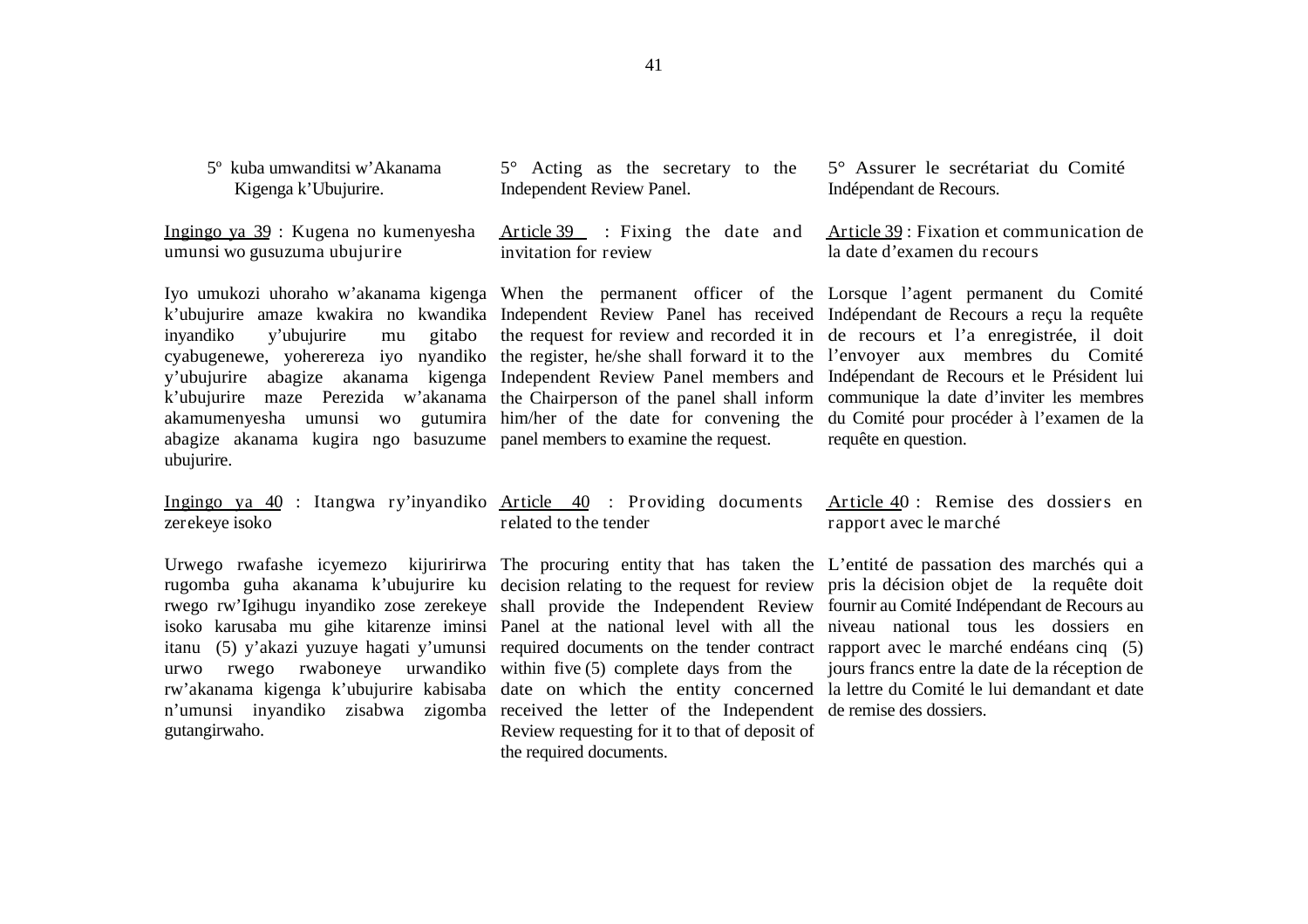| Iminsi ivugwa mu gika kibanziriza iki<br>ihinduka itatu (3) y'akazi yuzuye iyo<br>inzego zirebwa n'ubujurire ziri mu Mujyi wa<br>Kigali n'uturere tuwugize cyangwa ari<br>Akanama k'ubujurire ku rwego rw'Akarere<br>kazisabye Akarere.                                                                                                                                                                | The number of days mentioned in the<br>previous Paragraph shall be three (3)<br>complete days if the entities concerned by<br>the review are those within Kigali City or<br>requested by a District Independent<br>Review to a district. | Le nombre de jours stipulés dans l'alinéa<br>précédent est de trois (3) jours francs si les<br>entités concernées par le recours sont dans<br>la Ville de Kigali ou si les dossiers sont<br>demandés par le Comité Indépendant de<br>District à un District. |
|--------------------------------------------------------------------------------------------------------------------------------------------------------------------------------------------------------------------------------------------------------------------------------------------------------------------------------------------------------------------------------------------------------|------------------------------------------------------------------------------------------------------------------------------------------------------------------------------------------------------------------------------------------|--------------------------------------------------------------------------------------------------------------------------------------------------------------------------------------------------------------------------------------------------------------|
| Ingingo 41: Ifatwa ry'ibyemezo<br>by'akanama k'ubujurire                                                                                                                                                                                                                                                                                                                                               | Article 41: Decision taking                                                                                                                                                                                                              | Article 41: Prise de décisions                                                                                                                                                                                                                               |
| Kugira ngo Akanama kigenga k'ubujurire The quorum required for the Independent Le quorum requis pour la validité des<br>gaterane ku buryo bwemewe, hagomba Review Panel to make valid resolutions décisions<br>kuba hari nibura 2/3 by'abakagize.                                                                                                                                                      | shall be at least two thirds $(2/3)$ of all<br>members.                                                                                                                                                                                  | le<br>Comité<br>prises<br>par<br>Indépendant de Recours est d'au moins les<br>deux tiers $(2/3)$ de tous les membres.                                                                                                                                        |
| Ifatwa<br>k'ubujurire rishingira ku bigize dosiye Independent Review Panel shall take into Recours sont prises d'une façon impartiale<br>y'isoko ryapiganiwe no ku mategeko account all the aspects of the tender sur base des dossiers relatifs aux marchés<br>agenga amasoko ya Leta kandi nta documents and the law and regulations en question et conformément à la loi et à<br>kubogama kubayeho. | ry'ibyemezoby'akanama kigenga The decisions to be taken by the Les décisions du Comité Indépendant de<br>impartial manner.                                                                                                               | governing public procurement in an la réglementation régissant les marchés<br>publics.                                                                                                                                                                       |
| Ingingo 42: Igongana ry'inyungu mu<br>bujurire                                                                                                                                                                                                                                                                                                                                                         | Article 42: Conflict of interests                                                                                                                                                                                                        | Article 42 : Conflit d'intérêts                                                                                                                                                                                                                              |
| Iyo umwe mubagize akanama kigenga When a member of the Independent Lorsque un membre<br>k'ubujurire<br>wajuriye, abandi bagize akanama nibo he/she will not take part in the ne-doit pas-participer aux délibérations de<br>basuzuma ubujurire nyirubwite ahejwe deliberations on the request until the ce recours jusqu'à ce que la décision y<br>kugeza igihe icyemezo gifatiwe.                     | kigenga k'ubujurire ariwe Review Panel has applied for review, Indépendant de Recours a fait le recours, il<br>decision thereof has been taken.                                                                                          | Comité<br>du<br>relative soit prise.                                                                                                                                                                                                                         |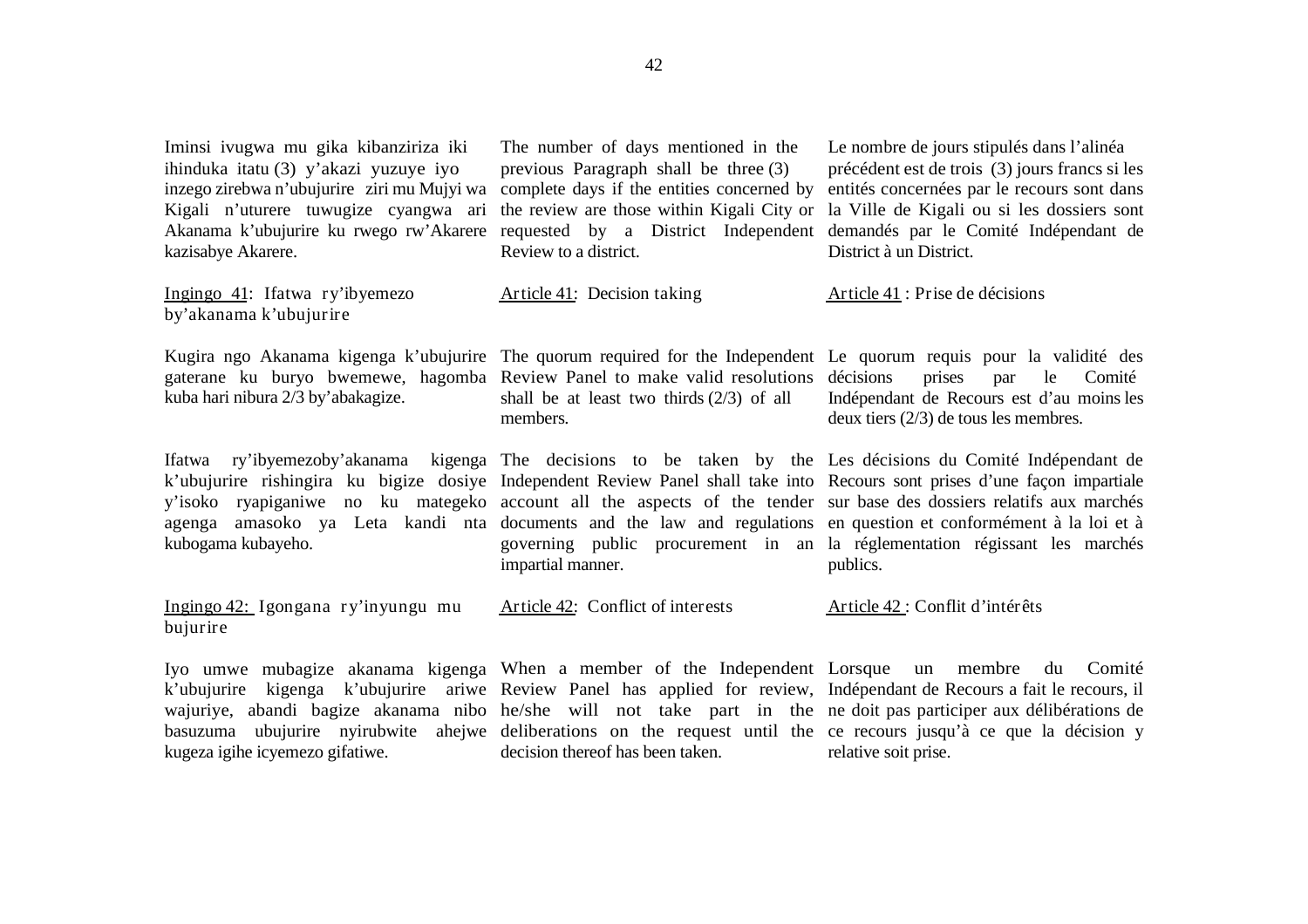k'ubujurire afitanye isano iyo ariyo yose cyangwa ubwumvikane buke n'uwajuriye, misunderstanding with the complainant, s'il y a une mésentente entre eux, il doit yandikira akanama akamenyesha icyo the former shall inform, in writing, the en informer les membres du Comité et kibazo akanagasaba kwiheza muri ubwo Panel of the issue and request for not demander de ne pas participer à Ingingo ya 43: Gutangaza ibyemezo by'Akanama k'Ubujurire has any relationship taking part in the review proceedings. Article 43: Publication of the decisions Article 43 : Publication des décisions of the Independent Review Panel

board.

Ibyemezo by'Akanama Ubujurire bimemenyeshwa rubanda. Bishyirwa ku rubuga rwa Interineti posted on the internet of the procuring public. Elles sont affichées à la fois sur le rw'urwego rutanga isoko, ku rubuga rwa entity, posted on the RPPA internet and site Internet et sur le tableau d'affichage de Interineti rwa RPPA ndetse bikamanikwa no ku biro by'urwo rwego.

Iyo umwe mubagize akanama kigenga

bujurire.

Ingingo ya 44: Raporo y'Akanama Kigenga k'Ubujurire

Njyanama y'Akarere kakagenera kopi Such reports shall be copied to RPPA. RPPA.

Article 44: Independent Review Panel's Article 44 : Rapport du Comité Report

Akanama Kigenga k'Ubujrire ku rwego The Independent Review Panel at the Le Comité Indépendant de Recours au rw'igihugu gaha raporo y'igihembwe National Level shall give quarterly reports niveau national transmet son rapport Minisitiri ufite amasoko ya Leta mu to the Minister in charge of public trimestriel d'activités au Ministre ayant les nshingano ze kakagenera kopi RPPA. procurement while the Independent marchés publics dans ses attributions et Akanama Kigenga k'Ubujurire ku rwego Review Panel at the District level shall réserve une copie au RPPA. Tandis que le rw'Akarere gaha iyo raporo Inama give such reports to the District Council. Comité Indépendant de Recours au

Si un membre du Comité Indépendant de Recours a une relation avec le requérant ou l'examen du recours.

des Comités Indépendants de Recours

The decisions of the Independent Review Les décisions du Comité Indépendant de Panel shall be published. They shall be Recours sont portées à la connaissance du displayed on the procuring entity's notice l'entité de passation des marchés, sur le site Internet de RPPA.

Indépendant de Recours

niveau du District transmet son rapport trimestriel au Conseil du District et réserve une copie au RPPA.

If a member of the Independent Review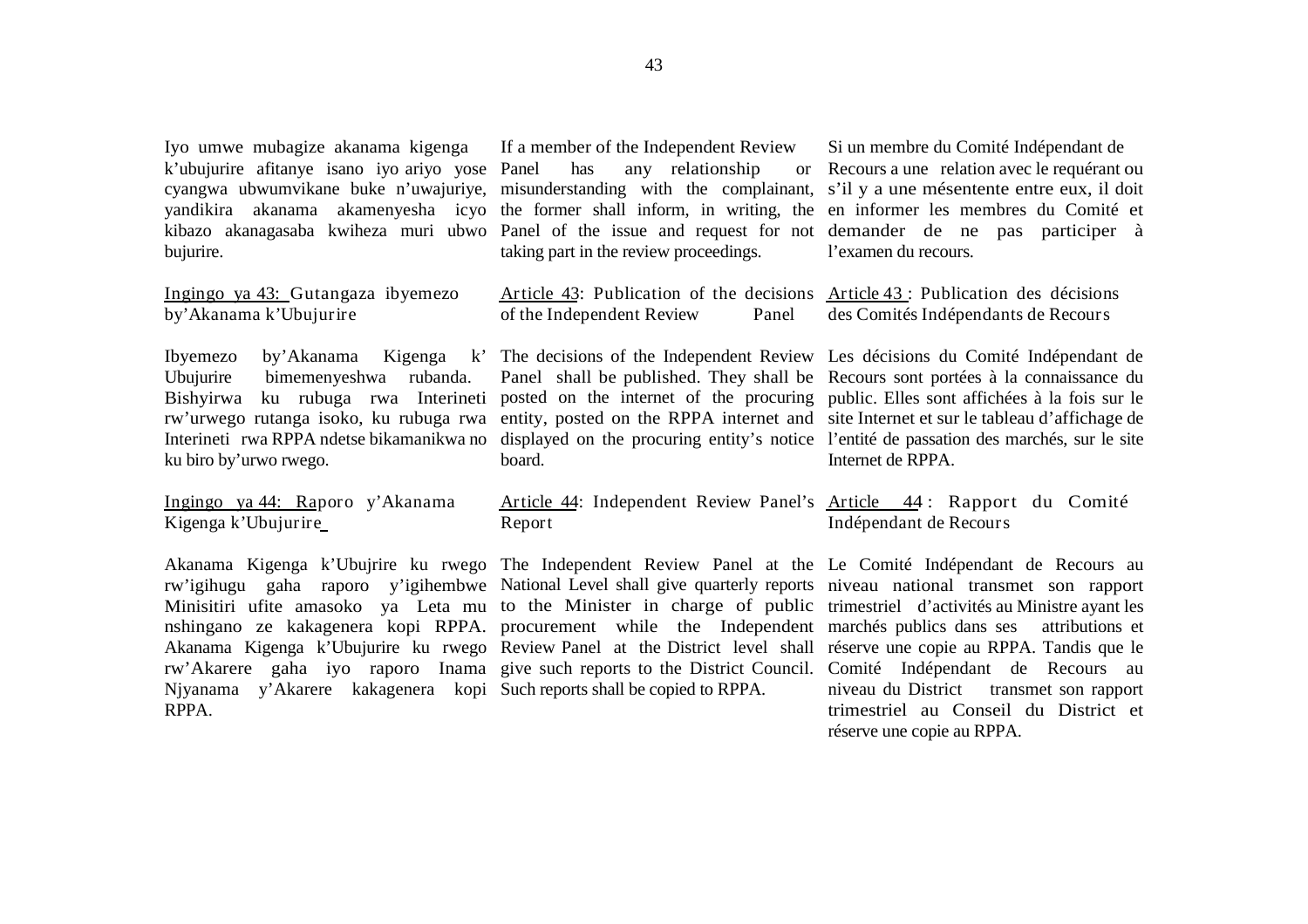| Ingingo ya 45: Igenzurwa ry'utunama<br>tw'ubujurire twigenga                                                                                                                                                                                                                                                                                                                                                                                                                                                                                                                                                                                                                                                                                                                                                                                                                                                                           | Article 45: Audit of the Independent<br><b>Review Panels</b>                                   | Article 45 : Audit des Comités<br>Indépendants de Recours                                                                                                                    |
|----------------------------------------------------------------------------------------------------------------------------------------------------------------------------------------------------------------------------------------------------------------------------------------------------------------------------------------------------------------------------------------------------------------------------------------------------------------------------------------------------------------------------------------------------------------------------------------------------------------------------------------------------------------------------------------------------------------------------------------------------------------------------------------------------------------------------------------------------------------------------------------------------------------------------------------|------------------------------------------------------------------------------------------------|------------------------------------------------------------------------------------------------------------------------------------------------------------------------------|
| tw'ubujurire<br>twigenga<br>Utunama<br>tugenzurwa na RPPA.                                                                                                                                                                                                                                                                                                                                                                                                                                                                                                                                                                                                                                                                                                                                                                                                                                                                             | The Independent Review Panels shall be Les Comités Indépendants de Recours<br>audited by RPPA. | sont audités par l'Office National des<br>Marchés Publics (RPPA).                                                                                                            |
| Hatabangamiwe ibivugwa muri iyi ngingo, Without prejudice to the provisions of this Sans préjudices aux dispositions du<br>mu gihe RPPA igifite inshingano yo Article, as long as RPPA still engages in présent article, aussi longtemps que<br>gutanga amasoko y'izindi nzego za Leta, tendering operations on behalf of l'Office National des Marchés Publics<br>Akanama k'Ubujurire Kigenga ku Rwego procuring entities, the independent sera encore engagé dans les opérations de<br>rw'Igihugu kagenzurwa n' Umugenzuzi Review Panel at the national level shall be passation des marchés publics pour le<br>Mukuru w'Imali ya Leta cyangwa audited by the Auditor General or an compte des entités de passation des<br>umugenzuzi wigenga ushyirwaho na Independent Auditor appointed by the marchés, le Comité Indépendant de<br>Minisitiri ufite amasoko ya Leta mu Minister in charge of public procurement.<br>nshingano ze. |                                                                                                | Recours au niveau national sera audité par<br>l'Auditeur Général ou par un Auditeur<br>Indépendant nommé par le Ministre ayant<br>les marchés publics dans ses attributions. |
| Ingingo ya 46: Umugereka                                                                                                                                                                                                                                                                                                                                                                                                                                                                                                                                                                                                                                                                                                                                                                                                                                                                                                               | Article 46: Annexe                                                                             | Article 46 : Annexe                                                                                                                                                          |
| Umugereka w'iri teka ugaragaza ubwoko The annex to this Order determine the L'annexe au présent arrêté indique les<br>bw'ibitabo ngenderwaho by'amabwiriza standard-bidding-documents-for-public pro-in-dossier-type d'appel d'offres des marchés<br>agenga amapiganwa mu Rwanda.                                                                                                                                                                                                                                                                                                                                                                                                                                                                                                                                                                                                                                                      | Rwanda                                                                                         | publics au Rwanda.                                                                                                                                                           |
| Ingingo ya $47$ : Ivanwaho ry'ingingo<br>zinyuranyije n'iteka                                                                                                                                                                                                                                                                                                                                                                                                                                                                                                                                                                                                                                                                                                                                                                                                                                                                          | Article 47: Repealing of inconsistent<br>provisions                                            | Article 47 : Disposition abrogatoire                                                                                                                                         |
| Ingingo zose z'amateka abanziriza iri kandi All prior provisions contrary to this Order Toutes<br>zinyuranyije na ryo zivanyweho.                                                                                                                                                                                                                                                                                                                                                                                                                                                                                                                                                                                                                                                                                                                                                                                                      | are hereby repealed.                                                                           | antérieures<br>dispositions<br>les<br>contraires au présent arrêté sont abrogées.                                                                                            |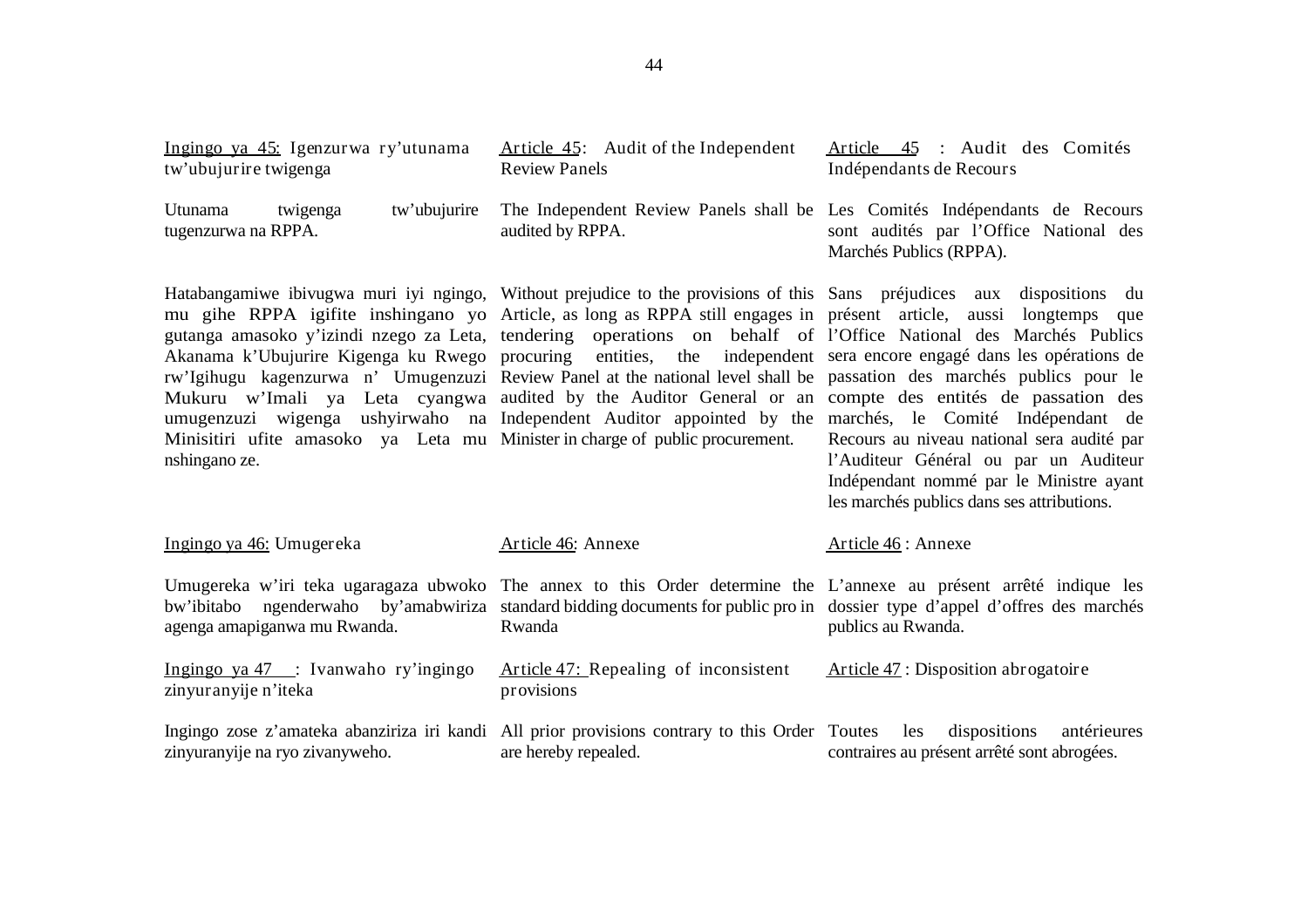| Ingingo ya 48 : Igihe iteka ritangira<br>gukurikizwa                                                                                                                                                                                                                             | Article 48: Commencement                                                                                  | Article 48: Entrée en vigueur                                                |
|----------------------------------------------------------------------------------------------------------------------------------------------------------------------------------------------------------------------------------------------------------------------------------|-----------------------------------------------------------------------------------------------------------|------------------------------------------------------------------------------|
| Iri teka ritangira gukurikizwa ku munsi This Order shall come into force on the Le présent arrêté entre en vigueur le jour de<br>ritangarijweho mu Igazeti ya Leta ya date of its publication in the Official sa publication au Journal Officiel de la<br>Repubulika y'u Rwanda. | Gazette of the Republic of Rwanda.                                                                        | République du Rwanda.                                                        |
| Kigali, ku wa 16/01/2008                                                                                                                                                                                                                                                         | Kigali on 16/01/2008                                                                                      | Kigali, le16/01/2008                                                         |
| Minisitiri w'Imari n'Igenamigambi<br><b>MUSONI</b> James                                                                                                                                                                                                                         | The Minister of Finance and Economic Le Ministre des Finances et de la<br>Planning<br><b>MUSONI James</b> | Planification Economique<br><b>MUSONI James</b>                              |
| Bibonywe kandi bishyizweho Ikirango<br>cya Repubulika:                                                                                                                                                                                                                           | Seen and sealed with the Seal of the Vu et scelle du Sceau de la Republique<br>Republic                   |                                                                              |
| Intumwa Nkuru/ ya Leta Minisitiri<br>w'Ubutabera<br><b>KARUGARAMA Tharcisse</b>                                                                                                                                                                                                  | The Attorney General /Minister of Justice<br><b>KARUGARAMA Tharcisse</b>                                  | Le Garde des Sceaux/Ministre de la<br>Justice<br><b>KARUGARAMA Tharcisse</b> |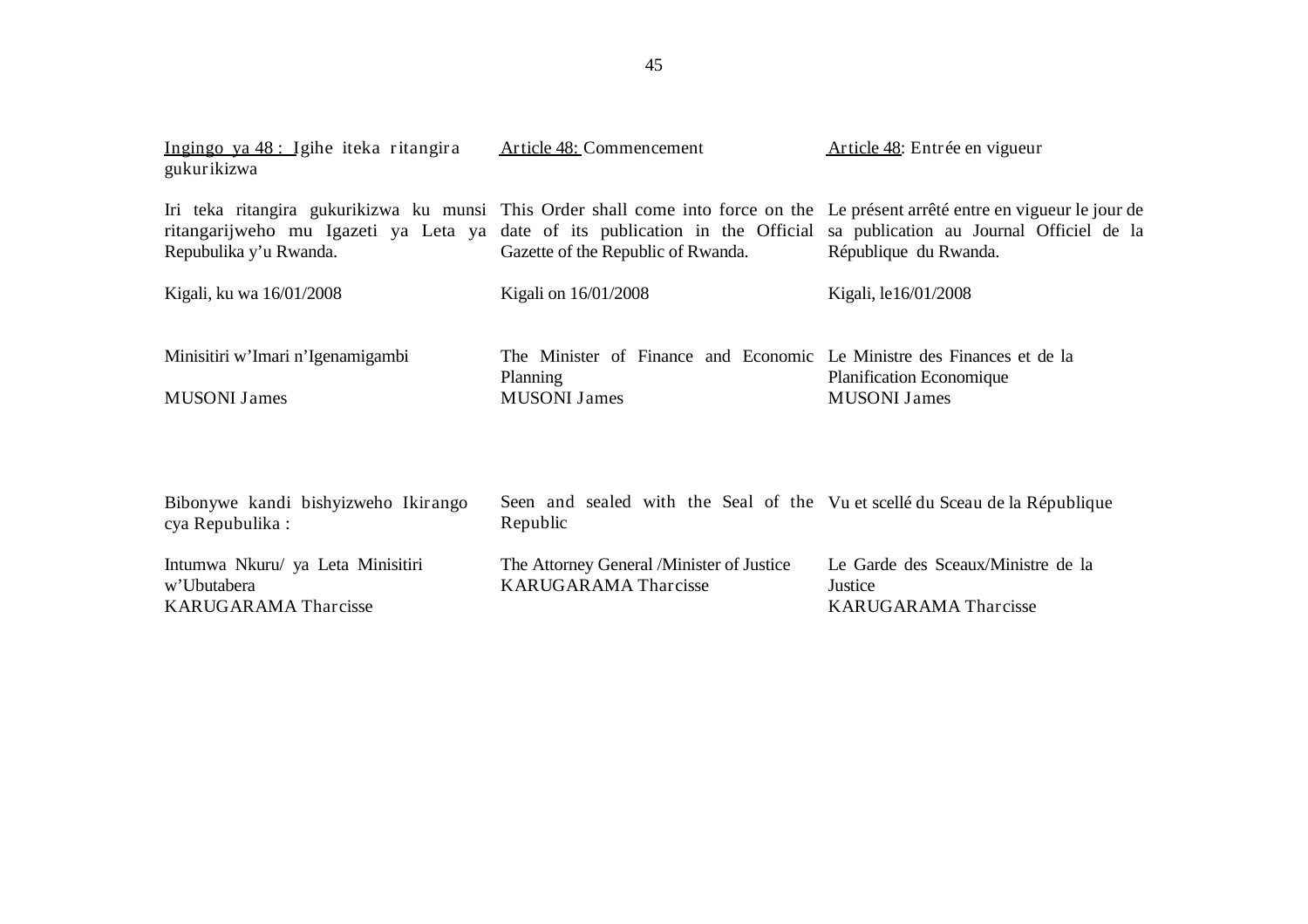Umugereka w'iteka rya Minisitiri n°001/08/10 ryo ku wa 16/01/2008 rishyiraho amabwiriza agenga amasoko establishing regulations on public réglementation des marchés publics et ya Leta n'ibitabo ngenderwaho by'amabwiriza agenga ipiganwa. Umugereka A : Igitabo Ngenderwaho cy'amabwiriza agenga ipiganwa ry'ibigemurwa ; Umugereka B : Igitabo Ngenderwaho cy'amabwiriza agenga ipiganwa ry'imirimo mito; UmugerekaC :Igitabongenderwahocy'ama bwiriza agenga ipiganwa ry'imirimo minini; Umugereka D: Igitabo ngenderwaho cy'amabwiriza agenga ipiganwa rya serivisi nto z'impuguke; Umugereka E: Igitabo ngenderwaho cy'amabwiriza agenga ipiganwa rya serivisi nini z'impuguke. Bibonywe kugira ngo bishyirwe ku Seen to be attached to ministerial Vu pour être annexés à l'Arrêté mugereka w'iteka rya Minisitiri Order n°001/08/10/MIN of 16/01/2008 n°001/08/10 ryo ku wa 16/01/2008 Annexes to the Ministerial Order n<sup>o</sup>001/08/10/MIN of procurement and standard bidding dossiers d'appels d'offre type. documents. Annex A : Standard bidding document for goods; Annex B : Standard bidding document for small works; Annex C: Standard bidding document for Annexe C : Dossier type d'appel d'offres large works Annex D: Standard request for proposals for small consultant services Annex E: Standard request for proposals for large consultant services establishing regulations on public 16/01/2008 portant réglementation des Annexes à l'Arrêté Ministériel nº001/08/10/MIN du 16/01/2008 portant Annexes A : Dossier type d'appel d'offres relatif aux marchés de fournitures Annexe B : Dossier type d'appel d'offres relatif aux marchés de petits travaux relatif aux marchés de grands travaux Annexe D : Dossier type de demandes de propositions relatif aux marchés de petits services de Consultants ; Annexe E : Dossier type de demandes de propositions relatif aux marchés de grands services de **Consultants** n<sup>o</sup>001/08/10/MIN du

procurement and standard bidding

marchés publics et dossiers d'appels

rishyiraho amabwiriza agenga amasoko